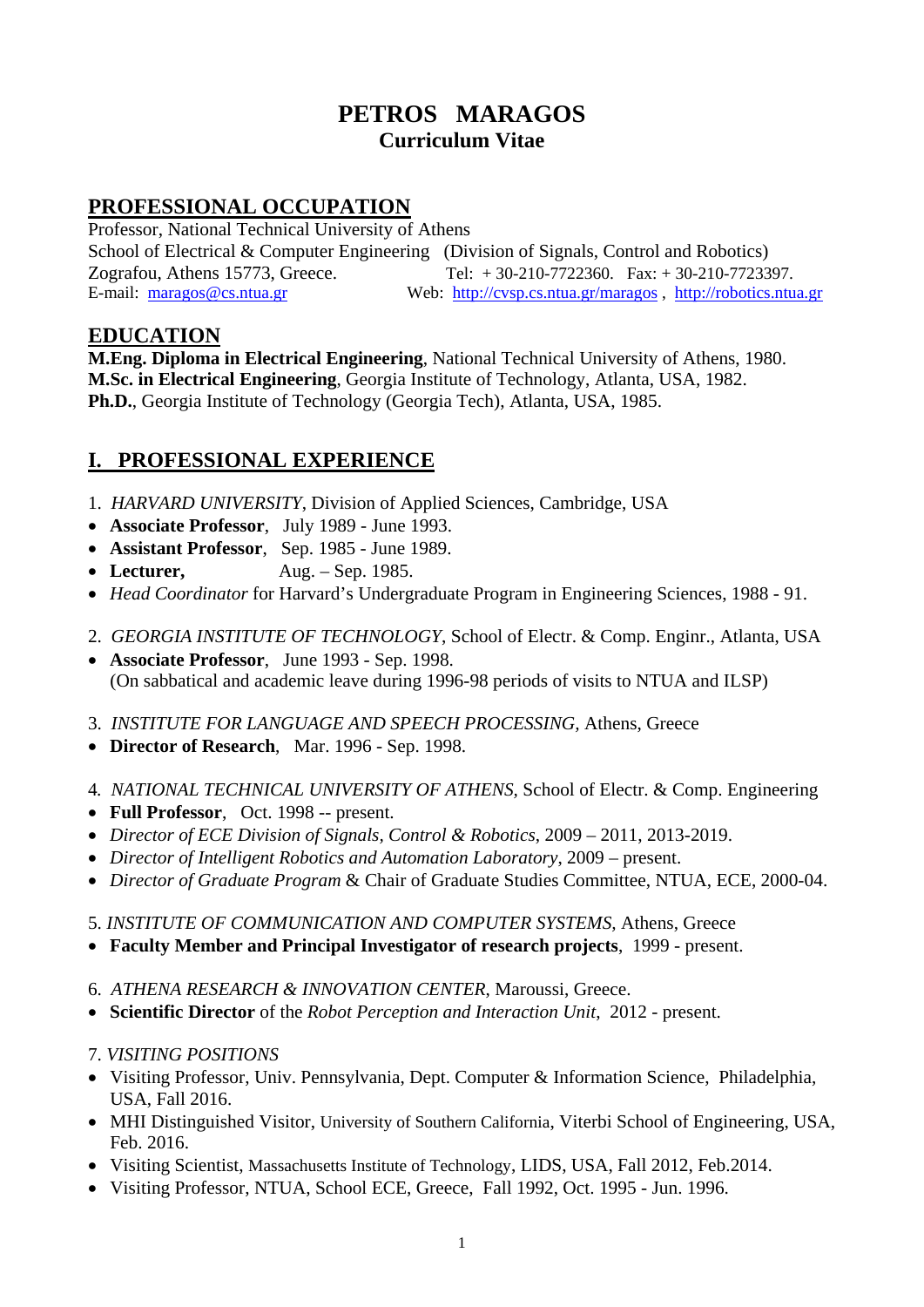### 8. *NATIONAL COMMITTEES*

- **Member of National Council for Research and Technology**, Greece, 2005 2009.
- Member of Scientific Council for Mathematics & Information Sciences, Greece, 2011-2014.
- Member of Scientific Council of National Documentation Center, Greece, 2005 2006.

## 9. *CONSULTING POSITIONS*

- **Industry**
	- The Analytic Sciences Corporation, Massachusetts, 1986--1989.
	- Atlantic Aerospace Electronics Corporation, Waltham, Massachusetts, 1988.
	- Alphatech, Burlington, Massachusetts, 1990--1991.
	- Xerox, Palo Alto Research Center, California, 1989 -- 1992.
- **Government**
	- Ministry of Internal Affairs & Administration, Greece, 1995 96.
	- Ministry of Aegean and Island Policy, 2005.

# **ΙΙ. AWARDS AND HONORS**

### **Research Awards from Professional Scientific Societies**

- Received a **1987 U.S.A. National Science Foundation's Presidential Young Investigator Award** ``In Recognition of Research and Teaching Accomplishments and Academic Potential''.
- Received the **1988 IEEE Acoustics, Speech, and Signal Processing Society's Young Author Best Paper Award** ``for an especially meritorious paper published in the Society's Transactions by an author under 30 years of age''. This paper was ``Morphological Filters -- Parts I and II", IEEE Trans. on A.S.S.P., Aug. 1987 (co-authored by P. Maragos and R. W. Schafer).
- Co-Recipient of the **1994 IEEE Signal Processing Society's Senior Best Paper Award** for his paper entitled ``Energy Separation in Signal Modulations with Application to Speech Analysis'', IEEE Trans. on Signal Processing, Oct. 1993 (co-authored by P. Maragos, J. F. Kaiser, and T. F. Quatieri).
- Co-Recipient of the **1995 IEEE W.R.G. Baker Prize Award** ``for the most outstanding paper reporting original work in any of the IEEE Transactions, Journals, Magazines, or Proceedings of the IEEE issued during the previous calendar year''. This paper was ``Energy Separation in Signal Modulations with Application to Speech Analysis'', IEEE Trans. on Signal Processing, Oct. 1993 (co-authored by P. Maragos, J. F. Kaiser, and T. F. Quatieri).
- Co-Recipient of the **1996 Pattern Recognition Society's Honorable Mention Award** `for the most original manuscript of all manuscripts published in the 1995 issues of the journal'. This paper was ``Min- -Max Classifiers: Theory, Design, and Application'', Pattern Recognition, June 1995. (co-authored by P.- F. Yang and P. Maragos).
- Co-author of a paper that received the *Best Student Paper Award* at the 1<sup>st</sup> International Conference on Scale Space and Variational Methods in Computer Vision *(*Italy, May-June 2007). This paper was "Vector-Valued Image Interpolation by an Anisotropic Diffusion-Projection PDE", co-authored by A. Roussos and P. Maragos. It also received *Best Student Paper Award* at the 1st Panhellenic Conference of Electrical and Computer Engineering Students, Athens, 2007.
- Recipient of the **2007 European Signal Processing Association's (EURASIP) Technical Achievements Award** "for contributions to Nonlinear Signal Processing and Systems Theory, Image Processing, and Speech Processing".
- Co-Recipient of the *Best Paper Award* at the IEEE CVPR-2011 Workshop on Gesture Recognition (Colorado Springs, USA, June 2011). This paper was "Advances in Phonetics-based Sub-Unit Modeling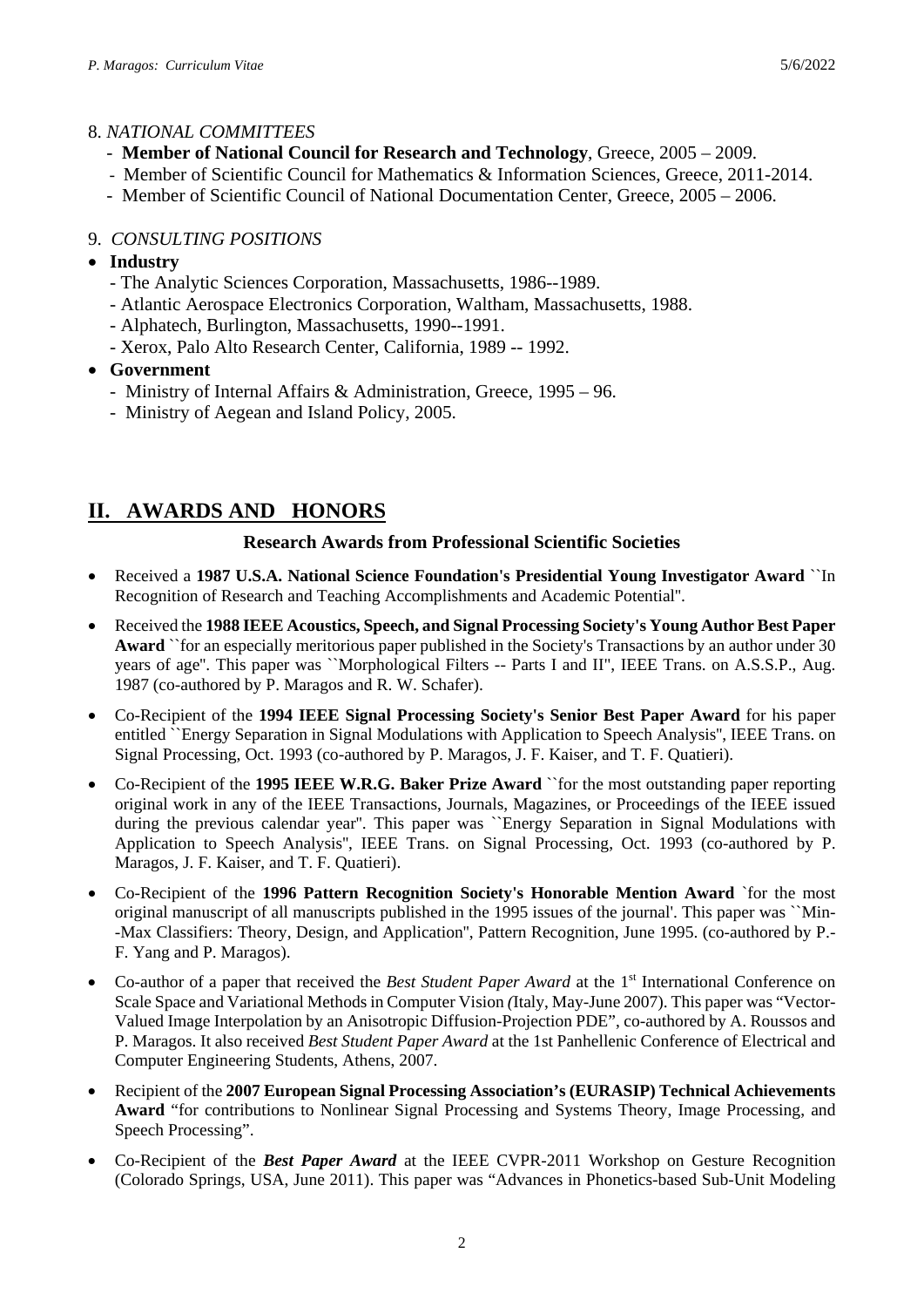for Transcription Alignment and Sign Language Recognition", co-authored by V. Pitsikalis, S. Theodorakis, C. Vogler and P. Maragos.

- Co-Recipient of the *Best Paper Award* at the 9<sup>th</sup> Panhellenic Conference of Electrical and Computer Engineering Students, Chania, 2016. The paper was "Hard Threshold Least Mean Squares Algorithm", coauthored by L. Flokas and P. Maragos.
- Co-Recipient of the *Data Modeling Challenge Winner Award* at the 1<sup>st</sup> International Workshop on Bodily Expressed Emotion Understanding, 16th European Computer Vision Conference, Aug. 2020. The paper was "Emotion Understanding in Videos Through Body, Context, and Visual-Semantic Embedding Loss", co-authored by P.-P. Filntisis, N. Efthymiou, G. Potamianos and P. Maragos.

### **Awards-Honors during studies or teaching**

- Recipient of the 1<sup>st</sup> Honorary Commendation at the 1975 Panhellenic Mathematical Competition for senior high school students organized by the Greek Mathematical Society.
- Recipient of government scholarships in 1977 and 1979 from the Greek National Scholarship Foundation based on academic achievement during his undergraduate studies at NTUA in electrical engineering.
- Recipient of Graduate Research Assistantships at Georgia Tech School of Electrical Engineering, 1980-- 1985. Ranked 1st at the 1982 entrance exams for the PhD program of Georgia Tech's School of Electrical Engineering from which he graduated with GPA 4.0/4.
- Recipient of the **1983 Sigma Xi Best Thesis Award** (Georgia Tech Chapter) for ``outstanding Masters research in engineering''.
- Nominated by students for the 1988 Levenson Memorial Teaching Prize for excellence in undergraduate teaching among Harvard University faculty members.

### **Honors from Scientific & Professional Societies**

- Elected to **Fellow of the IEEE** in 1995 "for contributions to the theory and application of nonlinear signal processing systems".
- Elected to President (1994 1996) and Vice-President (1993 1994) of the International Society for Mathematical Morphology.
- Member of National Council of Research and Technology, Greece, 2005 2009; also, member and chairman of its Scientific Council on Mathematics and Information Sciences (2011 – 2014).
- Chairman of Invention Award Committee of Hellenic Industrial Property Organisation, 2007 2008.
- Recipient of an Honorary Diploma from the  $3<sup>rd</sup>$  Forum of Dodecanese Diaspora and the Municipality of Kalymnos, Rhodes, Greece, 1-2 Aug. 2009.
- Elected **Fellow of the European Signal Processing Association (EURASIP)** in 2010 "for contributions to morphological signal processing and nonlinear systems with applications in computer vision, image processing, speech and language processing, multimedia and cognitive systems".
- **IEEE Signal Processing Society Distinguished Lecturer**, January 2017 through December 2018.
- **ICASSP 2022 Outstanding Reviewer Recognition.**
- **General Chair** of Int'l Flagship Scientific Conferences: **EUSIPCO 2017 and ICASSP 2023.**

## **Keynote/Plenary Speaker at Conferences, Invited DL Talks**

- *European Signal Processing Conference (EUSIPCO-1998)*, Rhodes, Greece, Sep. 1998.
- *International Symposium on Computer Graphics, Image Processing and Vision*, Rio de Janeiro, Brazil, Oct. 1998.
- *International Conference on Computing*, Mexico City, Mexico, Nov. 2002.
- *European Signal Processing Conference (EUSIPCO-2010)*, Aalborg, Denmark, Aug. 2010.
- *International Gesture Workshop (GW-2011),* Athens, May 2011.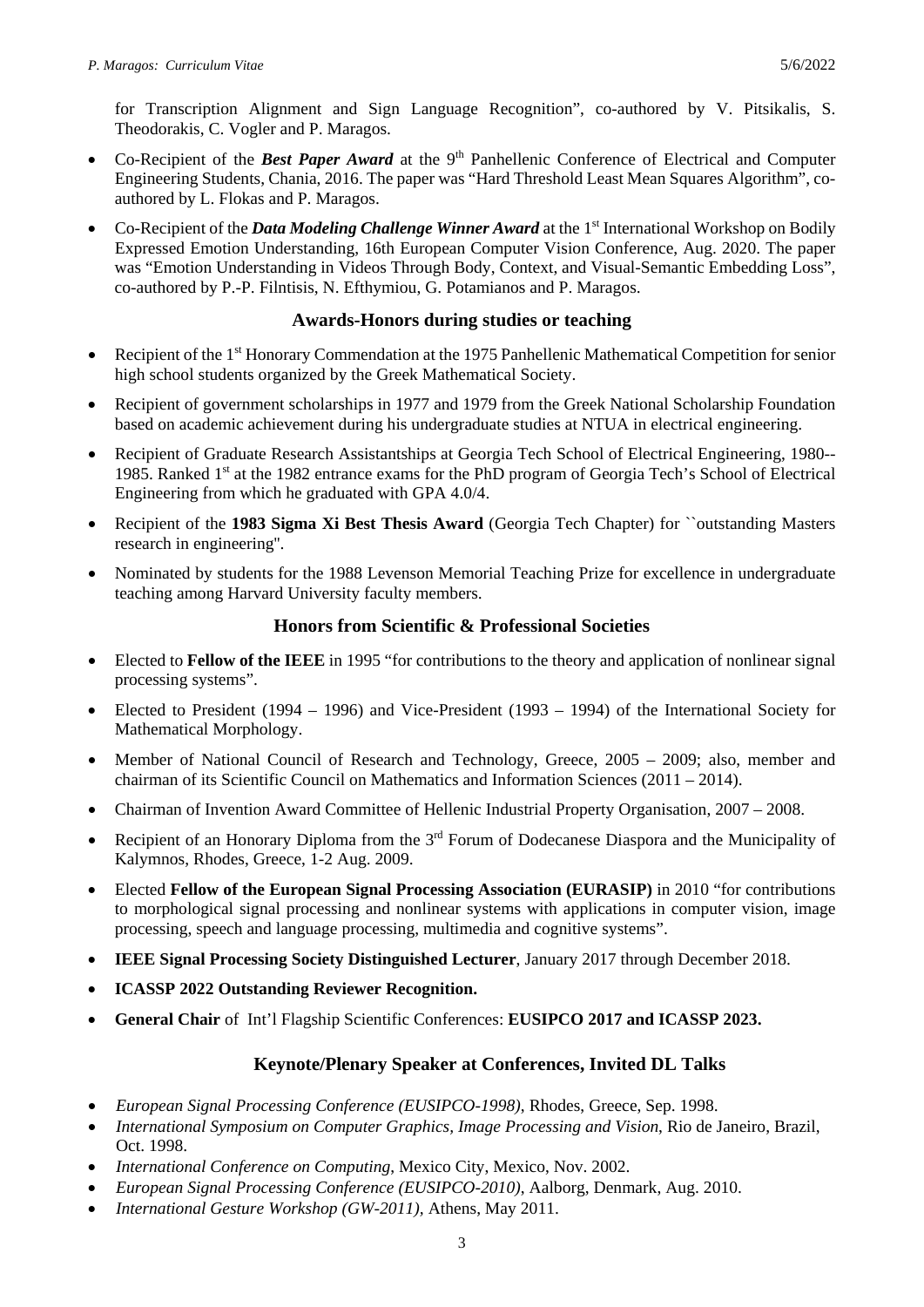- *FIRST: Workshop on Image Processing and Reaction-Diffusion*, Jerusalem, Israel, Sep. 2012
- *Research Workshop on Shape and Image Modeling and Analysis*, Ein-Gedi, Israel, May 2014.
- *8th Panhellenic Conference of University Students in Electrical and Computer Engineering,* Patras, Greece, Apr. 2015.
- *GTTI Thematic Meeting on Multimedia Signal Processing 2017*, IEEE SPS Italy Chapter, Courmayeur, Italy, Jan. 2017.
- *Summer School on Speech Production, Satellite Event of INTERSPEECH 2018, DA-IICT, Gandhinagar,* India, Sep. 2018.
- *IEEE Workshop on Spoken Language Technology (SLT 2018)*, Athens, Dec. 2018.
- *15 IEEE SPS Distinguished Lecturer Talks, Jan. 2017 -- Sep. 2018* (3 in Italy, 2 in China, 4 in Greece, 2 in India, 4 in USA).

# **ΙΙΙ. PROFESSIONAL SOCIETY ACTIVITIES**

## **1. Editorships:**

- *Associate Editor* for *IEEE Transactions on Pattern Analysis and Machine Intelligence*, 2006 2010.
- *Associate Editor* for *IEEE Transactions on Acoustics, Speech, and Signal Processing*, 1989 1992.
- *Editorial Board Member* for *Journal of Mathematical Imaging and Vision*, Springer, 2010 2013.
- *Editorial Board Member* for *Journal of Visual Communication and Image Representation*, Academic Press, 1990 - 1992.
- *Editorial Board Member* for *EURASIP Journal on Signal Processing*, 2005 2008.
- Editorial Board Member for Journal Publications of the Greek Technical Chamber, 2004.
- *Guest Editor* for IEEE Journal of Selected Topics in Signal Processing, Special Issue on *Mathematical Morphology and its Applications to Image and Signal Processing*, Nov. 2012.
- *Guest Editor* for IEEE Transactions on Image Processing, *Special Issue on Nonlinear Image Processing*, June 1996.
- *Guest Editor* for EURASIP Journal of Applied Signal Processing, *Special Issue on Object-Based And Semantic Image and Video Analysis*, Nov. 2004.

## **2. Conference & Workshop Chairman and/or Organization:**

- *General Co-Chairman* of *SPIE Conference on Visual Communications and Image Processing II (VCIP-1987)*, Cambridge, MA, Sep. 1987.
- *Co-Chairman* of *Workshop on Speech Processing and Recognition*, Brown-Harvard-MIT Center for Intelligent Control Systems, Harvard University, Cambridge, MA, Jan. 1990.
- *General Chairman* of *SPIE Conference on Visual Communications and Image Processing VII (VCIP-1992)*, Boston, MA, Nov. 1992.
- *General Co-Chairman* of *Int'l Symposium on Mathematical Morphology and its Applications to Signal Processing (ISMM-1996)*, Atlanta, GA, May 1996.
- *General Co-Chairman* of *Int'l Workshop on Very Low Bit Rate Video Coding (VLBV-2001)*, Athens, Greece, Oct. 2001.
- *General Co-Chairman* of *2007 IEEE Int'l Workshop on Multimedia Signal Processing (MMSP 2007)*, Chania, Greece, Oct. 2007.
- *Program Co-Chair* of *2010 European Conference on Computer Vision (ECCV-2010)*, Hersonissos, Hraklion Crete, Sep. 2010.
- *Co-Organizer* of *Workshop on Sign, Gesture and Activity* (Satellite Workshop of ECCV-2010), Hersonissos, Hraklion Crete, Sep. 2010.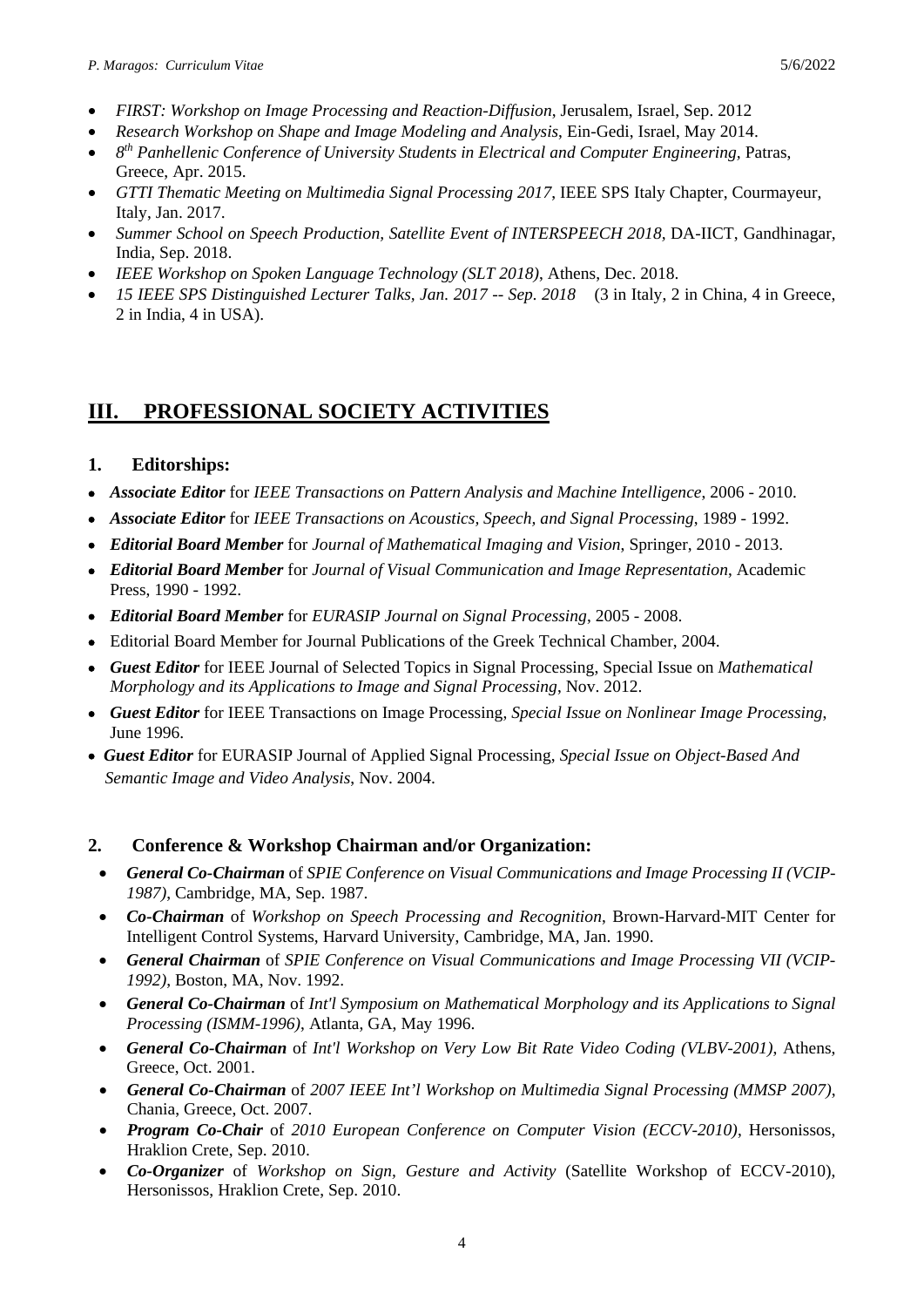- *Co-Organizer* of *2011 Dagstuhl Seminar on "Innovations for Shape Analysis: Models and Algorithms"*, Germany, Apr. 2011.
- *Co-Organizer* (Tutorial Co-Chair) of *2012 European Signal Processing Conference (EUSIPCO-2012)*, Bucharest, Romania, Aug. 2012.
- *Co-Organizer* of *2014 Dagstuhl Seminar on "New Perspectives in Shape Analysis"*, Germany, Feb. 2014.
- *Co-Organizer* of *2015 IROS Workshop on "Cognitive Mobility Assistance Robots"*, Germany, Sep. 2015.
- *General Co-Chairman* of *2017 European Signal Processing Conference (EUSIPCO-2017)*, Kos, Greece, Aug.-Sep. 2017.
- *Advisor* for *2018 IEEE International Conference on Image Processing (ICIP-2018)*, Athens, Greece, Oct. 2018.
- *Co-Organizer* of *2018 Dagstuhl Seminar on "Shape Analysis: Euclidean, Discrete and Algebraic Geometric Methods"*, Germany, Oct. 2018.
- *Co-Chairman* of *IEEE 14th Image, Video and Multidimensional Signal Processing Workshop (IVMSP)*, Nafplio, Greece, June 2022.
- *General Chairman* of *IEEE 48th International Conference on Acoustics, Speech and Signal Processing (ICASSP-2023)*, Rhodes, Greece, June 2023.

## **3. Conference Special Session Organizer:**

- **EUSIPCO-2008:** Special Session on *"Audio-Visual Speech Inversion".*
- **ICIP-2009:** Special Session on *"Adaptive Morphology".*
- **EUSIPCO-2014:** Special Session on *"Acoustic Scene Analysis in Domestic Environments".*

### **4. IEEE Technical Committees:**

- Member of IEEE SPS *Digital Signal Processing Technical Committee*, 1992 -- 2000.
- Member of IEEE SPS *Image & Multidimensional DSP Technical Committee*, 1994 -- 2000.
- Member of IEEE SPS *Multimedia Signal Processing Technical Committee*, 2009 -- 2012.
- Member-at-Large of *IEEE SPS Education Board*, 2020 2022.

### **5. Member of Int'l Conference Technical/Advisory/Program Committees:**

- 1. 1987 SPIE Conference on Visual Communications and Image Processing (VCIP-97) USA.
- 2. 1988 SPIE Conference on Visual Communications and Image Processing, USA.
- 3. 1989 SPIE Conference on Visual Communications and Image Processing, USA.
- 4. 1990 SPIE Conference on Visual Communications and Image Processing, USA.
- 5. 1991 SPIE Conference on Visual Communications and Image Processing, USA.
- 6. 1991 IEEE Workshop on Visual Communications and Image Processing, Taiwan.
- 7. 1992 SPIE Conference on Visual Communications and Image Processing, USA.
- 8. 1993 SPIE Conference on Visual Communications and Image Processing.
- 9. 1993 Int'l Conference on Signal Processing, Beijing (ICSP-93), China.
- 10. 1993 Int'l Workshop on Math. Morphology and its Application to Signal Processing, Spain.
- 11. 1994 SPIE Conference on Visual Communications and Image Processing.
- 12. 1994 Int'l Workshop on Language Engineering and the Information Highway, Santorini, Greece.
- 13. 1994 Int'l Symposium on Math. Morphology & its Application to Image Processing (ISMM-94), France.
- 14. 1994 IEEE Int'l Conference on Image Processing, Austin (ICIP-94), Texas.
- 15. 1995 IEEE Workshop on Nonlinear Signal and Image Processing (NSIP-95), Halkidiki, Greece.
- 16. 1995 SPIE Conference on Visual Communications and Image Processing.
- 17. 1996 SPIE Conference on Visual Communications and Image Processing.
- 18. 1998 Int'l Symposium on Math. Morphology & its Application to Image Processing (ISMM-98), Holland.
- 19. 2000 Int'l Symposium on Math. Morphology and its Application to Image Processing (ISMM-2000), USA.
- 20. 2001 Panhellenic Conf. on Automation, Robotics & Industrial Production, Santorini, Greece.
- 21. 2001 Int'l Workshop on Scale-Space & Morphology Theories in Computer Vision, Canada.
- 22. 2002 Int'l Conference on Signal Processing (ICSP-2002), Beijing, China.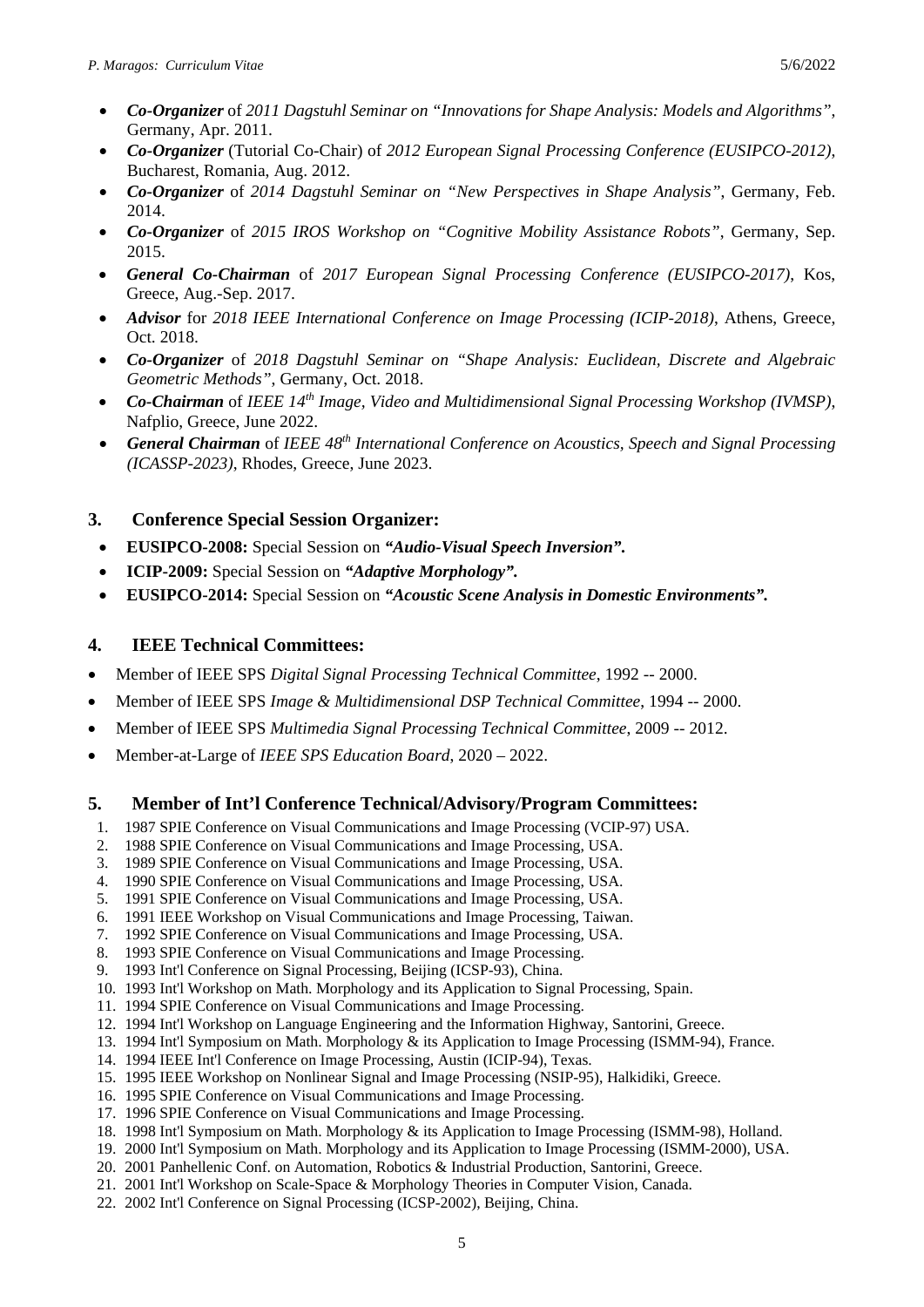- 23. 2002 Int'l Conference on Digital Signal Processing (DSP-2002), Santorini, Greece.
- 24. 2003 Int'l Conference on Scale-Space Theories in Computer Vision (Scale-Space 2003), Scotland.
- 25. 2003 IEEE CS Conference on Computer Vision and Pattern Recognition (CVPR 2003), USA.
- 26. 2003 Int'l Workshop on Variational, Geometric & Level Set Methods in Computer Vision (VLSM 2003), France.
- 27. 2003 Int'l Conference on Scale-Space Theories in Computer Vision (Scale-Space 2003), Scotland.
- 28. 2004 IEEE Int'l Conference on Image Processing (ICIP-2004), Singapore.
- 29. 2005 Int'l Conference on Scale-Space and Diffusion Methods in Computer Vision (Scale-Space 2005), Germany.
- 30. 2005 Int'l Symposium on Math. Morphology and its Application to Image Processing (ISMM-2005), France.
- 31. 2005 IEEE CS Conference on Computer Vision and Pattern Recognition (CVPR 2005), USA.
- 32. 2005 IEEE Int'l Conference on Image Processing (ICIP-2005), Genoa, Italy.
- 33. 2005 Int'l Workshop on Variational, Geometric & Level Set Methods in Computer Vision (VLSM 2005), China.
- 34. 2005 Int'l Conference on Computer Vision (ICCV 2005), Peking, China.
- 35. 2006 European Conference on Computer Vision (ECCV 2006), Gratz, Austria.
- 36. 2006 IEEE Int'l Conference on Image Processing (ICIP-2006), Toulouse, France.
- 37. 2006 IEEE CS Conference on Computer Vision and Pattern Recognition (CVPR 2006), USA.
- 38. 2007 Int'l Conference on Scale-Space and Variational Methods in Computer Vision (SSVM 2007), Italy.
- 39. 2007 Confer. on Energy Minimiz. Methods in Comp. Vision & Pattern Recognition (EMMCVPR 2007), China.
- 40. 2007 European Control Conference (ECC 2007), Kos, Greece.
- 41. 2007 InterSpeech2007-EuroSpeech Int'l Conference, Antwerp, Belgium.
- 42. 2007 Int'l Symposium on Math. Morphology and its Application to Image Processing (ISMM-2007), Brazil.
- 43. 2007 Int'l Conference in Computer Vision (ICCV 2007), Rio de Janeiro, Brazil.
- 44. 2007 IEEE Int'l Workshop on Multimedia Signal Processing (MMSP 2007), Chania, Greece.
- 45. 2008 European Conference on Signal Processing (EUSIPCO-2008), Lausanne, Switzerland.
- 46. 2008 Interspeech, Brisbane, Australia.
- 47. 2008 IEEE Int'l Conf. on BioInformatics and BioEngineering (BIBE 2008), Athens, Greece.
- 48. 2008 European Conference on Computer Vision (ECCV 2008), Marseille, France.
- 49. 2008 Int'l Conference on Signal Processing (ICSP-2008), Beijing, China.
- 50. 2009 Int'l Conference on Digital Signal Processing (DSP-2009), Santorini, Greece.
- 51. 2009 Int'l Symposium on Math. Morphology and its Application to Image Processing (ISMM-2009), Holland.
- 52. 4th Workshop on the Representation and Processing of Sign Languages, LREC-2010, Malta, May 2010.
- 53. 2010 European Conference on Computer Vision (ECCV 2010), Crete, Greece.
- 54. 2010 Int'l Conference on Signal Processing (ICSP-2010), Beijing, China.
- 55. 2011 Int'l Symposium on Math. Morphology and its Application to Image Processing (ISMM-2011), Italy.
- 56. 5th Workshop on the Representation and Processing of Sign Languages, LREC-2012, Turkey, May 2012.
- 57. 2012 Int'l Conference on Signal Processing (ICSP-2012), Beijing, China.
- 58. 2012 European Conference on Signal Processing (EUSIPCO-2012), Bucharest, Romania.
- 59. 2013 Int'l Symposium on Math. Morphology and its Application to Image Processing (ISMM-2013), Sweden.
- 60. 2014 European Conference on Signal Processing (EUSIPCO-2014), Lisbon, Portugal.
- 61. 2014IEEE Int'l Conference on Image Processing (ICIP-2014), Paris, France.
- 62. 2017 European Conference on Signal Processing (EUSIPCO-2017), Kos, Greece.
- 63. 2018 European Conference on Signal Processing (EUSIPCO-2018), Rome, Italy.
- 64. 2018 IEEE Int'l Conference on Image Processing (ICIP-2018), Athens, Greece.

#### **6. Conference Session Chairman :**

- **1.** 1987 SPIE Conference on Visual Communications and Image Processing (VCIP-97), USA.
- **2.** 1988 SPIE Conference on Visual Communications and Image Processing, USA.
- **3.** 1989 SPIE Conference on Visual Communications and Image Processing, USA.
- **4.** 1989 IEEE Conference on Systems, Man and Cybernetics, Boston, USA.
- **5.** 1990 SPIE Conference on Image Algebra and Morphological Image Processing, USA.
- **6.** 1990 IEEE Workshop on Digital Signal Processing, USA.
- **7.** 1991 SPIE Conference on Visual Communications and Image Processing (VCIP-91), USA.
- **8.** 1993 Int'l Workshop on Math. Morphology and its Application to Signal Processing, Spain.
- **9.** 1994 Int'l Symposium on Math. Morphology & its Application to Image Processing (ISMM-94), France.
- **10.** 1994 IEEE Int'l Conference on Image Processing (ICIP-94), Austin, Texas, USA.
- **11.** 1995 IEEE Int'l Conf. on Acoustics, Speech & Signal Processing (ICASSP-95), Detroit, USA.
- **12.** 1996 IEEE Int'l Conf. on Acoustics, Speech & Signal Processing (ICASSP-96), Atlanta, USA.
- **13.** 1996 Int'l Symposium on Math. Morphology and its Application to Image Processing (ISMM-96), USA.
- **14.** 1997 IEEE Int'l Conf. on Acoustics, Speech & Signal Processing (ICASSP-97), Munich, Germany.
- **15.** 1997 European Speech Processing Conference (EUROSPEECH-97), Rhodes, Greece.
- **16.** 1998 Int'l Symposium on Math. Morphology & Its Applications to Image Processing (ISMM-98), Holland.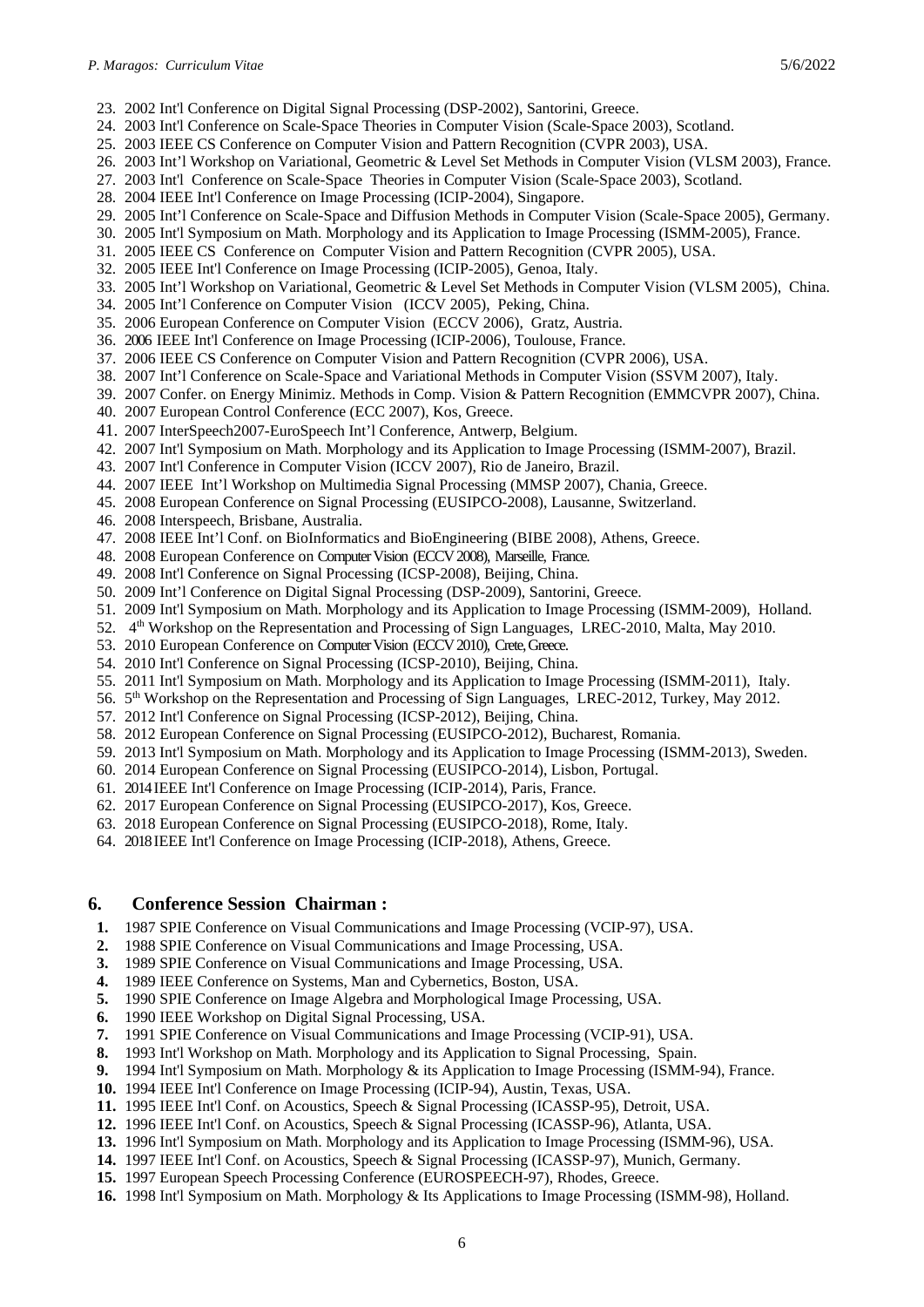- **17.** 1998 European Robotics, Intelligent Systems & Control Conference (EURISCON-98), Athens, Greece.
- **18.** 2000 Int'l Symposium on Math. Morphology & its Application to Image Processing (ISMM-2000), USA.
- **19.** 2001 European Worksh. on Intelligent Forecasting, Diagnosis & Control, Santorini, Greece.
- **20.** 2001 Panhellenic Conf. on Automation, Robotics & Industrial Production, Santorini, Greece.
- **21.** 2001 Int'l Workshop on Scale-Space & Morphology Theories in Computer Vision, Vancouver, Canada.
- **22.** 2001 IEEE Int'l Conf. on Image Processing (ICIP-2001), Thessaloniki, Greece.
- **23.** 2002 Int'l Conf. on Digital Signal Processing (DSP-2002), Santorini, Greece.
- **24.** 2003 IEEE Int'l Conf. on Image Processing (ICIP-2003), Barcelona, Spain.
- **25.** 2005 Int'l Symposium on Math. Morphology and its Application to Image Processing (ISMM-2005), France.
- **26.** 2005 IEEE Int'l Conference on Image Processing (ICIP-2005), Genoa, Italy.
- **27.** 2005 InterSpeech2005-EuroSpeech Int'l Conference, Lisbon, Portugal.
- **28.** 2007 IEEE Int'l Workshop on Multimedia Signal Processing (MMSP-2007), Chania, Greece.
- **29.** 2007 Int'l Symposium on Math. Morphology & its Application to Signal/Image Processing (ISMM-2007), Brazil.
- **30.** 2008 European Signal Processing Conference (EUSIPCO-2008), Lausanne, Switzerland.
- **31.** 2008 IEEE Int'l Conference on Image Processing (ICIP-2008), San Diego, USA.
- **32.** 2009 IEEE Int'l Conference on Image Processing (ICIP-2009), Cairo, Egypt.
- **33.** 2010 ECCV'10 Area Chair Colloquium, Ecole Normale Superieure, Paris, June 2010.
- **34.** 2010 European Signal Processing Conference (EUSIPCO-2010), Aalborg, Denmark.
- **35.** 2011 European Signal Processing Conference (EUSIPCO-2011), Barcelona, Spain.
- **36.** 2012 European Signal Processing Conference (EUSIPCO-2012), Bucharest, Romania.
- **37.** 2013 International Conference on Digital Signal Processing (DSP-2013), Santorini, Greece.
- **38.** 2013 European Signal Processing Conference (EUSIPCO-2013), Marrakech, Morocco.
- **39.** 2014 IEEE Int'l Conference on Image Processing (ICIP-2014), Paris, France.
- **40.** 2016 IEEE Int'l Conf. on Acoustics, Speech & Signal Processing (ICASSP-2016), Shanghai, China.
- **41.** 2018 IEEE Int'l Workshop on Signal Processing Advances in Wireless Communications (SPAWC-2018), Kalamata, Greece.
- **42.** 2018 IEEE Int'l Conference on Image Processing (ICIP-2018), Athens, Greece.
- **43.** 2021 ΙΕΕΕ Int'l Conference on Robotics & Automation (ICRΑ-2021), Xi'an, China.
- **44.** 2021 European Signal Processing Conference (EUSIPCO-2021), Dublin, Ireland.

### **7. Technical Reviewer**:

#### **Journals:**

- IEEE Journals:
	- IEEE Transactions on:
		- Signal Processing; Audio, Speech & Language Processing; Image Processing; Pattern Analysis and Machine Intelligence;
		- Communications; Circuits and Systems. Biomedical Engineering.
		- IEEE Signal Processing Letters.
		- IEEE Geoscience and Remote Sensing Letters.
- EURASIP Journals:
	- Signal Processing. Speech Communication.
	- Journal of Applied Signal Processing.
	- Digital Signal Processing
- Pattern Recognition.
- Circuits, Systems and Signal Processing. Systems and Control Letters.
- Computer Vision & Image Understanding; Computer Graphics and Image Processing.
- International Journal of Computer Vision.
- Journal of Visual Communications and Image Representation.
- Journal of Mathematical Imaging and Vision.
- Image and Vision Computing.
- SPIE Journals:
	- Journal of Electronic Imaging; Optical Engineering.
- Journal of Intelligent Systems and Robotics.
- Journal of Optical Society of America. Applied Optics.
- Journal of Acoustical Society of America.
- Multidimensional Systems and Signal Processing
- SIAM Journal of Imaging Sciences.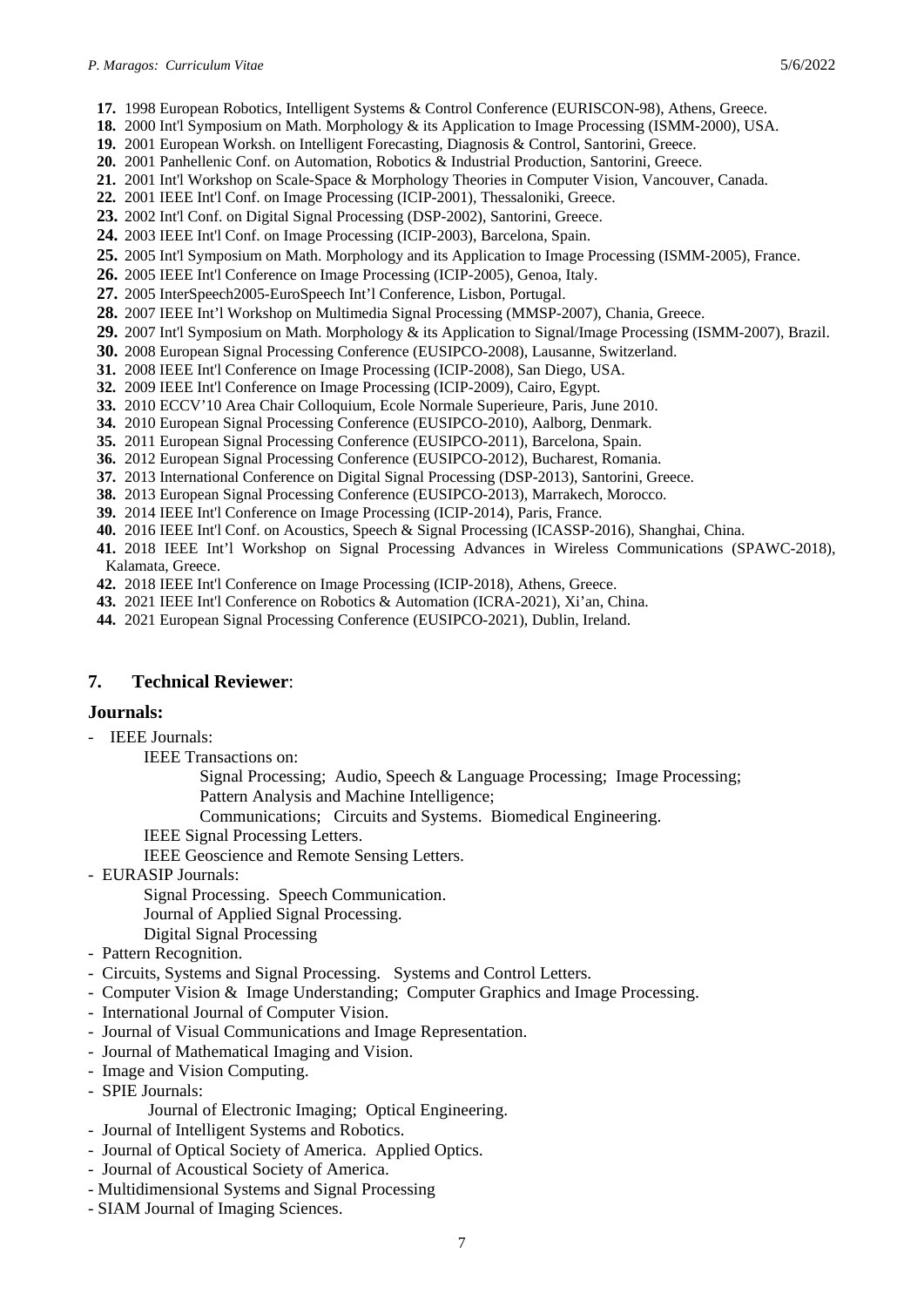- Cognitive Processing
- Information Systems

## **Conferences:**

- IEEE Signal, Speech & Processing Conferences: ICASSP, ICIP, MMSP.
- SPIE Conferences: VCIP.
- Computer Vision Conferences: ICCV, ECCV, CVPR, ScaleSpace, VLSM, EMMCVPR.
- EURASIP Conferences: EUSIPCO, EUROSPEECH
- Speech & Language Processing Conferences: INTERSPEECH, ICSLP.
- ISMM (Int'l Symposia on Mathematical Morphology and its Application to Image Processing)
- IEEE Workshop on Multimedia Signal Processing.
- IEEE Workshop on Image, Video and Multidimensional Signal Processing
- Other European Conferences: ECC

## **Proposals:**

- NSF Research Proposals.
- European Research Proposals
- Greek Research Proposals: G.S.R.T. and Ministry of Education.

## **8. Member of Research Review Panels:**

- Review Panel for NSF Presidential Young Investigator Awards, 1993.
- Review Panel for NSF Research Initiation Awards, 1993.
- Member of GSRT committee for evaluation of National Research Institutes, 1995.
- Member of European Commission expert evaluation panels for FP7 research proposals.

## **9. Committees for Evaluation and Election of Faculty Members and Institute Researchers:**

- Referee for Faculty Evaluation and Promotion for USA and European Universities.
- Member of Evaluation Committees for Faculty Election and Promotion at Greek Universities.
- Member of Evaluation & Election Committees for Researchers and Directors at Greek Research Institutes.

## **10. Research & Technology Committees:**

- Member of Greek National Council of Research and Technology, 2005 2009.
- Member of Greek Research Council for Mathematics and Information Sciences, 2011 2013.
- Member of Greek Scientific Council of National Documentation Centre, 2005 2006.
- Chairman of Invention Award Committee of Hellenic Industrial Property Organisation, 2007 2008.
- Member of Steering Committee for European Research Network of Excellence "MUSCLE", 2004-08.

## **11. Award Committees:**

- IEEE Fellows Nomination Committees
- EURASIP Fellows Selection Committee, 2015--2021.
- ICASSP 2015 Best Student Paper Award Selection Committee.

## **12. Professional Affiliations:**

- Fellow of IEEE.
- Member of IEEE Societies: Signal Processing, Communications, Computer, Robotics
- Fellow of EURASIP (European Association for Signal Processing)
- Member of Technical Chamber of Greece.

# **IV. PUBLICATIONS AND RESEARCH EXPERIENCE**

## *SYNOPSIS*

*Number of Publications:* (as of May 2022)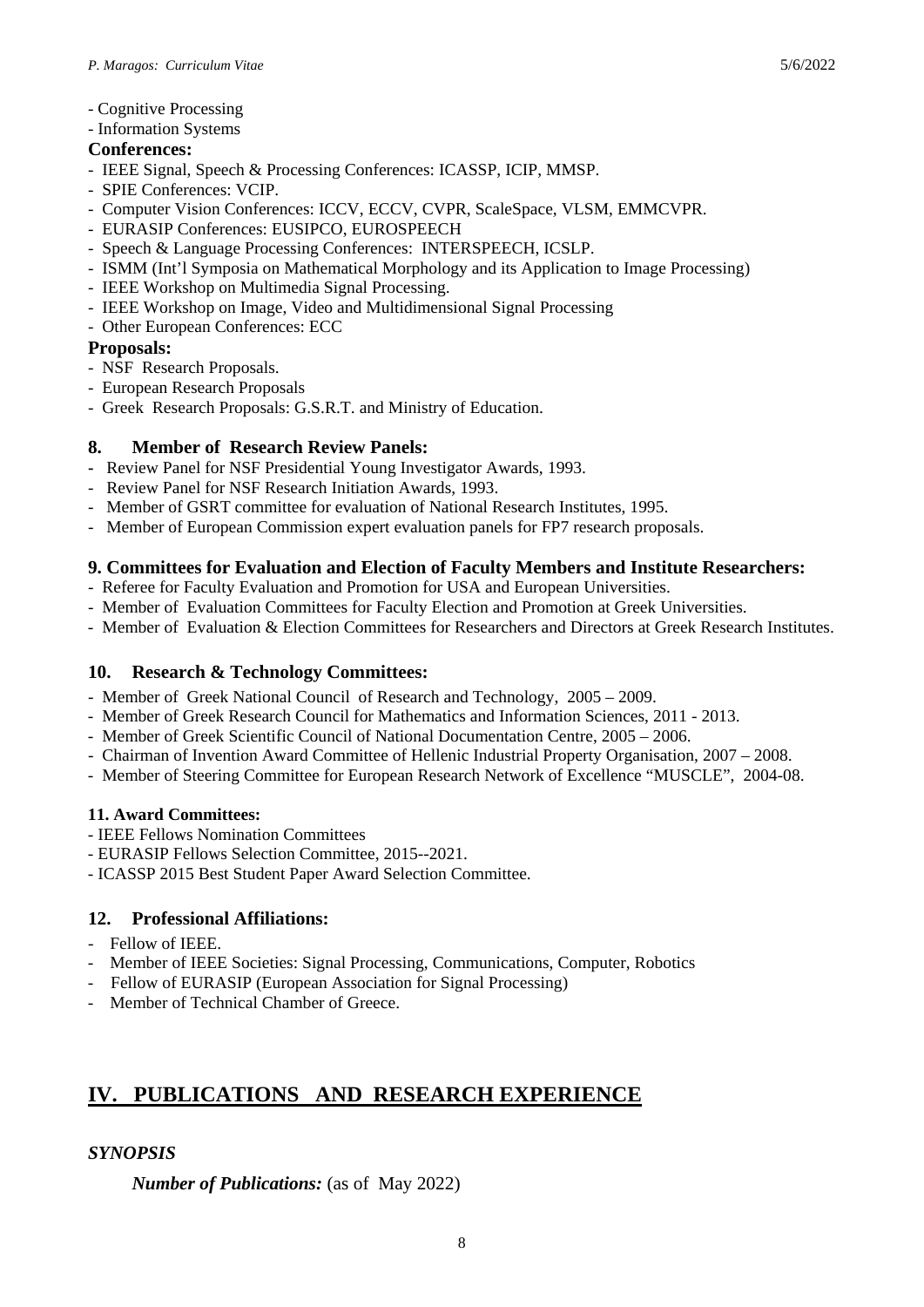He has authored or co-authored more than 400 publications as scientific journal papers, book chapters, books, or conference proceeding articles.

*Citations:* (as of May 2022)

Source: Google Scholar: <http://scholar.google.com/citations?user=A2XydgGCY9gC> The number of citations to his published work exceeds 18.500, with h-index  $=62$  and i10-index $=242$ .

### *RESEARCH INTERESTS*

#### **General:**

- Signal Processing, Systems Theory, Pattern Recognition and Machine Learning, Robotics.
- Detection, Estimation. Algorithms. Control.
- Applied Mathematics. Acoustics. Optics.
- Cognitive Systems

#### **Special:**

- Image Processing and Computer Vision. Action and Gesture Recognition.
- Audio, Music & Speech Processing, Synthesis and Recognition. Natural Language Processing.
- Multisensory Audio and Video Processing, Smart Environments.
- Multimodal Human-Robot Interaction, Robot Perception.
- Visual SLAM. Autonomous Vehicles. Drones.
- Nonlinear Systems: Mathematical Morphology. Chaos. Fractals. Lattice Theory.

#### *THESES*

- 1. ``Recognition of Phonemes of the Greek Language by Matched Filters'', *Diploma (M.Eng.) Thesis*, National Technical University of Athens, School of Electrical Engineering, Athens, Greece, June 1980. (with T. Anagnostou) (Thesis Advisor: G. Carayannis.)
- 2. ``On the Adaptive Predictive Coding of Digital Monochrome Still Images'', *M.Sc. Thesis*, Georgia Institute of Technology, Atlanta, GA, July 1982.
- 3. "A Unified Theory of Translation-Invariant Systems with Applications to Morphological Analysis and Coding of Images'', *Ph.D. Thesis*, Georgia Institute of Technology, Atlanta, USA, July 1985. (Thesis Advisor: R. W. Schafer.)

#### *Edited BOOKS*

- 1. P. Maragos, (Ed.), *Visual Communications and Image Processing*, Proceedings SPIE vol. 1818, SPIE Optical Engineering Press, Bellingham, Washington, USA, 1992.
- 2. P. Maragos, R. W. Schafer and M. A. Butt (Eds.), *Mathematical Morphology and its Application to Image and Signal Processing*, Kluwer Academic Publishers, Boston, 1996.
- 3. P. Maragos, A. Potamianos and P. Gros (Eds.), *Multimodal Processing and Interaction: Audio, Video, Text*, Springer, Boston, MA, 2008. (Multimedia Systems and Applications, vol. 33) [https://doi.org/10.1007/978-](https://doi.org/10.1007/978-0-387-76316-3) [0-387-76316-3](https://doi.org/10.1007/978-0-387-76316-3)
- 4. K. Daniilidis, P. Maragos and N. Paragios (Eds.), *Computer Vision – ECCV 2010,* Lecture Notes in Computer Science: vol.6311 – 6316, Springer, 2010.
- 5. R. Bowden, P. Dreuw, P. Maragos and J. Piater (Eds.), *Proceedings of ECCV-2010 Workshop on Sign, Gesture, Activity,* Heraklion, Crete, Sep. 2010. Published as *Trends and Topics in Computer Vision*, (K. Kutulakos, ed.), LNCS vol. 6553**,** Springer, 2012.
- 6. M. Breuss, A. Bruckstein and P. Maragos (Eds.), *Innovations for Shape Analysis: Models and Algorithms*, Springer, 2013. <https://doi.org/10.1007/978-3-642-34141-0>
- 7. M. Breuss, A. Bruckstein, P. Maragos and S. Wuhrer (Eds.), *New Perspectives in Shape Analysis*, Springer, 2016. <https://doi.org/10.1007/978-3-319-24726-7>
- 8. M. Breuss, A. Bruckstein, C. Kiselman and P. Maragos (Eds.), *Shape Analysis: Euclidean, Discrete and Algebraic Geometric Methods*, Springer, 2020 (to appear).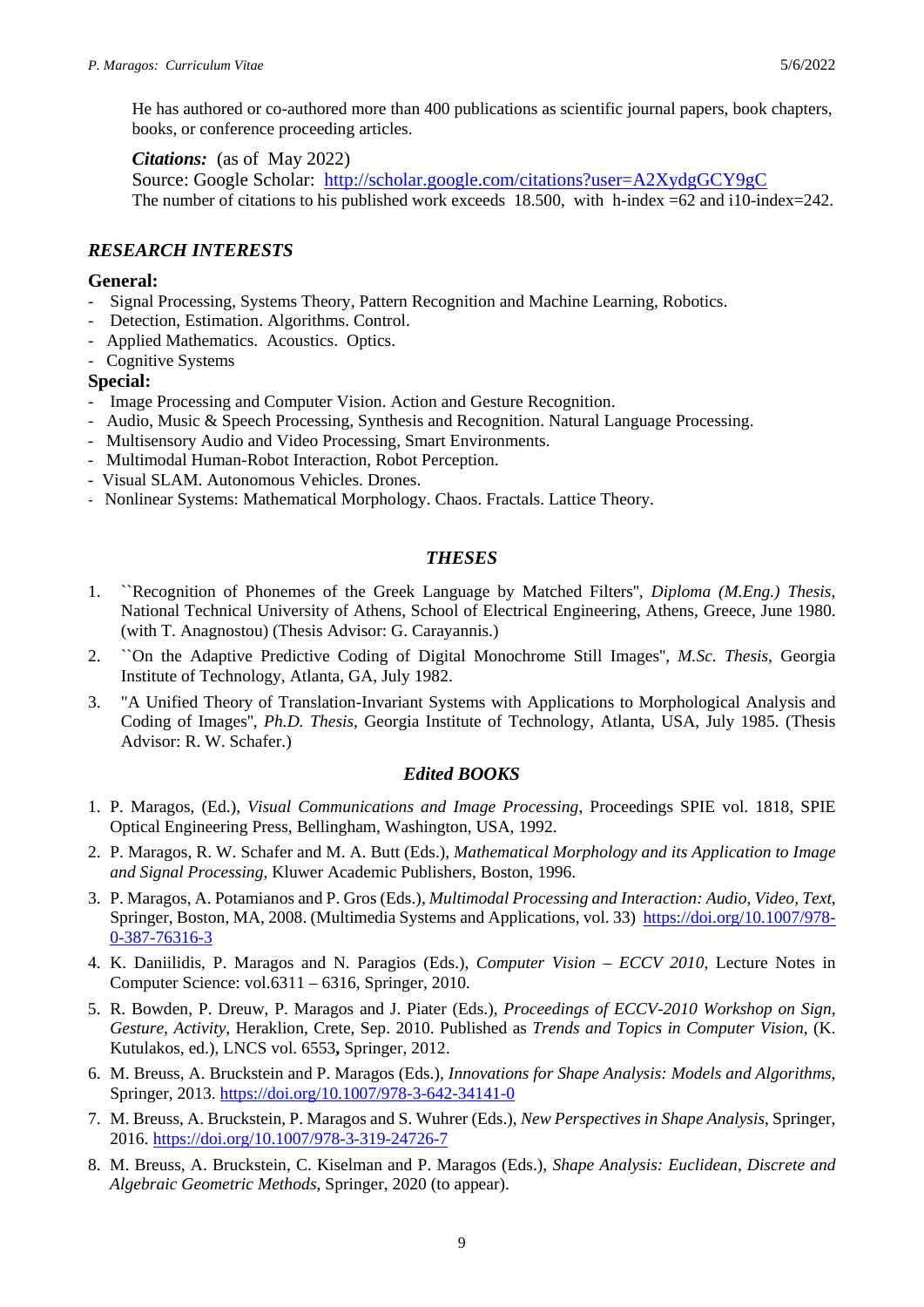### *Authored BOOKS*

- P. Maragos, *Image Analysis and Computer Vision*, Lecture Notes, NTUA, Athens, 2005-2018. Textbook under preparation.
- G. Carayannis and P. Maragos, *Basic Principles of Signals and Systems*, (in greek), Papasotiriou, 2011.
- P. Maragos, V. Charisopoulos, G. Smyrnis and E. Theodosis, *Tropical Geometry and Machine Learning*, Monograph under preparation.

# *PUBLICATIONS IN SCIENTIFIC JOURNALS*

- 1. P. Maragos, R. W. Schafer and R. M. Mersereau, "Two-Dimensional Linear Prediction and Its Application to Adaptive Predictive Coding of Images''*, IEEE Transactions on Acoustics, Speech, and Signal Processing*, vol.32, no.6, pp.1213-1229, Dec. 1984.
- 2. P. Maragos and R. W. Schafer, "Morphological Skeleton Representation and Coding of Binary Images'', *IEEE Transactions on Acoustics, Speech, and Signal Processing*, vol.34, no.5, pp.1228-1244, Oct. 1986.
- 3. P. Maragos, "Tutorial on Advances in Morphological Image Processing and Analysis'', (Invited Paper), *Optical Engineering*, vol.26, no.7, pp.623-632, July 1987.
- 4. P. Maragos and R. W. Schafer, "Morphological Filters Part I: Their Set-Theoretic Analysis and Relations to Linear Shift-Invariant Filters''*, IEEE Transactions on Acoustics, Speech, and Signal Processing*, vol.35, no.8, pp.1153-1169, Aug. 1987. **Best Paper Award.**
- 5. P. Maragos and R. W. Schafer, "Morphological Filters Part II: Their Relations to Median, Order-Statistic, and Stack Filters''*, IEEE Transactions on Acoustics, Speech, and Signal Processing*, vol.35, no.8, pp.1170- 1184, Aug. 1987. ("Corrections'', vol.37, no.4, p.597, Apr. 1989.) **Best Paper Award.**
- 6. P. Maragos, "A Representation Theory for Morphological Image and Signal Processing'', *IEEE Transactions on Pattern Analysis and Machine Intelligence*, vol.11, no.6, pp.586-599, June 1989.
- 7. P. Maragos, "Pattern Spectrum and Multiscale Shape Representation''*, IEEE Transactions on Pattern Analysis and Machine Intelligence*, vol.11, no.7, pp.701-716, July 1989.
- 8. P. Maragos and R. W. Schafer, "Morphological Systems for Multidimensional Signal Processing'', *Proceedings of IEEE*, vol.78, no.4, pp.690-710, April 1990.
- 9. P. Maragos and R. D. Ziff, "Threshold Superposition in Morphological Image Analysis Systems'', *IEEE Transactions on Pattern Analysis and Machine Intelligence*, vol.12, no.5, pp.498-504, May 1990.
- 10. C.-S. Fuh and P. Maragos, "Motion Displacement Estimation Using an Affine Model for Image Matching'', (Invited Paper), *Optical Engineering*, vol.30, no.7, pp.881-887, July 1991.
- 11. P. Maragos and F. K. Sun, "Measuring the Fractal Dimension of Signals: Morphological Covers and Iterative Optimization'', *IEEE Transactions on Signal Processing*, vol.41, no.1, pp.108-121, Jan. 1993.
- 12. P. Maragos, J. F. Kaiser, and T. F. Quatieri, "On Amplitude and Frequency Demodulation Using Energy Operators'', *IEEE Transactions on Signal Processing*, vol.41, no.4, pp.1532-1550, April 1993.
- 13. P. Maragos, J. F. Kaiser, and T. F. Quatieri, "Energy Separation in Signal Modulations with Application to Speech Analysis'', *IEEE Transactions on Signal Processing*, vol.41, no.10, pp.3024-3051, Oct. 1993. **Best Paper Award**.
- 14. A. C. Bovik, P. Maragos, and T. F. Quatieri, "AM--FM Energy Detection and Separation in Noise Using Multiband Energy Operators'', *IEEE Transactions on Signal Processing*, vol.41, no.12, pp.3245-3265, Dec. 1993.
- 15. A. C. Bovik and P. Maragos, "Conditions for Positivity of an Energy Operator'', *IEEE Transactions on Signal Processing*, vol.42, no.2, pp.469-471, Feb. 1994.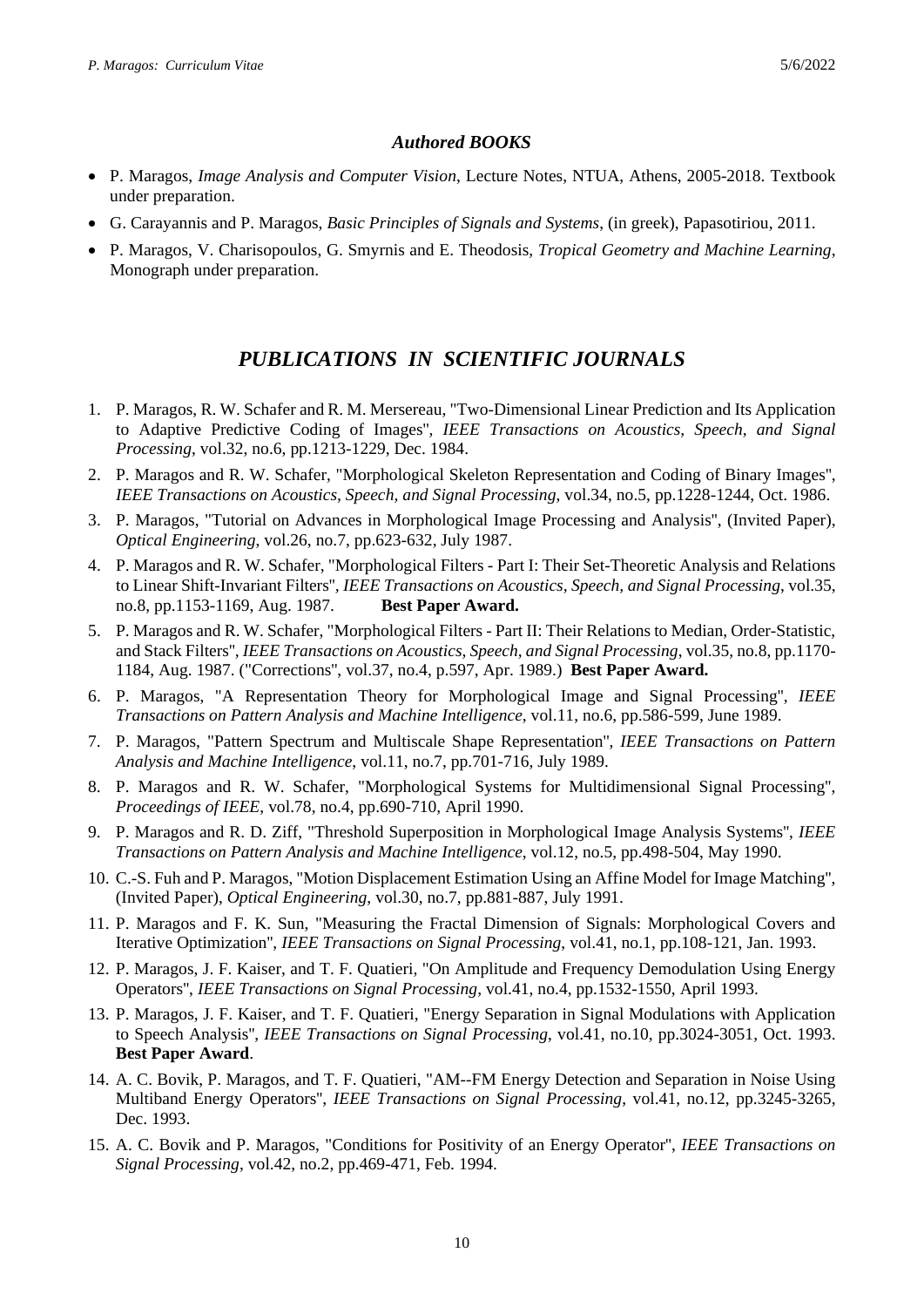- 16. A. Potamianos and P. Maragos, "A Comparison of the Energy Operator and Hilbert Transform Approaches for Signal and Speech Demodulation'', *Signal Processing*, vol.37, no.1, pp.95-120, May 1994.
- 17. H. M. Hanson, P. Maragos, and A. Potamianos, "A System for Finding Speech Formants and Modulations via Energy Separation'', *IEEE Transactions on Speech and Audio Processing*, vol.2, no.3, pp.436-443, July 1994.
- 18. P. Maragos, "Morphological Systems: Slope Transforms and Max-Min Difference and Differential Equations'', *Signal Processing*, vol.38, pp.57-77, Sep. 1994.
- 19. R. W. Brockett and P. Maragos, "Evolution Equations for Continuous-Scale Morphological Filtering'', *IEEE Transactions on Signal Processing*, vol.42, no.12, pp.3377-3386, Dec. 1994.
- 20. P. Maragos, "Slope Transforms: Theory and Application to Nonlinear Signal Processing'', *IEEE Transactions on Signal Processing*, vo.43, no.4, pp.864--877, April 1995.
- 21. P.-F. Yang and P. Maragos, "Min--Max Classifiers: Theory, Design, and Application'', *Pattern Recognition*, vol.28, no.6, pp.879--899, June 1995. **Best Paper Award**.
- 22. P. Maragos and A. Potamianos, "Higher-Order Differential Energy Operators'', *IEEE Signal Processing Letters*, vol.2, no.8, pp.152-154, Aug. 1995.
- 23. P. Maragos and A. C. Bovik, "Image Demodulation Via Multidimensional Energy Separation'', *Journal of Optical Society of America A*, vol.12, no.9, pp.1867-1876, Sep. 1995.
- 24. C.-S. Fuh and P. Maragos,"Least-Squares Algorithms for Motion and Shape Recovery under Perspective Projection'', *Journal of Information Science and Engineering*, vol.12, pp.1-23, 1996.
- 25. A. Potamianos and P. Maragos, "Speech Formant Frequency and Bandwidth Tracking Using Multiband Energy Demodulation'', *Journal of Acoustical Society of America*, vol.99 (6), pp.3795-3806, June 1996.
- 26. P. Maragos, "Differential Morphology and Image Processing'', *IEEE Transactions on Image Processing*, vol.5, no.6, pp.922--937, June 1996.
- 27. B. Santhanam and P. Maragos, "Energy Demodulation of Two-Component AM--FM Signal Mixtures'', *IEEE Signal Processing Letters*, vol.3, no.11, pp.294-299, Νov. 1996.
- 28. H. Heijmans and P. Maragos, "Lattice Calculus of the Morphological Slope Transform'', *Signal Processing,* vol.59, no.1, pp.17-42, 1997.
- 29. L. F.C. Pessoa and P. Maragos, "MRL-Filters: A General Class of Nonlinear Systems and Their Optimal Design for Image Processing'', *IEEE Transactions on Image Processing,* vol.7, no.7, pp.966-978, July 1998.
- 30. M. A. Butt and P. Maragos, "Optimal Design of Chamfer Distance Transforms'', *IEEE Transactions on Image Processing,* vol.7, no.10, pp.1477-1484, Oct. 1998.
- 31. B. Santhanam and P. Maragos, "Harmonic Analysis and Restoration of Methods for Separating Mixtures of Periodic Signals: Algebraic Separation Vs. Comb Filtering'', *Signal Processing,* vol.69, no.1, pp.81-91, Aug. 1998.
- 32. P. Maragos, "Nonlinear Signal Processing'', in Recent Developments in the Core of Digital Signal Processing, edited by L. Atlas and P. Duhamel, *IEEE Signal Processing Magazine*, vol. 16, no. 1, pp. 13- 16, Jan. 1999.
- 33. P. Maragos and A. Potamianos, "Fractal Dimensions of Speech Sounds: Computation and Application to Automatic Speech Recognition'', *Journal of Acoustical Society of America,* vol.105 (3), pp.1925--1932, March 1999.
- 34. A. Potamianos and P. Maragos, "Speech Processing Applications Using an AM-FM Modulation Model'', *Speech Communication*, vol.28, no.3, pp.195-209, July 1999.
- 35. L. F.C. Pessoa and P. Maragos, "Hybrid Neural Networks with Morphological/Rank/Linear Nodes: A Unifying Framework with Application to Handwritten Character Recognition'', *Pattern Recognition*, vol.33, pp.945-960, 2000.
- 36. P. Maragos and M. A. Butt, "Curve Evolution, Differential Morphology and Distance Transforms as Applied to Multiscale and Eikonal Problems", *Fundamentae Informatica*, vol.41, pp.91-129, Jan. 2000.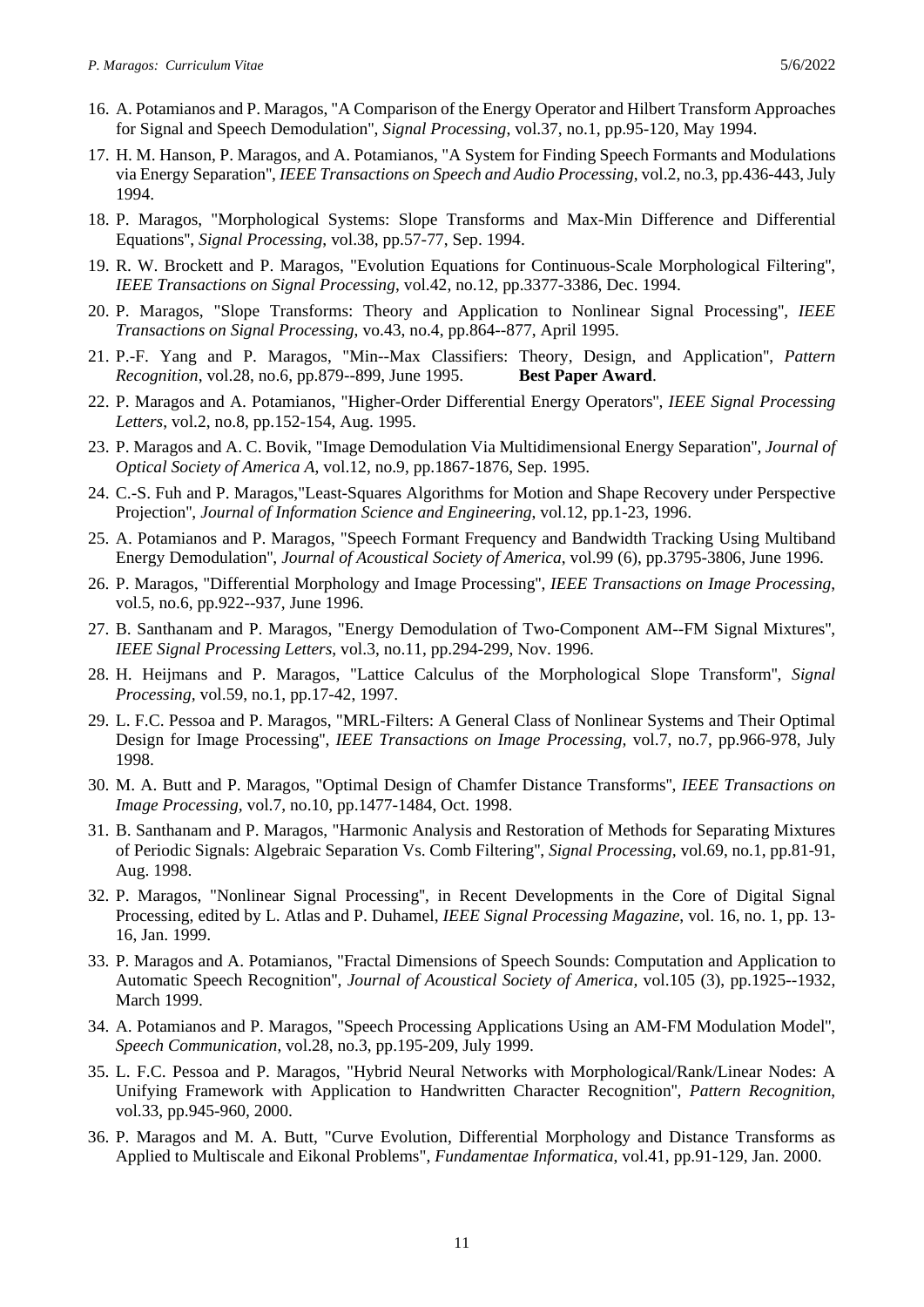- 37. B. Santhanam and P. Maragos, "Multicomponent AM--FM Demodulation via Periodicity-based Algebraic Separation and Energy-based Demodulation", *IEEE Transactions on Communications,* vol.48, no.3, pp.473-490, March 2000.
- 38. F. Meyer and P. Maragos, "Nonlinear Scale-Space Representation with Morphological Levelings", *Journal of Visual Communications and Image Representation*, vol.11, pp.245-265, 2000.
- 39. A. Potamianos and P. Maragos, "Time-Frequency Distributions for Automatic Speech Recognition", *IEEE Transactions on Speech and Audio Processing*, vol.9, no.3, pp.196-200, Mar. 2001.
- 40. D. Dimitriadis, P. Maragos, V. Pitsikalis and A. Potamianos, "Modulation and Chaotic Acoustic Features for Speech Recognition'', Invited Paper, *Control and Intelligent Systems*, vol.30, no.1, pp.19-26, 2002.
- 41. M. Faundez-Zanuy, S. McLaughlin, A. Esposito, A. Hussain, J. Schoentgen, G. Kubin, W.B. Kleijn, and P. Maragos, "Nonlinear Speech Processing: Overview and Applications'', *Control and Intelligent Systems*, vol.30, no.1, pp.1-10, 2002.
- 42. C. Tzafestas and P. Maragos, "Shape Connectivity: Multiscale Analysis and Application to Generalized Granulometries", *Journal of Mathematical Imaging and Vision*, vol.17 (2), pp.109-129, Sep. 2002.
- 43. P. Maragos, "Algebraic and PDE Approaches for Lattice Scale-Spaces with Global Constraints", *International Journal of Computer Vision,* vol.52 (2/3) pp.121-137, May 2003.
- 44. P. Maragos, A. Sofou, G. B. Stamou, V. Tzouvaras, E. Papatheodorou and G. P. Stamou, "Image Analysis of Soil Micromorphology: Feature Extraction, Segmentation and Quality Inference", *Journal of Applied Signal Processing*, vol.2004, no.6, pp.902-912, June 2004.
- 45. P. Maragos, "Lattice Image Processing: A Unification of Morphological and Fuzzy Algebraic Systems'' *Journal of Mathematical Imaging and Vision*, vol.22, pp.333-353, 2005.
- 46. I. Kokkinos and P. Maragos, "Nonlinear Speech Analysis Using Models for Chaotic Systems", *IEEE Transactions on Speech and Audio Processing*, vol.13, no.6, pp.1098-1109, Nov. 2005.
- 47. A. G. Dimakis and P. Maragos, ``Phase Modulated Resonances Modeled as Self-Similar Processes With Application to Turbulent Sounds", *IEEE Transactions on Signal Processing*, vol.53, no.11, pp.4261-4272, Nov. 2005.
- 48. D. Dimitriadis, P. Maragos, and A. Potamianos, ``Robust AM-FM Features for Speech Recognition", *IEEE Signal Processing Letters*, vol.12, no.9, pp.621-624, Sep. 2005.
- 49. A. Sofou, G. Evangelopoulos and P. Maragos, "Soilsection Image Segmentation and Texture Analysis: A Computer Vision Approach", *IEEE Geoscience and Remote Sensing Letters*, vol.2, no.4, pp.394-398, Oct. 2005.
- 50. D. Dimitriadis and P. Maragos, "Continuous Energy Demodulation Methods and Application to Speech Analysis", *Speech Communicatio*n, vol.48, no.7, pp.819-837, July 2006.
- 51. V. Pitsikalis and P. Maragos, ``Filtered Dynamics and Fractal Dimensions for Noisy Speech Recognition", *IEEE Signal Processing Letters*, vol.13, no.11, pp.711-714, Nov. 2006.
- 52. G. Evangelopoulos and P. Maragos, "Multiband Modulation Energy Tracking for Noisy Speech Detection", *IEEE Transactions on Audio, Speech and Language Processing,* vol.14, no.6, pp.2024-2038, Nov. 2006.
- 53. G. Papandreou and P. Maragos, "Multigrid Geometric Active Contour Models", *IEEE Transactions on Image Processing,* vol.16, no.1, pp.229-240, Jan.2007*.*
- 54. S. Lefkimmiatis and P. Maragos, "A Generalized Estimation for Linear and Nonlinear Microphone Array Post-Filters", *Speech Communication*, vol.49, pp.657-666, 2007.
- 55. A. Sofou and P. Maragos, "Generalized Flooding and Multicue PDE-based Image Segmentation", *IEEE Transactions on Image Processing,* vol.17, no.3, pp.364-376, March 2008.
- 56. I. Kokkinos, R. Deriche, O. Faugeras and P. Maragos, "Computational Analysis and Learning for a Biologically Motivated Model of Boundary Detection", *Neurocomputing*, vol.71, pp.1798-1812, 2008.
- 57. M. Kotti, D. Ververidis, G. Evangelopoulos, I. Panagakis, C. Kotropoulos, P. Maragos and I. Pitas, "Audio-Assisted Movie Dialogue Detection", *IEEE Transactions on Circuits and Systems for Video Technology,* vol.18, no.11, pp.1618-1627, Nov. 2008.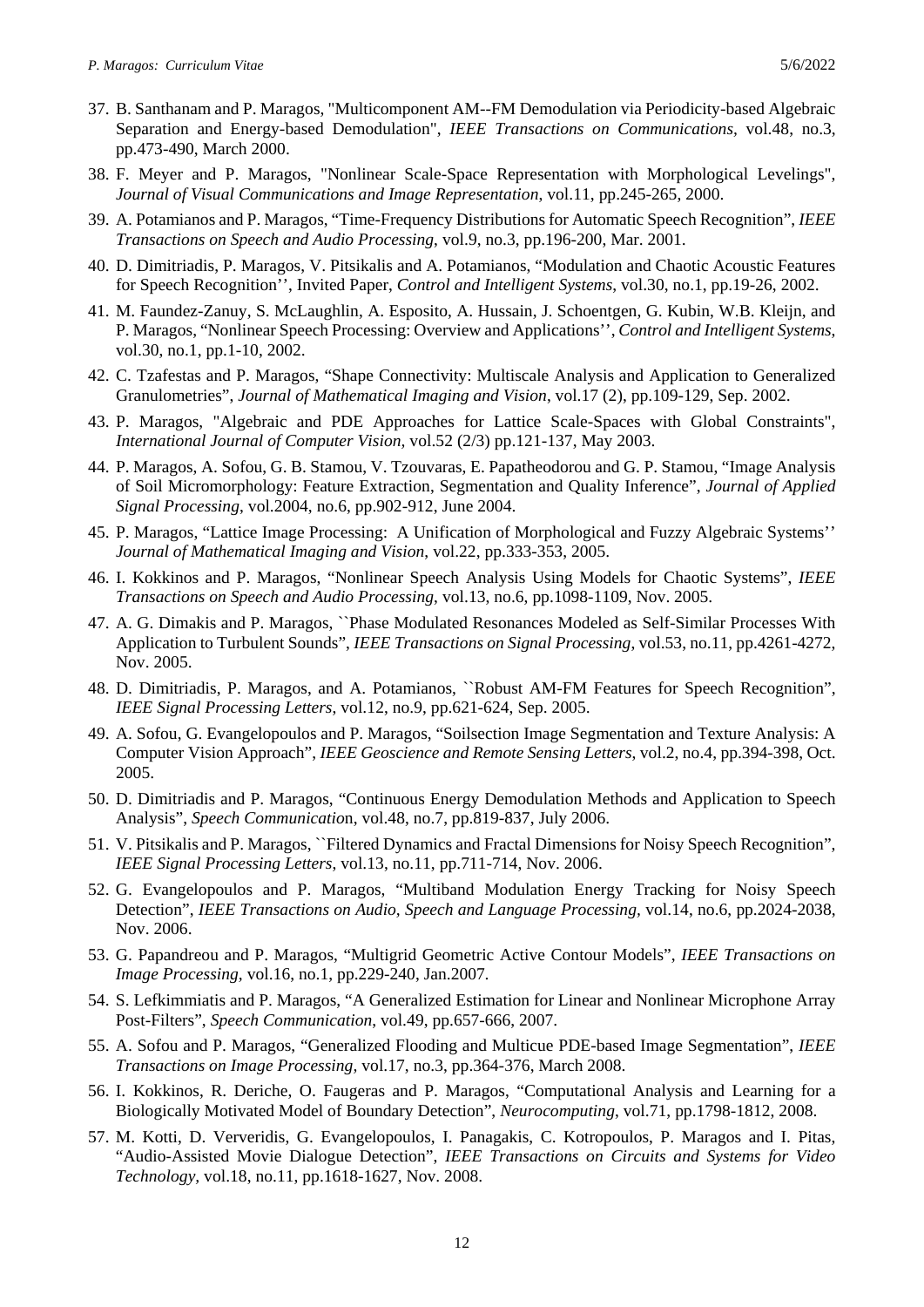- 58. I. Kokkinos, G. Evangelopoulos and P. Maragos, "Modulation Features, Generative Models and Weighted Curve Evolution for Texture Analysis and Segmentation", *IEEE Transactions on Pattern Analysis and Machine Intelligence,* vol.31, no.1, p.142-157, Jan.2009.
- 59. A. Katsamanis, G. Papandreou and P. Maragos, "Face Active Appearance Modeling and Speech Acoustic Information to Recover Articulation", *IEEE Transactions on Audio, Speech and Language Processing,*  vol.17, no.3, pp.411-422, March 2009.
- 60. G. Papandreou, A. Katsamanis, V. Pitsikalis, and P. Maragos, "Adaptive Multimodal Fusion by Uncertainty Compensation with Application to Audio-Visual Speech Recognition", *IEEE Transactions on Audio, Speech and Language Processing,* vol.17, no.3, pp.423-435, March 2009.
- 61. D. Dimitriadis, A. Potamianos and P. Maragos, "A Comparison of the Squared Energy and Teager-Kaiser Operators for Short-Term Energy Estimation in Additive Noise", *IEEE Transactions on Signal Processing*, vol.57, no.7, pp.2569-2581, July 2009.
- 62. A. Roussos and P. Maragos, "Reversible Interpolation of Vectorial Images by an Anisotropic Diffusion-Projection PDE", *International Journal of Computer Vision*, vol.84, no.2, pp.130-145, Aug.2009.
- 63. I. Kokkinos and P. Maragos, "Synergy Between Object Recognition and Image Segmentation using the Expectation Maximization Algorithm", *IEEE Transactions on Pattern Analysis and Machine Intelligence,*  vol.31, [no.8,](http://ieeexplore.ieee.org/xpl/tocresult.jsp?isnumber=5109415) pp.1486-1501, Aug. 2009.
- 64. S. Lefkimmiatis, P. Maragos and G. Papandreou, "Bayesian Inference on Multiscale Models for Poisson Intensity Estimation: Applications to Photon-Limited Image Denoising", *IEEE Transactions on Image Processing*, vol.18, no.8, pp.1724-1741, Aug. 2009.
- 65. V. Pitsikalis and P. Maragos, "Analysis and Classification of Speech Signals by Generalized Fractal Dimension Features", *Speech Communication*, vol.51, no.12, pp.1206-1223, Dec. 2009.
- 66. D. Dimitriadis, P. Maragos and A. Potamianos, "On the Effects of Filterbank Design and Energy Computation on Robust Speech Recognition", *IEEE Transactions on Audio, Speech and Language Processing,* vol.19, no.6. pp.1504-1516, Aug.2011*.*
- 67. A. Vatakis, P. Maragos, I. Rodomagoulakis and C. Spence, "Assessing the effect of physical differences in the articulation of consonants and vowels on audiovisual temporal perception", *Frontiers in Integrative Neuroscience*, Special Issue on "*Multisensory Perception and Action: Psychophysics, neural mechanisms, and applications*", vol.6 (art.71), pp.1-18, Oct.2012, [https://doi.org/10.3389/fnint.2012.00071.](https://doi.org/10.3389/fnint.2012.00071)
- 68. K. Drakopoulos and P. Maragos, "Active Contours on Graphs: Multiscale Morphology and Graphcuts", *IEEE Journal of Selected Topics in Signal Processing* (Special Issue on Filtering and Segmentation in Mathematical Morphology), vol.6, no.7, pp.780-794, Nov. 2012. DOI**:** [10.1109/JSTSP.2012.2213675](https://doi.org/10.1109/JSTSP.2012.2213675)
- 69. A. Zlatintsi and P. Maragos*, "*Multiscale Fractal Analysis of Musical Instrument Signals with Application to Recognition*"*, *IEEE Transactions on Audio, Speech and Language Processing*, vol.21, no.4, pp.737- 748, Apr. 2013. DOI**:** [10.1109/TASL.2012.2231073](https://doi.org/10.1109/TASL.2012.2231073)
- 70. A. Roussos, S. Theodorakis, V. Pitsikalis and P. Maragos, "Dynamic Affine-Invariant Shape-Appearance Handshape Features and Classification in Sign Language Videos", *Journal of Machine Learning Research*, vol. 14, pp. 1627-1663, June 2013.
- 71. G. Evangelopoulos, A. Zlatintsi, A. Potamianos, P. Maragos, K. Rapantzikos, G. Skoumas and Y. Avrithis, "Multimodal Saliency and Fusion for Movie Summarization based on Aural, Visual, and Textual Attention", *IEEE Transactions on Multimedia*, vol. 15, no. 7, pp.1553-1568, Nov. 2013. DOI**:** [10.1109/TMM.2013.2267205](https://doi.org/10.1109/TMM.2013.2267205)
- 72. E. Antonakos, V. Pitsikalis and P. Maragos, "Classification of Extreme Facial Events in Sign Language Videos", *EURASIP Journal on Image and Video Processing* 2014, 2014:14. [https://doi.org/10.1186/1687-](https://doi.org/10.1186/1687-5281-2014-14) [5281-2014-14](https://doi.org/10.1186/1687-5281-2014-14)
- 73. S. Theodorakis, V. Pitsikalis and P. Maragos, "Dynamic–static unsupervised sequentiality, statistical subunits and lexicon for sign language recognition", *Image and Vision Computing,* vol.32, no.8, pp.533– 549, Aug. 2014.<https://doi.org/10.1016/j.imavis.2014.04.012>
- 74. V. Pitsikalis, A. Katsamanis, S. Theodorakis and P. Maragos, "Multimodal Gesture Recognition via Multiple Hypotheses Rescoring", *Journal of Machine Learning Research*, vol.16, pp.255-284, Feb. 2015.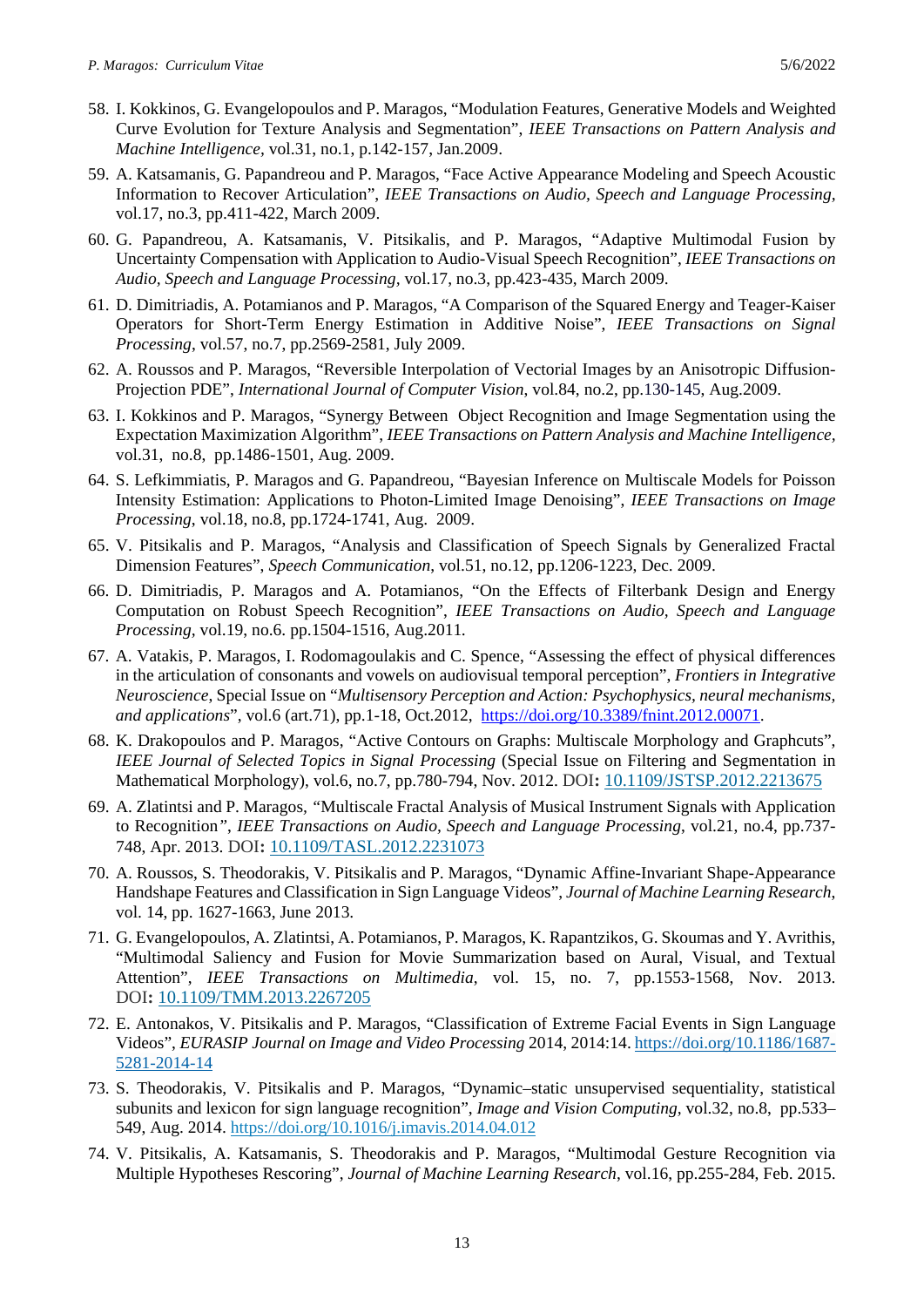- 75. S. Lefkimmiatis, A. Roussos, P. Maragos and M. Unser, "Structure Tensor Total Variation", *SIAM Journal on Imaging Sciences*, vol.8, no.2, pp.1090-1122, 2015.<https://doi.org/10.1137/14098154X>
- 76. T. Chaspari, C. Soldatos and P. Maragos, "The development of the Athens Emotional States Inventory (AESI): collection, validation and automatic processing of emotionally loaded sentences", *The World Journal of Biological Psychiatry*, vol.16, issue 5, pp.312-322, Jun. 2015.

DOI: [10.3109/15622975.2015.1012228](https://doi.org/10.3109/15622975.2015.1012228)

- 77. P. Koutras and P. Maragos, "A Perceptually-based Spatio-Temporal Computational Framework for Visual Saliency Estimation", *Signal Processing: Image Communication*, vol.38, pp.15–31, Oct. 2015. DOI:10.1016/j.image.2015.08.004. <https://doi.org/10.1016/j.image.2015.08.004>
- 78. C. G. Bampis, P. Maragos and A. C. Bovik, "Graph-Driven Diffusion and Random Walk Schemes for Image Segmentation", *IEEE Transactions on Image Processing*, vol.26, no.1, pp.35-50, Jan. 2017. DOI: [10.1109/TIP.2016.2621663](https://doi.org/10.1109/TIP.2016.2621663)
- 79. I. Rodomagoulakis, A. Katsamanis, G. Potamianos, P. Giannoulis, A. Tsiami, P. Maragos, "Roomlocalized spoken command recognition in multi-room, multi-microphone environments", *Computer Speech & Language*, vol.46, pp.419-443, Nov. 2017.<https://doi.org/10.1016/j.csl.2017.02.004> .
- 80. A. Zlatintsi, P. Koutras, G. Evangelopoulos, N. Malandrakis, N. Efthymiou, K. Pastra, A. Potamianos and P. Maragos, "COGNIMUSE: a multimodal video database annotated with saliency, events, semantics and emotion with application to summarization", *EURASIP Journal on Image and Video Processing* (2017) 2017:54. <https://doi.org/10.1186/s13640-017-0194-1> .
- 81. C. Sakaridis, K. Drakopoulos and P. Maragos, "Theoretical Analysis of Active Contours on Graphs", *SIAM J. Imaging Sciences*, vol. 10, no. 3, pp. 1475-1510, 2017. <https://doi.org/10.1137/16M1100101>.
- 82. P.P. Filntisis, A. Katsamanis, P. Tsiakoulis and P. Maragos, "Video-realistic expressive audio-visual speech synthesis for the Greek language", *Speech Communication*, vol.95, pp.137–152, 2017. DOI: <http://dx.doi.org/10.1016/j.specom.2017.08.011>.
- 83. P. Maragos, "Dynamical Systems on Weighted Lattices: General Theory", *Mathematics of Control, Signals, and Systems*, 29:21, (vol.29, article no. 21), Dec. 2017. DOI: [https://doi.org/10.1007/s00498-017-](https://doi.org/10.1007/s00498-017-0207-8) [0207-8](https://doi.org/10.1007/s00498-017-0207-8) .
- 84. L. Flokas and P. Maragos, "Online Wideband Spectrum Sensing Using Sparsity", IEEE *Journal of Selected Topics in Signal Processing*, vol.12, no.1, pp.35-44, Feb. 2018. DOI: [10.1109/JSTSP.2018.2797422](https://doi.org/10.1109/JSTSP.2018.2797422) .
- 85. I. Kordonis, P. Maragos and G. P. Papavassilopoulos, "Stochastic Stability in Max-Product and Max-Plus Systems with Markovian Jumps", Automatica, vol.92, pp.123-132, June 2018. DOI: <https://doi.org/10.1016/j.automatica.2018.03.008>
- 86. G. Chalvatzaki, X. S. Papageorgiou, C. S. Tzafestas, and P. Maragos, "Augmented Human State Estimation using Interacting Multiple Model Particle Filters with Probabilistic Data Association", *IEEE Robotics and Automation Letters*, 3 (3), pp. 1872-1879, July 2018. DOI**:** [10.1109/LRA.2018.2800084](https://doi.org/10.1109/LRA.2018.2800084)
- 87. A. Tsiamis and P. Maragos, "Sparsity in Max-plus Algebra", *Discrete Events Dynamic Systems*, 29:163– 189, May 2019. DOI: <https://doi.org/10.1007/s10626-019-00281-1>
- 88. A. Tsiami, P. Koutras, A. Katsamanis, A. Vatakis and P. Maragos, "A behaviorally inspired fusion approach for computational audiovisual saliency modeling", *Signal Processing: Image Communication*, vol. 76, pp.186-200, Aug. 2019. DOI: <https://doi.org/10.1016/j.image.2019.05.001>
- 89. I. Rodomagoulakis and P. Maragos, "Improved Frequency Modulation Features for Multichannel Distant Speech Recognition", IEEE *Journal of Selected Topics in Signal Processing*, vol.13, no.4, pp. 841-849, Aug. 2019. DOI: [10.1109/JSTSP.2019.2923372](https://doi.org/10.1109/JSTSP.2019.2923372)
- 90. P. Giannoulis, G. Potamianos and P. Maragos, "Room-Localized Speech Activity Detection in Multi-Microphone Smart Homes", *EURASIP Journal on Audio, Speech, and Music Processing*, (2019) 2019:15. DOI: <https://doi.org/10.1186/s13636-019-0158-8> .
- 91. G. Chalvatzaki, X. S. Papageorgiou, P. Maragos and C. S. Tzafestas, "Learn to Adapt to Human Walking: A Model-based Reinforcement Learning Approach for a Robotic Assistant Rollator", *IEEE Robotics and Automation Letters*, vol. 4, no. 4, pp. 3774-3781, Oct. 2019. DOI: [10.1109/LRA.2019.2929996](https://doi.org/10.1109/LRA.2019.2929996)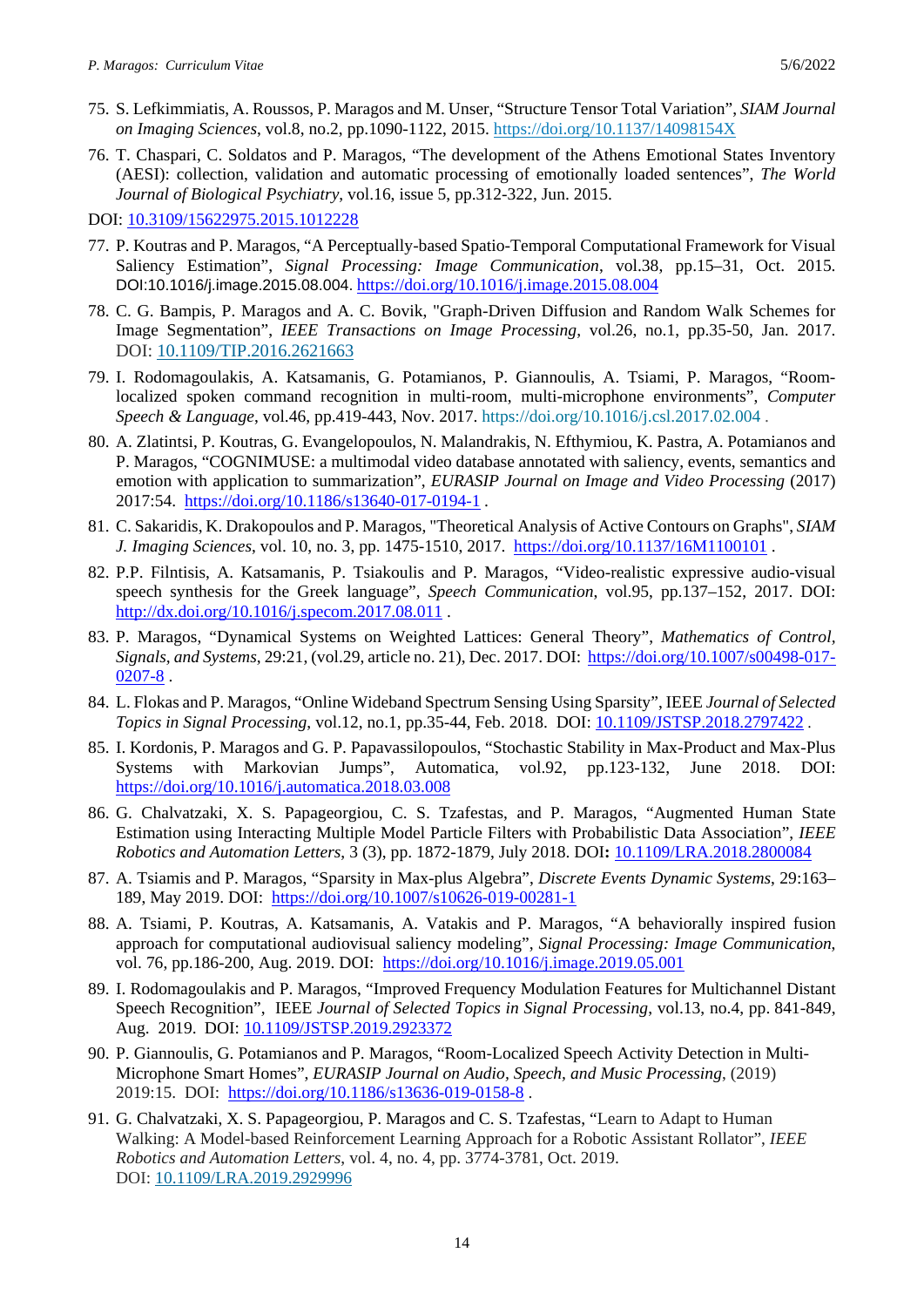- 92. P. P. Filntisis, N. Efthymiou, P. Koutras, G. Potamianos and P. Maragos, "Fusing Body Posture with Facial Expressions for Joint Recognition of Affect in Child-Robot Interaction", *IEEE Robotics and Automation Letters*, vol. 4, no. 4, pp. 4011-4018, Oct. 2019. DOI**:** [10.1109/LRA.2019.2930434](https://doi.org/10.1109/LRA.2019.2930434)
- 93. C. Werner, N. Kardaris, P. Koutras, A. Zlatintsi, P. Maragos, J. M. Bauer, and K. Hauer, "Improving gesture-based interaction between an assistive bathing robot and older adults via user training on the gestural commands", *Archives of Gerontology and Geriatrics* 87 (2020). DOI: <https://doi.org/10.1016/j.archger.2019.103996> .
- 94. A. Zlatintsi, A. Dometios, N. Kardaris, I. Rodomagoulakis, P. Koutras, X. Papageorgiou, C.S. Tzafestas, P. Maragos, P. Vartholomeos, K. Hauer, C. Werner, R. Annicchiarico, M.G. Lombardi, F. Adriano, T. Asfour, A.M. Sabatini, C. Laschi, M. Cianchetti, A. Güler, I. Kokkinos, B. Klein, R. López, "I-Support: A robotic platform for an assistive bathing robot for the elderly population", *Robotics and Autonomous Systems,* vol. 126, April 2020, (article) 103451. DOI:<https://doi.org/10.1016/j.robot.2020.103451>
- 95. C. Werner, A. C. Dometios, C. S. Tzafestas, Petros Maragos, J. M. Bauer and Klaus Hauer, "Evaluating the task effectiveness and user satisfaction with different operation modes of an assistive bathing robot in older adults", *Assistive Technology* (2020). DOI: <https://doi.org/10.1080/10400435.2020.1755744>
- 96. K. Kritsis, C. Garoufis, A. Zlatintsi, M. Bouillon, C. Acosta, D. Martín-Albo, R. Piechaud, P. Maragos, and V. Katsouros, "iMuSciCA Workbench: Web-based Music Activities For Science Education", *Journal of the Audio Engineering Society*, vol. 68 (10), pp.738-746, Oct. 2020. DOI: <https://doi.org/10.17743/jaes.2020.0021>
- 97. P. Maragos, V. Charisopoulos and E. Theodosis, "Tropical Geometry and Machine Learning", Invited Paper, in *Proceedings of the IEEE*, (Special Issue: Machine Learning and Deep Learning), vol. 109, no. 5, pp. 728-755, May 2021. DOI:<https://doi.org/10.1109/JPROC.2021.3065238> .
- 98. N. Melanitis and P. Maragos, "A linear method for camera pair self-calibration", *Computer Vision and Image Understanding*, vol. 210, Sep. 2021, (article) 103223. DOI: <https://doi.org/10.1016/j.cviu.2021.103223>
- 99. G. Moustris, N. Kardaris, A. Tsiami, G. Chalvatzaki, P. Koutras, A. Dometios, P. Oikonomou, C. Tzafestas, P. Maragos, E. Efthimiou, X. Papageorgiou, S-E Fotinea, Y. Koumpouros, A. Vacalopoulou, E. Papageorgiou, A. Karavasili, F. Koureta, D. Dimou, A. Nikolakakis, K. Karaiskos and P. Mavridis,, "The i-Walk Lightweight Assistive Rollator: First Evaluation Study", *Frontiers in Robotics and AI*, vol.8, (article 677542), Sep. 2021. DOI:<https://doi.org/10.3389/frobt.2021.677542>
- 100. N. Efthymiou, P. P. Filntisis, G. Potamianos, and P. Maragos, "Visual Robotic Perception System with Incremental Learning for Child–Robot Interaction Scenarios," *Technologies*, vol. 9, no. 4, article 86, Nov. 2021. DOI:<https://doi.org/10.3390/technologies9040086>
- 101. N. Efthymiou, P. P. Filntisis, P. Koutras, A. Tsiami, J. Hadfield, G. Potamianos and P. Maragos, "ChildBot: Multi-robot perception and interaction with children", *Robotics and Autonomous Systems*, vol. 150, April 2022, (article) 103975. DOI:<https://doi.org/10.1016/j.robot.2021.103975>
- 102. N. Tsilivis, A. Tsiamis and P. Maragos, "Toward a Sparsity Theory on Weighted Lattices", *Journal of Mathematical Imaging and Vision* (2022). DOI: <https://doi.org/10.1007/s10851-022-01075-1>

# *CHAPTERS IN BOOKS*

- 103. P. Maragos, "Fractal Signal Analysis Using Mathematical Morphology'', in *Advances in Electronics and Electron Physics*, vol.88, edited by P. Hawkes and B. Kazan, Academic Press, 1994, pp.199-246. DOI: [https://doi.org/10.1016/S0065-2539\(08\)60549-1](https://doi.org/10.1016/S0065-2539(08)60549-1)
- 104. P. Maragos, "Morphological Signal and Image Processing", in *Digital Signal Processing Handbook*, edited by V. Madisetti and D. Williams, CRC Press, Boca Raton, Florida, 1998, pp.74:1-74:31
- 105. P. Maragos and S. Tzafestas, "Min-Max Control with Application to Discrete Event Dynamic Systems'', in *Advances in Manufacturing: Decision, Control and Information Technology*, edited by S. G. Tzafestas, Springer-Verlag London Limited, 1999, pp.217-230. DOI: [https://doi.org/10.1007/978-1-](https://doi.org/10.1007/978-1-4471-0855-9_21) [4471-0855-9\\_21](https://doi.org/10.1007/978-1-4471-0855-9_21)
- 106. P. Maragos and L. F.C. Pessoa, "Morphological Filtering for Image Enhancement and Detection", in *The Image and Video Processing Handbook*, edited by A. C. Bovik, Acad. Press, 2000, pp.101-116.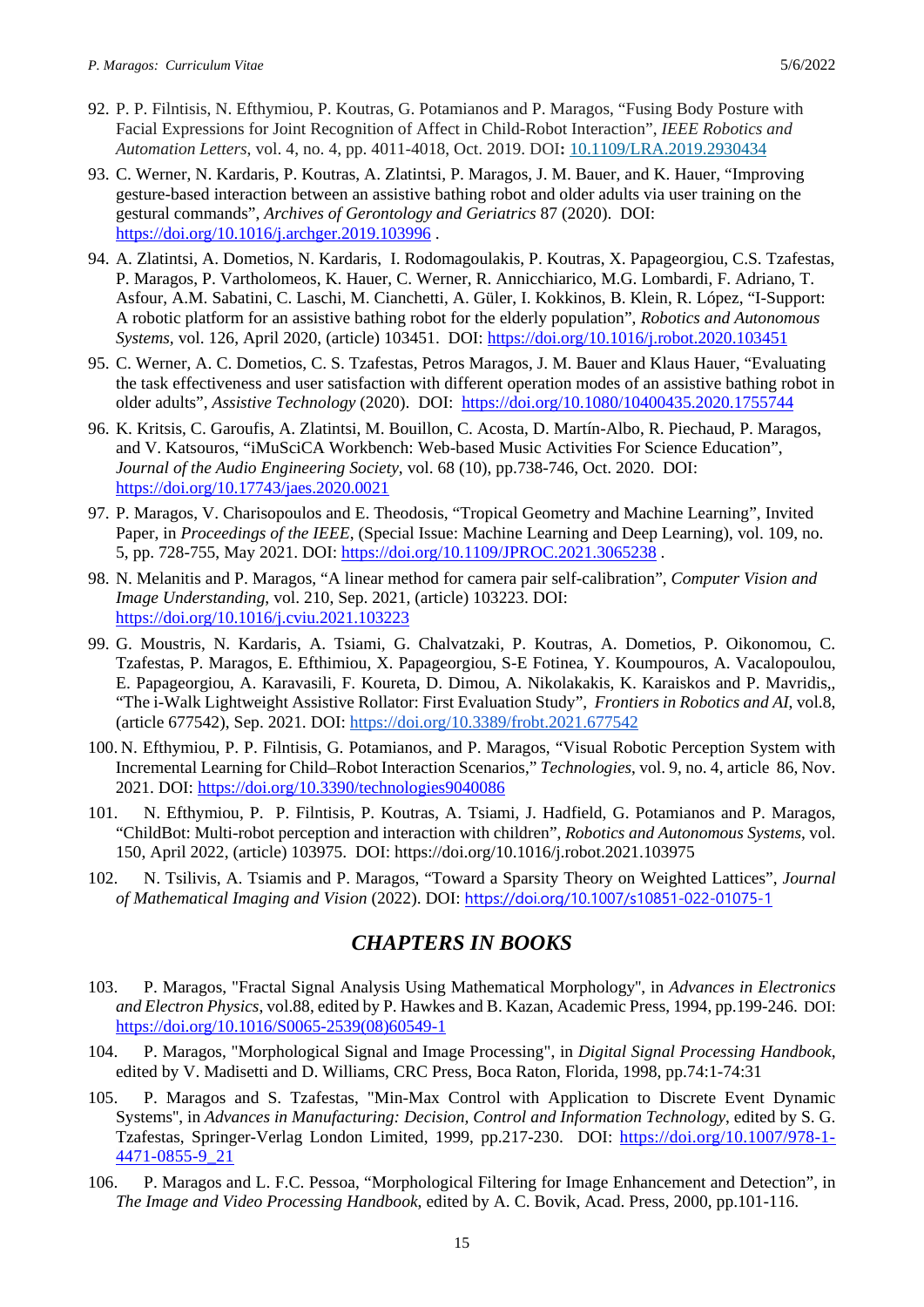- 107. P. Maragos, ``Differential Morphology'', in *Nonlinear Image Processin*g, edited by S.K. Mitra and G.L. Sicuranza, Academic Press, 2001, pp.289-329.
- 108. P. Maragos, "Morphological Global Reconstruction and Levelings: Lattice and PDE Approaches", in *Geometric Level Sets Methods in Imaging, Vision and Graphics*, edited by S. Osher and N. Paragios, Springer Verlag, 2003, pp.141-155. DOI: https://doi.org/10.1007/0-387-21810-6\_8
- 109. F. Guichard, P. Maragos and J.-M. Morel, "Partial Differential Equations for Morphological Operators", in *Space, Structure, and Randomness: Contributions in Honor* of *Georges Matheron in the Fields of Geostatistics, Random Sets, and Mathematical Morphology*, edited by M. Bilodeau, F. Meyer and M. Schmitt, Springer Verlag (Lecture Notes in Statistics), 2005, pp.369-390. DOI: https://doi.org/10.1007/0-387-29115-6\_15
- 110. P. Maragos, "Morphological Filtering for Image Enhancement and Feature Detection", in *The Image and Video Processing Handbook, Second Edition*, edited by A. C. Bovik, Elsevier Acad. Press, 2005, pp.135-156. DOI:<https://doi.org/10.1016/B978-012119792-6/50072-3>
- 111. P. Maragos, "Partial Differential Equations for Morphological Scale-Spaces and Eikonal Applications", in *The Image and Video Processing Handbook, Second Edition*, edited by A. C. Bovik, Elsevier Acad. Press, 2005, pp.587-612. DOI:<https://doi.org/10.1016/B978-012119792-6/50098-X>
- 112. S. McLaughlin and P. Maragos, "Nonlinear Methods for Speech Analysis and Synthesis", in *Advances in Nonlinear Signal and Image Processing*, edited by S. Marshall and G. L. Sicuranza, EURASIP Book Series on Signal Processing and Communications, Hindawi Publ. Corp., 2006, pp.103-140.
- 113. P. Maragos, P. Gros, A. Katsamanis and G. Papandreou, "Cross-Modal Integration for Performance Improving in Multimedia: A Review", in *Multimodal Processing and Interaction: Audio, Video, Text*, edited by P. Maragos, A. Potamianos and P. Gros, Springer, Boston, MA, 2008, (pp.3-48). DOI: [https://doi.org/10.1007/978-0-387-76316-3\\_1](https://doi.org/10.1007/978-0-387-76316-3_1)
- 114. G. Papandreou, A. Katsamanis, V. Pitsikalis and P. Maragos, "Adaptive Multimodal Fusion by Uncertainty Compensation with Application to Audio-Visual Speech Recognition", in *Multimodal Processing and Interaction: Audio, Video, Text*, edited by P. Maragos, A. Potamianos and P. Gros, Springer, 2008, pp.111-125. DOI**:** [10.1109/TASL.2008.2011515](https://doi.org/10.1109/TASL.2008.2011515)
- 115. G. Evangelopoulos, K. Rapantzikos, P. Maragos, Y. Avrithis and A. Potamianos, "Audiovisual Attention Modeling and Salient Event Detection", in *Multimodal Processing and Interaction: Audio, Video, Text*, edited by P. Maragos, A. Potamianos and P. Gros, Springer, Boston, MA, 2008, (pp.179- 199). DOI: [https://doi.org/10.1007/978-0-387-76316-3\\_8](https://doi.org/10.1007/978-0-387-76316-3_8)
- 116. P. Maragos, "Morphological Filtering", in *The Essential Guide to Image Processing Handbook,* edited by A. C. Bovik, Elsevier, 2010. DOI:<https://doi.org/10.1016/B978-0-12-374457-9.00013-5>
- 117. P. Maragos and K. Drakopoulos, "Segmentation and Skeletonization on Arbitrary Graphs Using Multiscale Morphology and Active Contours", in M. Breuss, A. Bruckstein and P. Maragos (eds), *Innovations for Shape Analysis: Models and Algorithms*, Springer, 2013, pp.53-75. DOI: https://doi.org/10.1007/978-3-642-34141-0\_3
- 118. P. Maragos, "Representations for Morphological Image Operators and Analogies with Linear Operators", in *Advances in Imaging and Electron Physics*, vol.177, edited by P. W. Hawkes, Acad. Press: Elsevier Inc., 2013, pp.45-187. DOI:<https://doi.org/10.1016/B978-0-12-407702-7.00002-4>
- 119. P. Maragos, V. Pitsikalis, A. Katsamanis, G. Pavlakos and S. Theodorakis, "On Shape Recognition and Language", in M. Breuss, A. Bruckstein, P. Maragos and S. Wuhrer (eds), *Perspectives in Shape Analysis*, Springer, Cham, 2016, pp.321-344. DOI: https://doi.org/10.1007/978-3-319-24726-7\_15
- 120. A. Katsamanis, V. Pitsikalis, S. Theodorakis and P. Maragos, "Multimodal Gesture Recognition", in S. Oviatt, B. Schuller, P. Cohen, D. Sonntag, G. Potamianos and A. Kruger (eds), *The Handbook of Multimodal-Multisensor Interfaces, Vol. 1: Foundations, User Modeling, and Multimodal Combinations*, Morgan Claypool Publ., San Rafael, CA, 2017. DOI:<https://doi.org/10.1145/3015783.3015796>
- 121. C. Sakaridis, N. Kolotouros, K. Drakopoulos and P. Maragos, "Active contour methods on arbitrary graphs based on partial differential equations", in *Handbook of Numerical Analysis, Vol.20: Processing, Analyzing and Learning of Images, Shapes, and Forms: Part 2*, R. Kimmel and X.-C. Tai, Eds., Elsevier North-Holland, 2019, pp.149-190. <https://doi.org/10.1016/bs.hna.2019.07.002>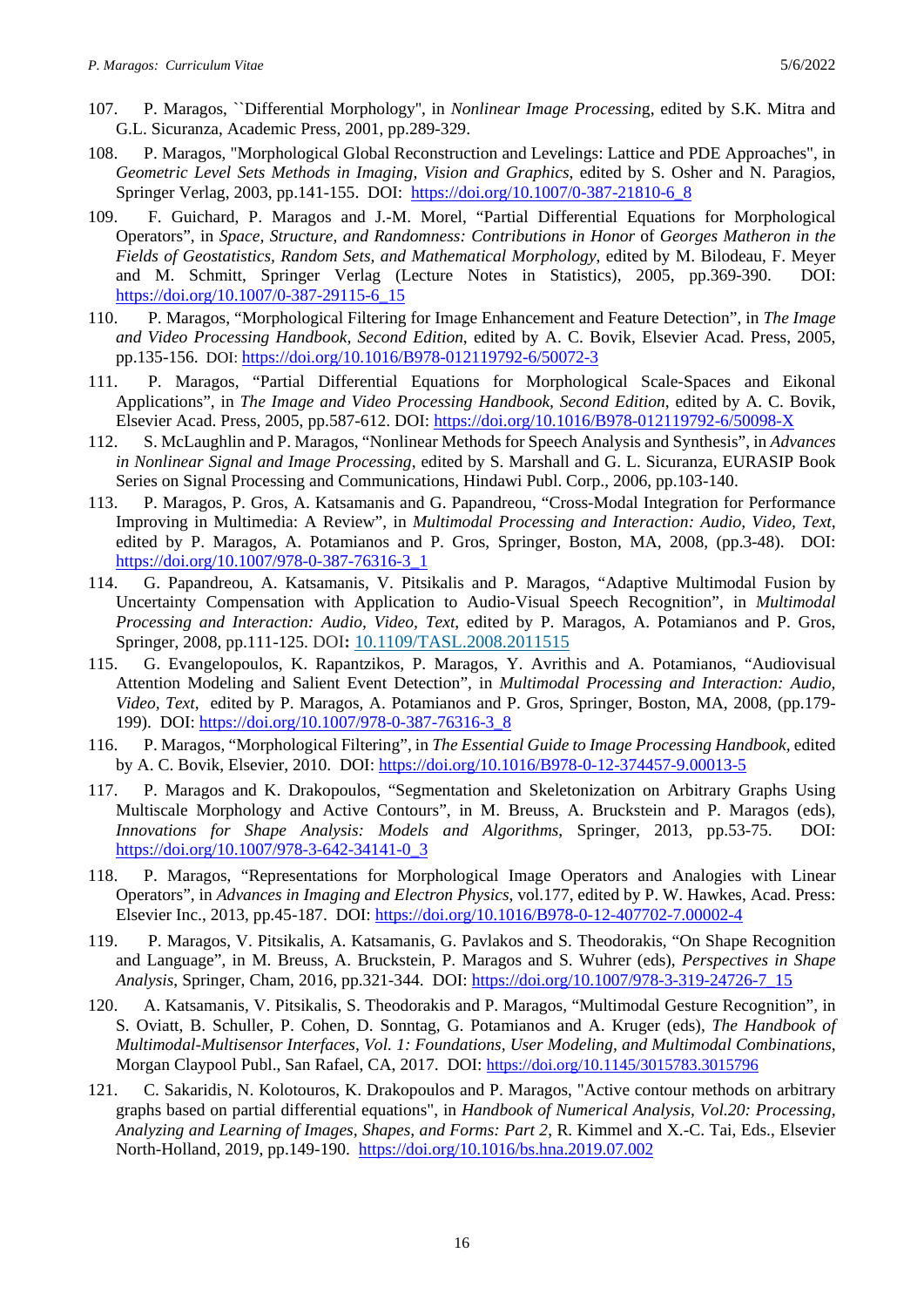- 122. P. Maragos and E. Theodosis, "Tropical Geometry and Piecewise-Linear Approximation of Curves and Surfaces on Weighted Lattices", in *Shape Analysis: Euclidean, Discrete and Algebraic Geometric Methods*, edited by M. Breuss, A. Bruckstein, C. Kiselman and P. Maragos, Springer, to appear.
- 123. V. Charisopoulos and P. Maragos, "Geometry of Neural Networks with Piecewise-Linear Activations", in *Shape Analysis: Euclidean, Discrete and Algebraic Geometric Methods*, edited by M. Breuss, A. Bruckstein, C. Kiselman and P. Maragos, Springer, to appear.

## *PUBLICATIONS IN CONFERENCE PROCEEDINGS*

- 124. P. Maragos, R. M. Mersereau and R. W. Schafer, "Some Experiments in ADPCM Coding of Images'', *Proceedings of 1982 International Conference on Acoustics, Speech, and Signal Processing (ICASSP-1982)*, Paris, France, pp.1227-1230, May 1982.
- 125. P. Maragos, R. M. Mersereau and R. W. Schafer, "Two-Dimensional Linear Predictive Analysis of Arbitrarily-Shaped Regions'', *Proceedings of 1983 International Conference on Acoustics, Speech, and Signal Processing (ICASSP-1983),* Boston, Massachusetts, pp.104-107, April 1983.
- 126. P. Maragos and R. W. Schafer, "Multichannel Linear Predictive Coding of Color Images'', *Proceedings of 1984 International Conference on Acoustics, Speech, and Signal Processing (ICASSP-1984)*, San Diego, California, pp.29.5.1-29.5.4, March 1984.
- 127. P. Maragos and R. W. Schafer, "Morphological Skeleton Representation and Coding of Binary Images'', *Proceedings of 1984 International Conference on Acoustics, Speech, and Signal Processing (ICASSP-1984)*, San Diego, California, pp.29.2.1-29.2.4, March 1984.
- 128. P. Maragos and R. W. Schafer, "A Unification of Linear, Median, Order-Statistics and Morphological Filters under Mathematical Morphology'', *Proceedings of 1985 International Conference on Acoustics, Speech, and Signal Processing (ICASSP-1985)*, Tampa, Florida, pp.1329-1332, March 1985.
- 129. P. Maragos and R. W. Schafer, "Applications of Morphological Filtering to Image Analysis and Processing'', *Proceedings of 1986 International Conference on Acoustics, Speech, and Signal Processing (ICASSP-1986)*, Tokyo, Japan, pp.2067--2070, Apr. 1986.
- 130. P. Maragos, "Tutorial on Advances in Morphological Image Processing and Analysis'', (Invited Paper), *Visual Communications and Image Processing I*, T. R. Hsing, Ed., Proceedings of SPIE, vol.707, pp. 64- 74, Sep. 1986.
- 131. P. Maragos, "Morphology-Based Multidimensional Signal Processing'', (Invited Paper), *Proceedings of 21st Annual Conference on Information Sciences and Systems*, Johns Hopkins University, Baltimore, MD, pp.513-518, March 1987.
- 132. P. Maragos, "Pattern Spectrum of Images and Morphological Shape-Size Complexity'', *Proceedings of 1987 International Conference on Acoustics, Speech, and Signal Processing (ICASSP-1987)*, Dallas, Texas, pp.241-244, Apr. 1987.
- 133. R. Libeskind-Hadas and P. Maragos, "Application of Iterated Function Systems and Skeletonization to Synthesis of Fractal Images''*, Visual Communications and Image Processing II*, T. R. Hsing, Ed., Proceedings of SPIE, vol.845, pp.276-284, Oct. 1987.
- 134. P. Maragos, "Symbolic Signal Representation Using Nonlinear Filtering,*'' Proceedings of 1988 International Conference on Acoustics, Speech, and Signal Processing (ICASSP-1988)*, New York, pp.944-947, April 1988.
- 135. P. Maragos, "Morphology-based Symbolic Image Modeling, Multiscale Nonlinear Smoothing, and Pattern Spectrum", *Proceedings of 1988 IEEE Conference on Computer Vision and Pattern Recognition (CVPR-1988)*, Ann Arbor, MI, pp.766-773, June 1988.
- 136. P. Maragos, "Some Applications of Mathematical Morphology to Image Analysis'', *Proceedings of 1988 Electronic Imaging East Conference*, Boston, MA, pp.277-279, Oct.
- 137. P. Maragos and R. D. Ziff, "Threshold Parallelism in Morphological Feature Extraction, Skeletonization, and Pattern Spectrum'', *Visual Communications and Image Processing III*, T. R. Hsing, Ed., Proceedings of SPIE, vol.1001, pp.106--115, Nov. 1988.
- 138. P. Maragos, "Optimal Morphological Approaches to Image Matching and Object Detection'', *Proceedings of 1988 International Conference on Computer Vision (ICCV-1988)*, Tarpon Springs, Florida, pp.695-699, Dec. 1988.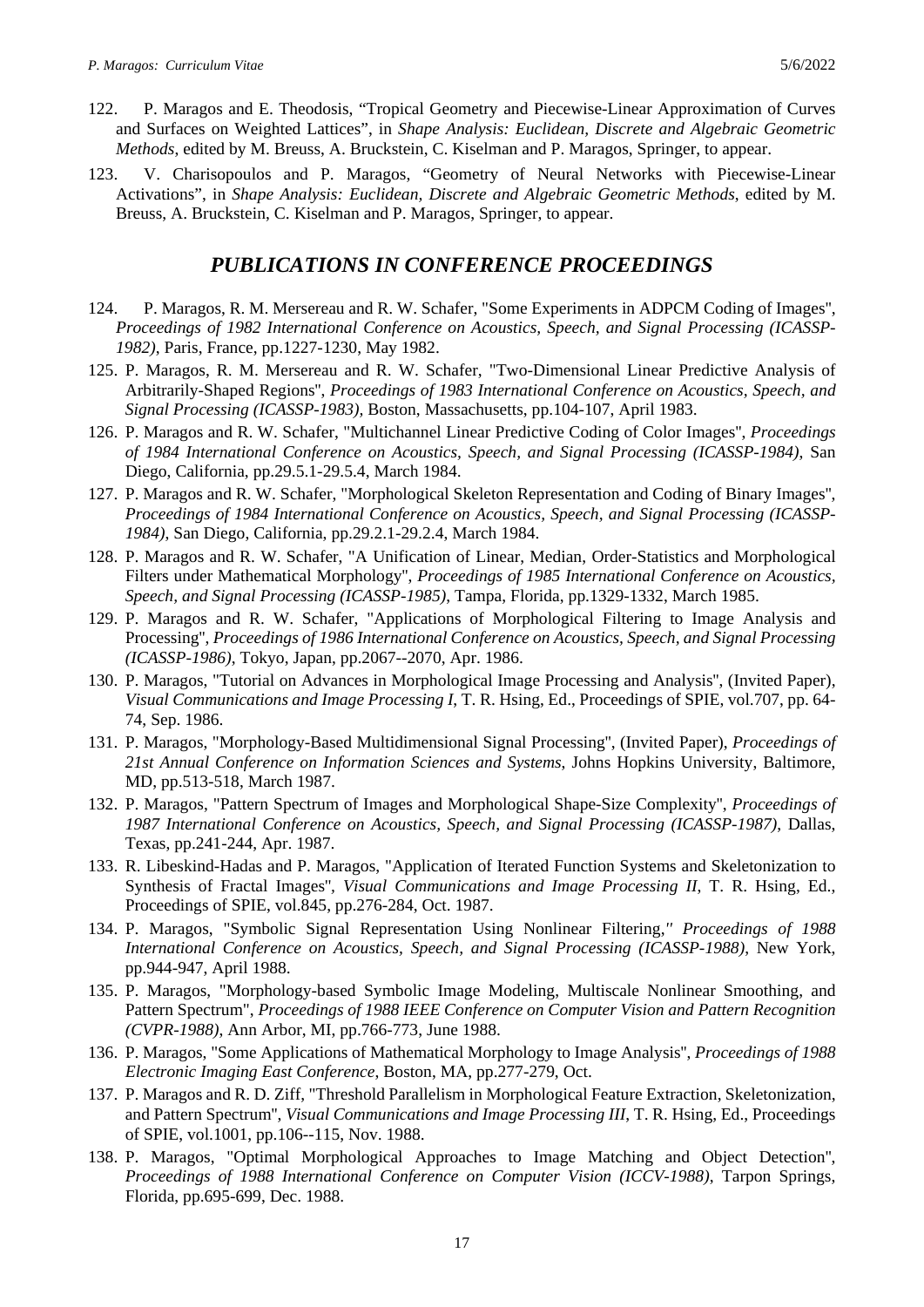- 139. P. Maragos, "Morphological Correlation and Mean Absolute Error Criteria'', *Proceedings of 1989 International Conference on Acoustics, Speech, and Signal Processing (ICASSP-1989)*, Glasgow, Scotland, pp.1568-1571, May 1989.
- 140. C.-S. Fuh and P. Maragos, "Region-based Optical Flow Estimation'', *Proceedings of 1989 IEEE Conference on Computer Vision and Pattern Recognition (CVPR-1989)*, San Diego, CA, pp.130-135, June 1989.
- 141. P. Maragos, "Analysis of Image-like Information in Speech Signals using Mathematical Morphology'', *Proceedings of 1989 Electronic Imaging East Conference*, Boston, MA, pp.278-283, Oct. 1989.
- 142. P. Maragos and F. K. Sun, "Measuring Fractal Dimension: Morphological Estimates and Iterative Optimization'', *Visual Communications and Image Processing IV*, W. A. Pearlman, Ed., Proceedings of SPIE, vol.1141, pp.416-430, Philadelphia, PA, Nov. 1989.
- 143. F.-K. Sun and P. Maragos, "Experiments on Image Compression Using Morphological Pyramids'', *Visual Communications and Image Processing IV*, W. A. Pearlman, Ed., Proceedings of SPIE, vol.1141, pp.1303-1312, Philadelphia, PA, Nov. 1989.
- 144. P. Maragos and K. L. Young, "Fractal Excitation Signals For CELP Speech Coders'', *Proceedings of 1990 International Conference on Acoustics, Speech, Signal Processing (ICASSP-1990)*, Albuquerque, New Mexico, pp.669-672, April 1990.
- 145. K.-M. Yang, P. Maragos, and L. Wu, "A VLSI Chip Architecture Design for 2-D Gray-level Morphological Operations'', *Pattern Recognition and Image Processing*, Proceedings of SPIE, vol.1297, Orlando, FL, April 1990.
- 146. P. Maragos, "Affine Morphology and Affine Signal Models'', *Image Algebra and Morphological Image Processing*, P. D. Gader, Ed., Proceedings of SPIE, vol.1350, pp.31-43, San Diego, CA, July 1990.
- 147. D. Bloomberg and P. Maragos, "Generalized Hit-Miss Operations'', *Image Algebra and Morphological Image Processing*, P. D. Gader, Ed., Proceedings of SPIE, vol.1350, pp.116-128, San Diego, CA, July 1990.
- 148. C.-S. Fuh and P. Maragos, "Applications of Mathematical Morphology to Motion Image Analysis'', *Proceedings of 1990 Electronic Imaging East Conference*, Boston, MA, pp.261-264, Oct. 1990.
- 149. P. Maragos, T. F. Quatieri and J. F. Kaiser, "Detecting Speech Nonlinearities in Speech using an Energy Operator'', *Proceedings of 4th IEEE Digital Signal Processing Workshop*, Mohonk (New Paltz), NY, pp.1.10:1--2, Sep. 1990.
- 150. P. Maragos, T. F. Quatieri and J. F. Kaiser, "Speech Nonlinearities, Modulations, and Energy Operators'', *Proceedings of 1991 International Conference on Acoustics, Speech, and Signal Processing (ICASSP-1991)*, Toronto, Canada, pp.421-424, May 1991.
- 151. P. Maragos, "Fractal Aspects of Speech Signals: Dimension and Interpolation'', *Proceedings of 1991 International Conference on Acoustics, Speech, and Signal Processing (ICASSP-1991)*, Toronto, Canada, pp.417--420, May 1991.
- 152. C.-S. Fuh and P. Maragos, "Affine Models for Image Matching and Motion Detection'', *Proceedings of 1991 International Conference on Acoustics, Speech, and Signal Processing (ICASSP-1991)*, Toronto, Canada, pp.2409-2412, May 1991.
- 153. P.-F. Yang and P. Maragos, "Learnability of Min-Max Pattern Classifiers'', *Visual Communications and Image Processing VI*, K.-H. Tzou and Koga, Eds., Proceedings of SPIE vol.1606, pp.294-308, Boston, MA, Nov. 1991.
- 154. R. W. Brockett and P. Maragos, "Evolution Equations for Continuous-Scale Morphology'', *Proceedings of 1992 International Conference on Acoustics, Speech, and Signal Processing (ICASSP-1992)*, San Fransisco, CA, pp.III:125--128, March 1992.
- 155. P. Maragos, J. F. Kaiser, and T. F. Quatieri, "On Separating Amplitude from Frequency Modulations Using Energy Operators'', *Proceedings of 1992 International Conference on Acoustics, Speech, and Signal Processing (ICASSP-1992)*, San Fransisco, CA, pp.II:1-4, March 1992.
- 156. C.-S. Fuh and P. Maragos, "Affine Models for Motion and Shape Recovery'', *Visual Communications and Image Processing '92*, P. Maragos, Ed., Proceedings of SPIE, vol.1818, pp.120--134, Boston, Nov. 1992.
- 157. P.-F. Yang and P. Maragos, "Character Recognition using Min-Max Classifiers Designed via an LMS Algorithm'', *Visual Communications and Image Processing '92*, P. Maragos, Ed., Proceedings of SPIE, vol.1818, pp.674--685, Boston, Nov. 1992.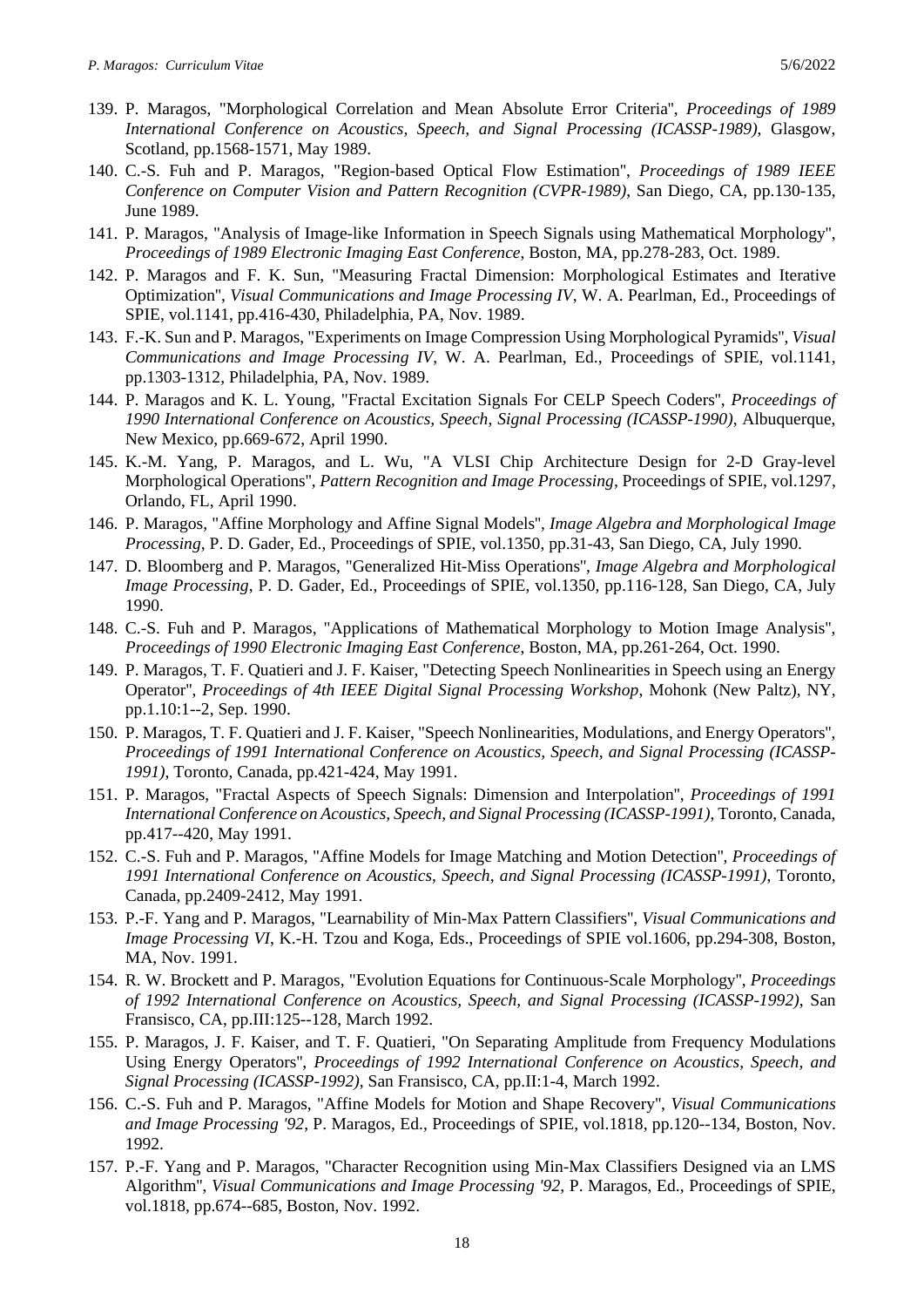- 158. P. Maragos, A. C. Bovik, and T. F. Quatieri, "A Multidimensional Energy Operator for Image Processing'', *Visual Communications and Image Processing '92*, P. Maragos, Ed., Proceedings of SPIE, vol.1818, pp.177-186, Boston, Nov. 1992.
- 159. A. C. Bovik, P. Maragos, and T. F. Quatieri, "Measuring Amplitude and Frequency Modulations in Noise Using Multiband Energy Operators'', *Proceedings of 1992 International Symposium on Time-Frequency and Time-Scale Analysis*, Victoria, B.C., Canada, Oct. 1992.
- 160. A. C. Bovik, J. P. Havlicek, and P. Maragos, "Modulation Models for Image Processing and Waveletbased Image Demodulation''*, Proceedings of 26th Annual Asilomar Conference on Signals, Systems and Computers*, Monterey, CA, Oct. 1992.
- 161. A. C. Bovik, P. Maragos, and T. F. Quatieri, "Demodulation of AM--FM Signals in Noise Using Multiband Energy Operators'', *Proceedings of 1993 International Symposium on Information Theory*, San Antonio, TX, Jan. 1993.
- 162. H. M. Hanson, P. Maragos, and A. Potamianos, "Finding Speech Formants and Modulations via Energy Separation: With an Application to a Vocoder'', *Proceedings of 1993 Int'l Conference on Acoustics, Speech, and Signal Processing (ICASSP-1993)*, Minneapolis, MN, pp.II:716--719, April 1993.
- 163. P.-F. Yang and P. Maragos, "Morphological Systems for Character Image Processing and Recognition''*, Proceedings of 1993 International Conference on Acoustics, Speech, and Signal Processing (ICASSP-1993)*, Minneapolis, MN, pp.V:97--100, April 1993.
- 164. P. Maragos, "Max--Min Difference Equations and Recursive Morphological Systems'', *Proceedings of 1993 International Workshop on Mathematical Morphology and its Applications to Signal Processing*, Barcelona, Spain, pp.168--173, May 1993.
- 165. C.S. Fuh, P. Maragos, and L. Vincent, "Visual Motion Correspondence by Region-Based Approaches'', *Proceedings of Asian Conference on Computer Vision (ACCV-1993)*, Osaka, Japan, pp.784--789, Nov. 1993.
- 166. P. Maragos, T. F. Quatieri, J. F. Kaiser, and A. Potamianos, "Demodulation of AM--FM Speech Resonances Using Energy Separation,'' J. Acoust. Soc. Amer., vol.95, no.5, pt.2, p.2818, May 1994. (*Proceedings of 127th Meeting of the Acoustical Society of America*, Cambridge, MA, June 1994.)
- 167. P. Maragos, "Morphological Systems Theory: Slope Transforms, Max-Min Dynamics, Envelope Filters, and Sampling'', *Mathematical Morphology and its Application to Image Processing*, J. Serra and P. Soille, Eds., Kluwer Academic Publishers, 1994, pp.149--160. (Proceedings of ISMM 1994, Fontainebleau, France, Sep. 1994.)
- 168. P. Maragos, "A Time and Slope Domain Theory of Morphological Systems: Slope Transforms and Max-Min Dynamics'', *Proceedings of 1994 European Signal Processing Conference (EUSIPCO-1994)*, Edinburgh, Scotland, pp.II:971--974, Sep. 1994.
- 169. A. Potamianos and P. Maragos, "Speech Processing Applications using AM--FM Models and Energy Operators'', *Proceedings of 1994 European Signal Processing Conference (EUSIPCO-1994)*, Edinburgh, Scotland, pp.III:1669--1672, Sep. 1994.
- 170. P. Maragos, "Differential Morphology: Multiscale Image Dynamics, Max--Min Difference Equations, and Slope Transforms'', *Proceedings of 1994 International Conference on Image Processing (ICIP-1994)*, Austin, TX, pp.II:545--549, Nov. 1994.
- 171. P. Maragos and A. C. Bovik, "Demodulation of Images Modeled by Amplitude--Frequency Modulations Using Multidimensional Energy Separation'', *Proceedings of 1994 International Conference on Image Processing (ICIP-1994)*, Austin, TX, pp.III:421--425, Nov. 1994.
- 172. A. Potamianos and P. Maragos, "Speech Formant Frequency and Bandwidth Tracking Using Multiband Energy Demodulation'', *Proceedings of 1995 International Conference on Acoustics, Speech, and Signal Processing (ICASSP-1995)*, Detroit, MI, May 1995.
- 173. P. Maragos, A. Potamianos, and B. Santhanam, "Instantaneous Energy Operators: Applications to Speech Processing and Communications'', *Proceedings of 1995 IEEE Workshop on Nonlinear Signal and Image Processing (NSIP-1995)*, Halkidiki, Greece, pp.955-958, June 1995.
- 174. B. Santhanam and P. Maragos, "Energy Demodulation of Two-Component AM-FM Signals with Application to Speaker Separation", *Proceedings of 1996 International Conference on Acoustics, Speech, and Signal Processing (ICASSP-1996)*, Atlanta, GA, May 1996.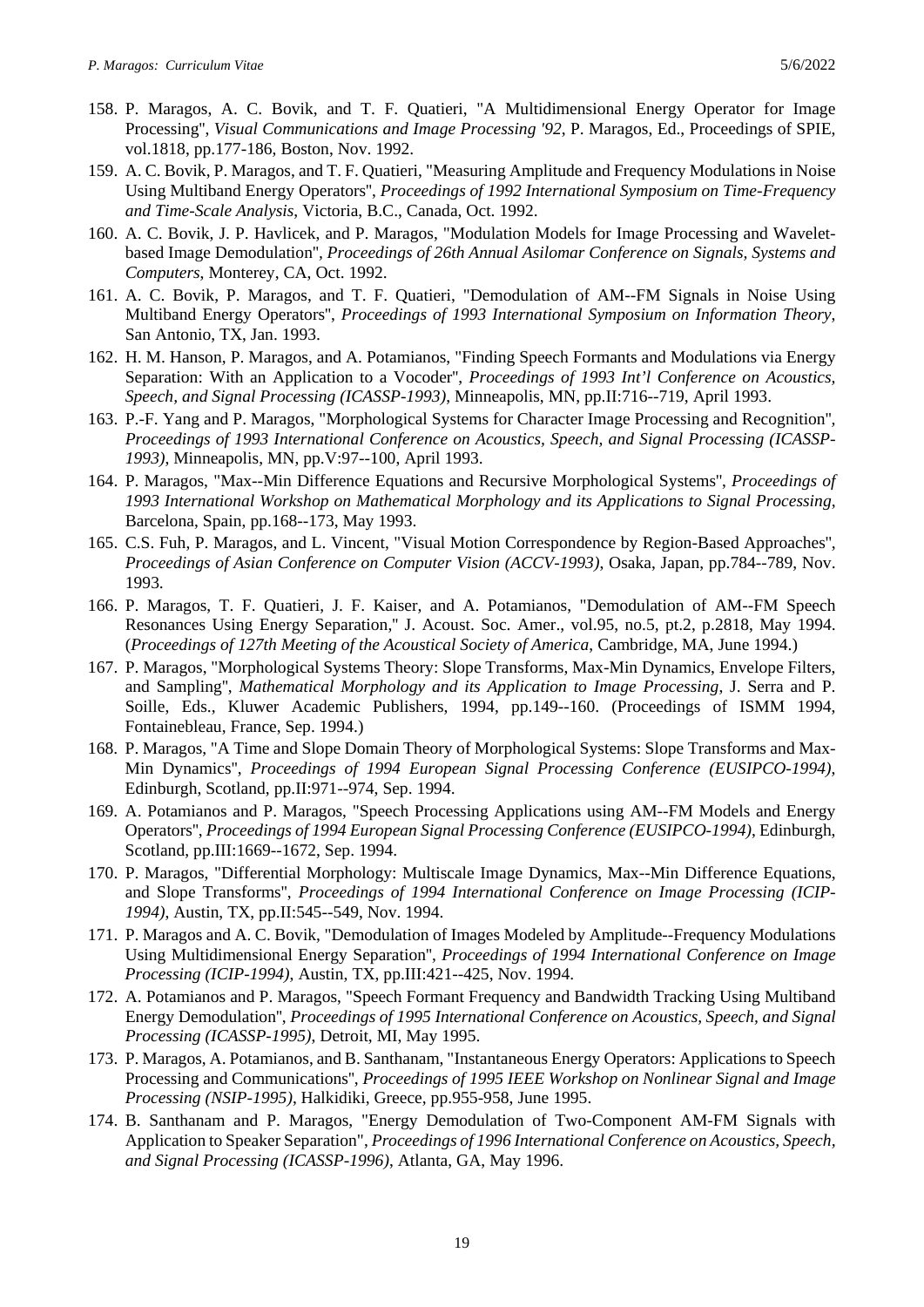- 175. L. F.C. Pessoa and P. Maragos, "Morphological/Rank Neural Networks and Their Adaptive Optimal Design for Image Processing", *Proceedings of 1996 International Conference on Acoustics, Speech, and Signal Processing (ICASSP-1996)*, Atlanta, GA, May 1996.
- 176. M. A. Butt and P. Maragos, "A Comparison of Multiscale Morphology Approaches: PDE's Implemented via Curve Evolution versus Chamfer Distance Transform'' *in Mathematical Morphology and its Application to Image and Signal Processing*, P. Maragos, R. W. Schafer and M. A. Butt, Eds., Kluwer Academic Publishers, Boston, 1996, pp.31--40. (Proceedings of ISMM 1996, Atlanta, GA.)
- 177. L. F.C. Pessoa and P. Maragos, "MRL--Filters: A General Class of Nonlinear Systems and their Optimal Design'', in *Mathematical Morphology and its Application to Image and Signal Processing*, P. Maragos, R. W. Schafer and M. A. Butt, Editors, Kluwer Academic Publishers, Boston, 1996, pp.155--162.
- 178. P. Maragos and M.A. Butt, "Partial Differential Equations in Image Analysis: Continuous Modeling, Discrete Processing'', *Proceedings of 1996 International Conference on Image Processing*, Lausanne, Switzerland, Sep. 1996.
- 179. P. Maragos, ``Nonlinear Partial Differential Equations in Image Analysis with Applications'', *Proceedings of 1st Int'l Workshop on Advanced Signal Processing for Medical MRI--MRS*, Univ. of Thrace, Xanthi, Greece, March 1997.
- 180. B. Santhanam and P. Maragos, "Demodulation of Discrete Multicomponent AM-FM Signals Using Algebraic Separation and Energy Demodulation'', *Proceedings of International Conference on Acoustics, Speech, and Signal Processing (ICASSP-97)*, Munich, Germany, April 1997.
- 181. A. Potamianos and P. Maragos, "Speech Analysis and Synthesis using an AM--FM Modulation Model", *Proceedings of 1997 European Speech Processing Conference*, Rhodes, Greece, Sep. 1997.
- 182. P. Maragos and A. Potamianos, "On Using Fractal Features of Speech Sounds in Automatic Speech Recognition", *Proceedings of 1997 European Speech Processing Conference*, Rhodes, Greece, Sep. 1997.
- 183. P. Maragos, "Modulation and Fractal Models for Speech Analysis and Recognition", *Proceedings of COST-249 Meeting*, pp.121-129, 1998.
- 184. P. Maragos and M. A. Butt, "Advances in Differential Morphology: Image Segmentation via Eikonal PDE & Curve Evolution and Reconstruction via Constrained Dilation Flow", in *Mathematical Morphology and Its Application to Image and Signal Processing*, H. Heijmans and J. Roerdink, Editors, Kluwer Academic Publishers, Dordrecht, 1998, pp. 167--174. (Proceedings of ISMM 1998, Amsterdam.)
- 185. P. Maragos and S. Tzafestas, "Min--Max Control with Application to Discrete Event Dynamical Systems'', *Proceedings of 3rd European Robotics, Intelligent Systems, and Control Conference (EURISCON--98)*, Athens, pp. 185-186, June 1998.
- 186. P. Maragos and S. Tzafestas, "A Lattice Calculus Unification of Min--Max Control Systems of the Morphological and Fuzzy Type'', *Proceedings of IMACS/IFAC International Symposium on Soft Computing in Engineering Applications (SOFTCOM--98)*, Athens, p. 247-248, June 1998.
- 187. L. F.C. Pessoa and P. Maragos, "Neural Networks with Hybrid Morphological/Rank/Linear Nodes and Their Application to Handwritten Character Recognition'', *Proceedings of 1998 European Signal Processing Conference (EUSIPCO--98)*, Rhodes, Greece, pp. 1305-1308, Sep. 1998.
- 188. P. Maragos, "Partial Differential Equations in Image Analysis: Continuous Modeling, Discrete Processing'', Invited Paper, *Proceedings of 1998 European Signal Processing Conference (EUSIPCO-- 98)*, Rhodes, Greece, pp. 527-536, Sep. 1998.
- 189. P. Maragos, M. A. Butt and L. F.C. Pessoa "Two Frontiers in Morphological Image Analysis: Differential Evolution Models and Hybrid Morphological/Linear Neural Networks'', Invited Talk, *Proceedings of International Symposium on Computer Graphics, Image Processing and Vision (SIBGRAPI-98)*, Rio de Janeiro, Brazil, pp.10-17, Oct. 1998 (IEEE Comp.Soc. Press).
- 190. F. Meyer and P. Maragos, "Multiscale Morphological Segmentations Based on Watershed, Flooding, and Eikonal PDE'', *Proceedings of International Conference on Scale-Space Theories in Computer Vision (SCALE-SPACE'99)*, Corfu, Greece, Sep. 1999; *Lectures Notes on Computer Science 1682*, pp.351-362, Springer-Verlag.
- 191. F. Meyer and P. Maragos, "Morphological Scale-Space Representation with Levelings'', *Proceedings of International Conference on Scale-Space Theories in Computer Vision (SCALE-SPACE'99)*, Corfu, Greece, Sep. 1999; *Lectures Notes on Computer Science 1682*, pp.187-198, Springer-Verlag.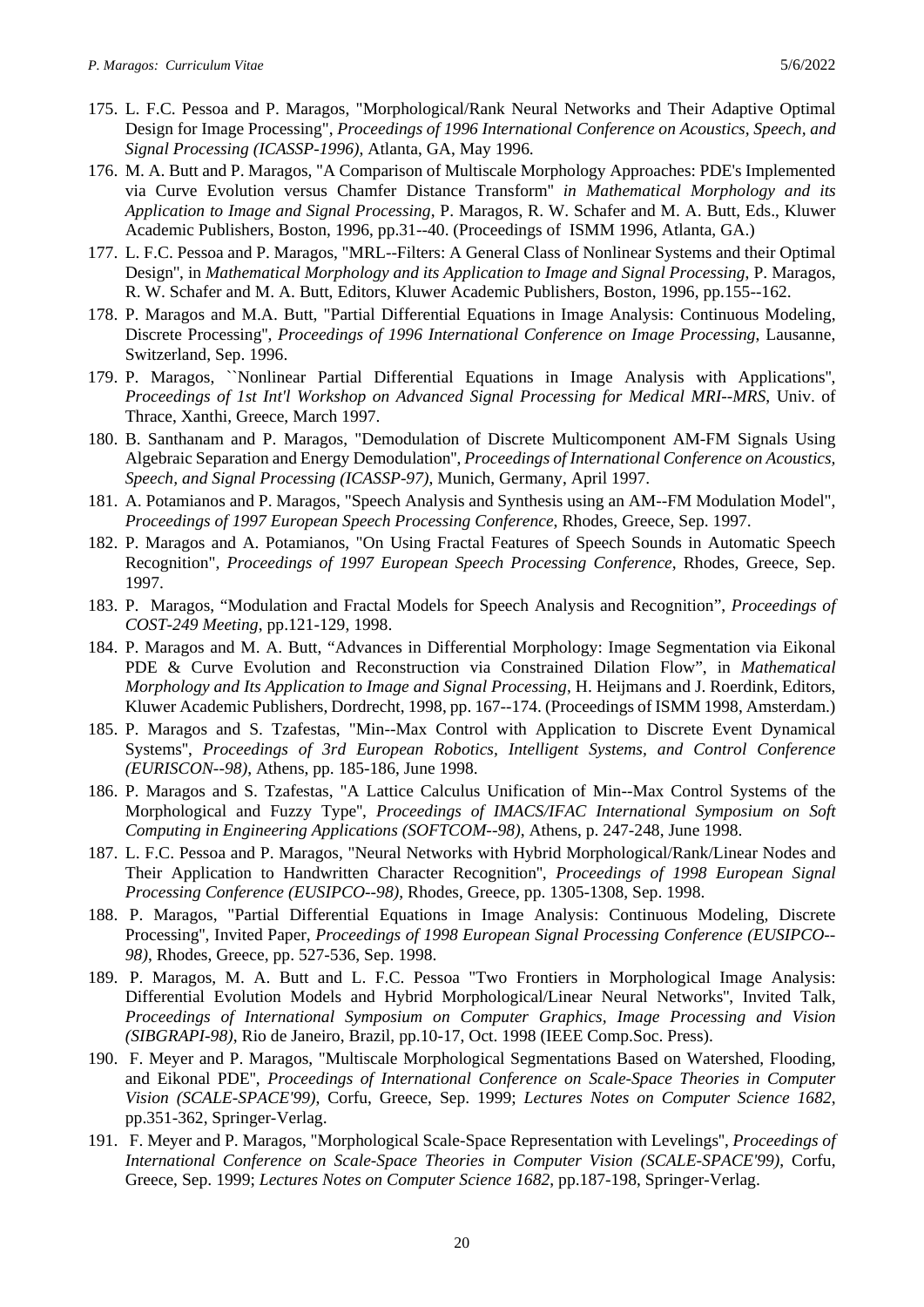- 192. P. Maragos and F. Meyer, "Nonlinear PDEs and Numerical Algorithms for Modeling Levelings and Reconstruction Filters'', *Proceedings of International Conference on Scale-Space Theories in Computer Vision (SCALE-SPACE'99)*, Corfu, Greece, Sep. 1999; *Lectures Notes on Computer Science 1682*, pp.363-374, Springer-Verlag.
- 193. P. Maragos, G. Stamou and S. Tzafestas, "A Lattice Control Model of Fuzzy Dynamical Systems in State-Space", in *Mathematical Morphology and Its Application to Image and Signal Processing*, J. Goutsias, L. Vincent and D. Bloomberg, Editors, Kluwer Acad. Publishers, Boston, 2000, pp. 61--70. (Proceedings of ISMM 2000.)
- 194. P. Maragos and F. Meyer, "A PDE Approach to Image Simplification via Levelings and Reconstruction Filters'', *Proceedings of International Conference on Image Processing (ICIP-2000)*, Vancouver, Canada, Sep. 2000.
- 195. D. Dimitriadis and P. Maragos, "An Improved Energy Demodulation Algorithm Using Splines", *Proceedings of International Conference on Acoustics, Speech, and Signal Processing (ICASSP-2001)*, Salt Lake, Utah, May 2001.
- 196. P. Maragos, "Algebraic and PDE Approaches for Multiscale Image Operators with Global Constraints: Reference Semilattice Erosions and Levelings", Proceedings of 2001 Int'l Conf. on Scale-Space and Morphology Theories in Computer Vision *(SCALE-SPACE'01)*, Vancouver, Canada, July 2001; *Lectures Notes on Computer Science 2106*, pp.137-148, Springer-Verlag.
- 197. P. Maragos, V. Tzouvaras, and G. Stamou, "Synthesis and Applications of Lattice Image Operators Based On Fuzzy Norms", *Proceedings of International Conference on Image Processing (ICIP-2001)*, Thessaloniki, Greece, Oct. 2001.
- 198. A. Doulamis, N. Doulamis, and P. Maragos, "Generalized Multiscale Connected Operators with Applications to Granulometric Image Analysis ", *Proceedings of International Conference on Image Processing (ICIP-2001)*, Thessaloniki, Greece, Oct. 2001.
- 199. A. Sofou, C. Tzafestas, and P. Maragos, "Segmentation of Soilsection Images Using Connected Operators", Proceedings of *International Conference on Image Processing (ICIP-2001)*, Thessaloniki, Greece, Oct. 2001.
- 200. P. Maragos, E. Papatheodorou and S. Varoufakis, "Automated Estimation of the Biological Quality of Soils With Computer Vision Techniques", *Proceedings IFDICON Conference*, Santorini, June 2001.
- 201. P. Maragos, "A Lattice Model for Control and Computation", *Proceedings of KTISIVIOS Conference*, Santorini, June 2001.
- 202. D. Dimitriadis, P. Maragos, and A. Potamianos, "Modulation Features for Speech Recognition'', *Proceedings of International Conference on Acoustics, Speech, and Signal Processing (ICASSP-2002)*, Orlando, Florida, May 2002.
- 203. V. Pitsikalis and P. Maragos, "Speech Analysis and Feature Extraction Using Chaotic Models'', *Proceedings of International Conference on Acoustics, Speech, and Signal Processing (ICASSP-2002)*, Orlando, Florida, May 2002.
- 204. P. Maragos, T. Loupas and V. Pitsikalis, "On Improving Doppler Ultrasound Spectroscopy With Instantaneous Multiband Energy Separation", *Proceedings of International Conference on Digital Signal Processing (DSP-2002)*, Santorini, Greece, July 2002.
- 205. P. Maragos, A. G. Dimakis and I. Kokkinos, "Some Advances In Nonlinear Speech Modeling Using Modulations, Fractals and Chaos", *Proceedings of International Conference on Digital Signal Processing (DSP-2002)*, Santorini, Greece, July 2002.
- 206. P. Maragos, "Lattice and PDE Approaches for Multiscale Image Analysis and Segementation Problems in Computer Vision", Invited Keynote Paper, *Proceedings of XI International Conference on Computing,*  Mexico City, Nov. 2002*.*
- 207. D.Dimitriadis and P.Maragos, "Continuous-Time Models for AM-FM Signal Demodulation and Their Application to Speech Recognition", *Proceedings of ISCA Workshop on Non-Linear Speech Processing (NOLISP-03)*, Le Croisic, France, May 2003.
- 208. V. Pitsikalis and P. Maragos, "Some Advances on Speech Analysis using Generalized Dimensions", *Proc. ISCA Workshop on Nonlinear Speech Processing (NOLISP-03)*, Le Croisic, France, May 2003.
- 209. P. Maragos, V. Tzouvaras, and G. Stamou, ``Lattice Fuzzy Image Operators and Generalized Image Gradients", *Proceedings of International Fuzzy Systems Association World Congress (IFSA2003)*, Turkey, July 2003. Lecture Notes in Computer Science 2715, Springer-Verlag, 2003, pp.412-419.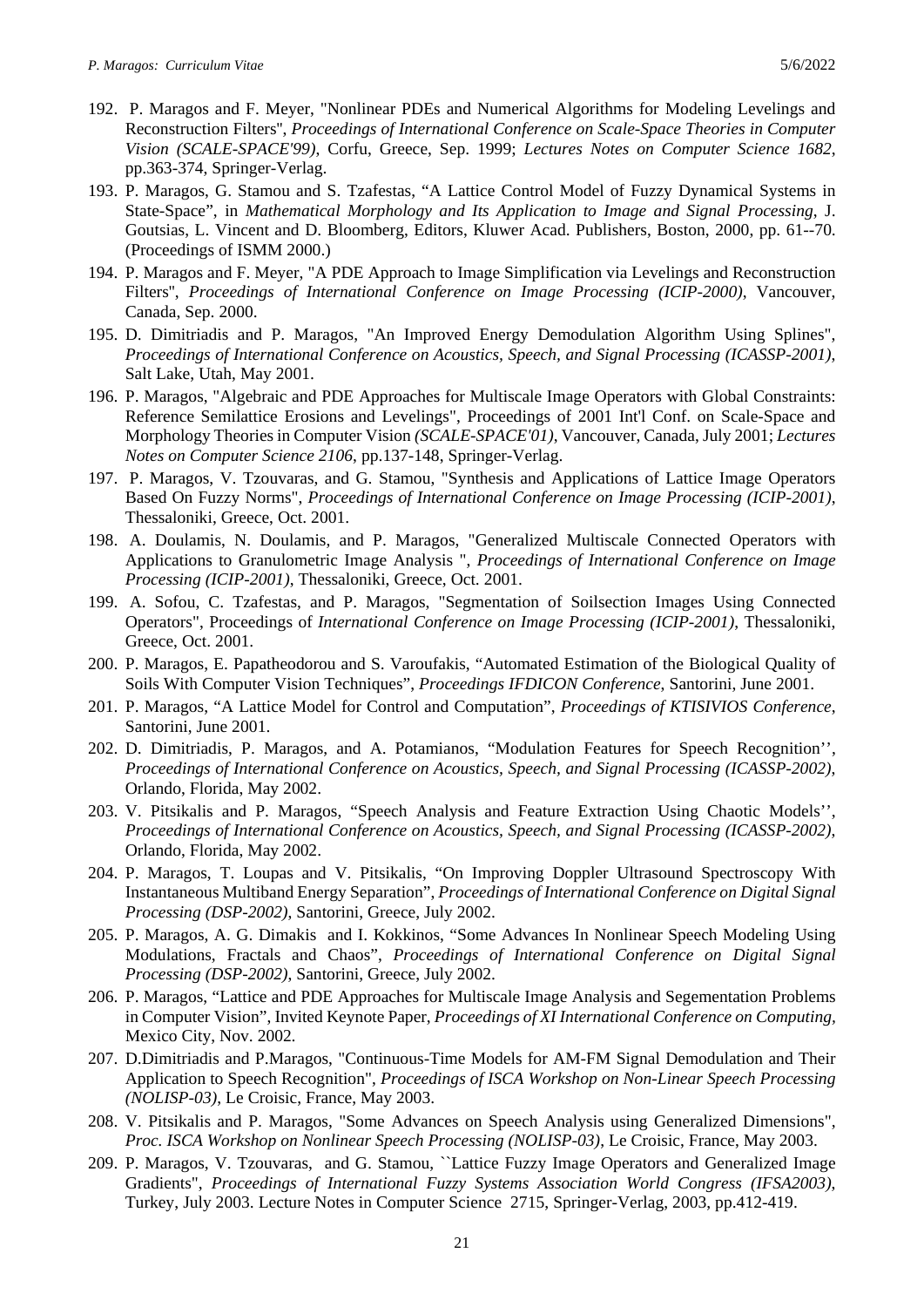- 210. V. Pitsikalis, I. Kokkinos and P. Maragos, "Nonlinear Analysis of Speech Signals: Generalized Dimensions and Lyapunov Exponents", *Proceedings of European Conference on Speech Communication. & Technology (EUROSPEECH-2003)*, Geneva, Switzerland, Sep. 2003.
- 211. D. Dimitriadis and P. Maragos, "Robust Energy Demodulation Based on Continuous Models with Application to Speech Recognition", *Proceedings of European Conference on Speech Communication. & Technology (EUROSPEECH-2003)*, Geneva, Switzerland, pp.2853-2856, Sep. 2003.
- 212. A. Sofou and P. Maragos, "PDE-Based Modeling of Image Segmentation Using Volumic Flooding", *Proceedings of International Conference on Image Processing (ICIP-2003)*, Barcelona, Spain, Sep. 2003.
- 213. I. Kokkinos, R. Deriche, P. Maragos and O. Faugeras, "A Biologically Motivated and Computationally Tractable Model Of Low- and Middle-level Computational Vision", *Proceedings of European Conference on Computer Vision (ECCV-2004),* Prague, May 2004.
- 214. A.-G. Dimakis and P. Maragos, "Modeling Resonances with Phase-Modulated Self-Similar Processes", *Proceedings of International Conference on Acoustics, Speech, and Signal Processing (ICASSP-2004)*, Montreal, Canada, May 2004, pp.877-880.
- 215. G. Papandreou and P. Maragos, "A Fast Multigrid Implicit Algorithm for the Evolution of Geodesic Active Contours", *Proceedings of IEEE Conference on Computer Vision and Pattern Recognition (CVPR-2004),* Washington DC, June-July 2004, Vol.II: pp.689-894*.*
- 216. X. C. Halkias and P. Maragos, "Analysis of Kirlian Images: Feature Extraction and Segmentation'', *Proceedings International Conference on Signal Processing (ICSP'04)*, Beijing, China, Aug.-Sep. 2004.
- 217. I. Kokkinos, G. Evangelopoulos and P. Maragos, ''Advances in Texture Analysis: Energy Dominant Component & Multiple Hypothesis Testing'', *Proceedings of International Conference on Image Processing (ICIP-2004),* Singapore, Oct. 2004.
- 218. I. Kokkinos, G. Evangelopoulos and P. Maragos, ''Modulation-Feature Based Textured Image Segmentation Using Curve Evolution'', *Proceedings of International Conference on Image Processing (ICIP-2004),* Singapore, Oct. 2004.
- 219. P. Maragos, "A Variational Formulation of PDE's for Dilations and Levelings", in *Mathematical Morphology: 40 Years On*, edited by C. Ronse, L. Najman and E. Decenciere, Springer, 2005, pp.321- 332. (*Proceedings 7th International Symposium on Mathematical Morphology – ISMM2005,* Paris, France, Apr. 2005.*)*
- 220. G. Papandreou and P. Maragos, "A Cross-Validatory Statistical Approach to Scale Selection for Image Denoising by Nonlinear Diffusion", *Proceedings of IEEE Conference on Computer Vision and Pattern Recognition (CVPR-2005),* San Diego, June 2005*.*
- 221. A. Sofou, G. Evangelopoulos and P. Maragos, ''Coupled Geometric and Texture PDE-based Segmentation'', *Proceedings of International Conference on Image Processing (ICIP-2005),* Genoa, Italy, Sep. 2005.
- 222. G. Papandreou and P. Maragos, "Image Denoising in Nonlinear Scale-Spaces: Automatic Scale Selection Through Cross-Validatory Model Selection", *Proceedings of International Conference on Image Processing (ICIP-2005),* Genoa, Italy, Sep. 2005.
- 223. D. Dimitriadis, P. Maragos and A. Potamianos, "Auditory Teager Energy Cepstrum Coefficients for Robust Speech Recognition", *Proceedings of* 9<sup>th</sup> European Conference on Speech Communication and Technology (*INTERSPEECH 2005 – EUROSPEECH)*, Lisboa, Portugal, Sep. 2005.
- 224. A. Katsamanis and P. Maragos, "Advances in Statistical Estimation and Tracking of AM-FM Speech Components", *Proceedings of*  $9<sup>th</sup>$  European Conference on Speech Communication and Technology (*INTERSPEECH 2005 – EUROSPEECH)*, Lisboa, Portugal, Sep. 2005.
- 225. G. Evangelopoulos and P. Maragos, "Speech Event Detection Using Multiband Modulation Energy", *Proceedings of* 9<sup>th</sup> European Conference on Speech Communication and Technology (*INTERSPEECH 2005 – EUROSPEECH)*, Lisboa, Portugal, Sep. 2005.
- 226. D. Dimitriadis, A. Katsamanis, P. Maragos, G. Papandreou and V. Pitsikalis, *"Towards Automatic Speech Recognition in Adverse Environments'', Proceedings of* HERCMA *Conference*, Athens, Sep. 2005.
- 227. I. Kokkinos and P. Maragos, "An Expectation-Maximization Approach to the Synergy Between Image Segmentation and Object Categorization", *Proceedings of* International *Conference on Computer Vision (ICCV-2005)*, Beijing, China, Oct. 2005.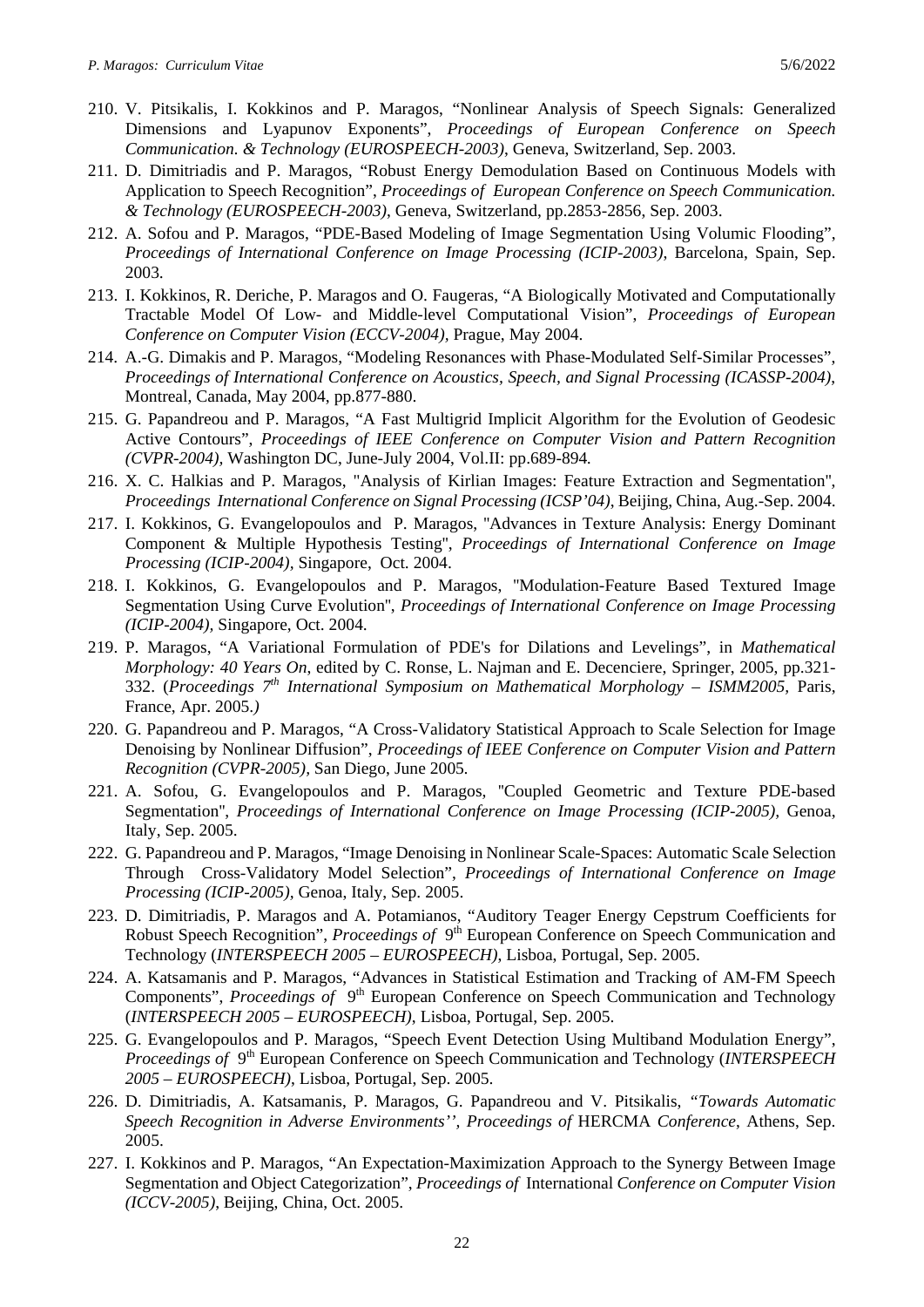- 228. G. Evangelopoulos, I. Kokkinos and P. Maragos, "Advances in Variational Image Segmentation using AM-FM Models: Regularized Demodulation and Probabilistic Cue Integration", *Proc. ICCV-2005 Int'l Workshop on Variational and Level Set Methods (VLSM-2005)*, Beijing, China, Oct. 2005.
- 229. I. Kokkinos and P. Maragos, "A Detection-Theoretic Approach to Texture and Edge Discrimination", *Proc. ICCV-2005 Int'l Workshop on Texture,* Beijing, China, Oct. 2005.
- 230. I. Kokkinos, P. Maragos and A. Yuille, ``Bottom-Up & Top-Down Object Detection Using Primal Sketch Features and Graphical Models'', *Proceedings of IEEE Conference on Computer Vision and Pattern Recognition (CVPR-2006),* San Diego, CA, June 2006.
- 231. E. Alexandratou, A. Sofou, H. Papasaika, P. Maragos, D. Yova and N. Kavantzas, "Computer Vision Algorithms in DNA Ploidy Image Analysis", In *Imaging, Analysis, and Manipulation of Biomolecules, Cells, and Tissues IV*, edited by D.L. Farkas, D.V. Nicolau and R.C. Leif, Proc. SPIE 6088, 2006.
- 232. A. Katsamanis, G. Papandreou, V. Pitsikalis, and P. Maragos, "Multimodal Fusion by Adaptive Compensation for Feature Uncertainty with Application to Audiovisual Speech Recognition**"**, *Proceedings 14th European Signal Processing Conference (EUSIPCO-2006)*, Florence, Italy, Sep. 2006.
- 233. S. Leukimmiatis and P. Maragos, **"**Optimum Post-Filter Estimation for Noise Reduction in Multichannel Speech Processing**"**, *Proceedings of 14th European Signal Processing Conference (EUSIPCO-2006)*, Florence, Italy, Sep. 2006.
- 234. V. Pitsikalis, A. Katsamanis, G. Papandreou, and P. Maragos, "Adaptive Multimodal Fusion by Uncertainty Compensation" *Proceedings of Int'l Conf. on Spoken Language Processing (INTERSPEECH 2006 - ICSLP)*, Pittsburgh PA, USA, pp. 2458-2461, Sep. 2006.
- 235. S. Leukimmiatis, D. Dimitriadis and P. Maragos, "An Optimum Microphone Array Post-Filter for Speech Applications**"**, *Proceedings of Int'l Conf. on Spoken Language Processing (INTERSPEECH 2006 – ICSLP)*, Pittsburgh PA, USA, pp. 2142-2145, Sep. 2006.
- 236. A. Roussos and P. Maragos, "Vector-Valued Image Interpolation by an Anisotropic Diffusion-Projection PDE", Proceedings of 1<sup>st</sup> International Conference on Scale Space and Variational Methods in *Computer Vision (SSVM-2007)*, Ischia, Italy, May-June 2007; Lecture Notes in Computer Science 4485, pp. 104-115, Springer-Verlag, 2007. **Best Paper Award**.
- 237. A. Katsamanis, P. Tsiakoulis, P. Maragos and A. Potamianos, "Investigations in articulatory synthesis", *Proceedings of Int'l Congress of Phonetic Sciences* (ICPhS XVI), Aug. 2007.
- 238. D. Dimitriadis, J. C. Segura, L. Garcia, A. Potamianos, P. Maragos and V. Pitsikalis, "Advanced Frontend for Robust Speech Recognition in Extremely Adverse Environments", *Proceedings of International Conference on Speech Technology and Communication (InterSpeech 2007 – EuroSpeech),* Antwerp, Belgium, Aug. 2007*.*
- 239. D. Dimitriadis, P. Maragos and S. Lefkimmiatis, "Multiband, Multisensor Features for Robust Speech Recognition", *Proceedings of International Conference on Speech Technology and Communication (InterSpeech 2007 – EuroSpeech),* Antwerp, Belgium, Aug. 2007*.*
- 240. K. Rapantzikos, G. Evangelopoulos, P. Maragos and Y. Avrithis, "An Audio-Visual Saliency Model for Movie Summarization", *Proceedings of IEEE International Workshop on Multimedia Signal Processing (MMSP-2007)*, Chania, Greece, Oct. 2007.
- 241. G. Papandreou, A. Katsamanis, V. Pitsikalis, and P. Maragos, "Multimodal Fusion and Learning with Uncertain Features Applied to Audiovisual Speech Recognition", *Proceedings of IEEE International Workshop on Multimedia Signal Processing (MMSP-2007)*, Chania, Greece, Oct. 2007.
- 242. A. Katsamanis, G. Papandreou and P. Maragos, "Audiovisual-to-Articulatory Speech Inversion Using HMMs", *Proceedings of IEEE International Workshop on Multimedia Signal Processing (MMSP-2007)*, Chania, Greece, Oct. 2007.
- 243. A. Sofou and P. Maragos, "Generalized Watershed and PDEs for Geometric-Textural Segmentation", *Proceedings of 8th International Symposium on Mathematical Morphology (ISMM 2007)*, Rio de Janeiro, Brazil, Oct. 2007. Published in *Mathematical Morphology and its Applications to Signal and Image Processing*, edited by G.J.F. Banon, J. Barrera and U. Braga-Neto, MCT/INPE, Brazil, 2007, pp.411- 422.
- 244. P. Maragos and G. Evangelopoulos, "Leveling Cartoons, Texture Energy Markers, and Image Decomposition", *Proceedings of 8th International Symposium on Mathematical Morphology (ISMM 2007)*, Rio de Janeiro, Brazil, Oct. 2007. Published in *Mathematical Morphology and its Applications to*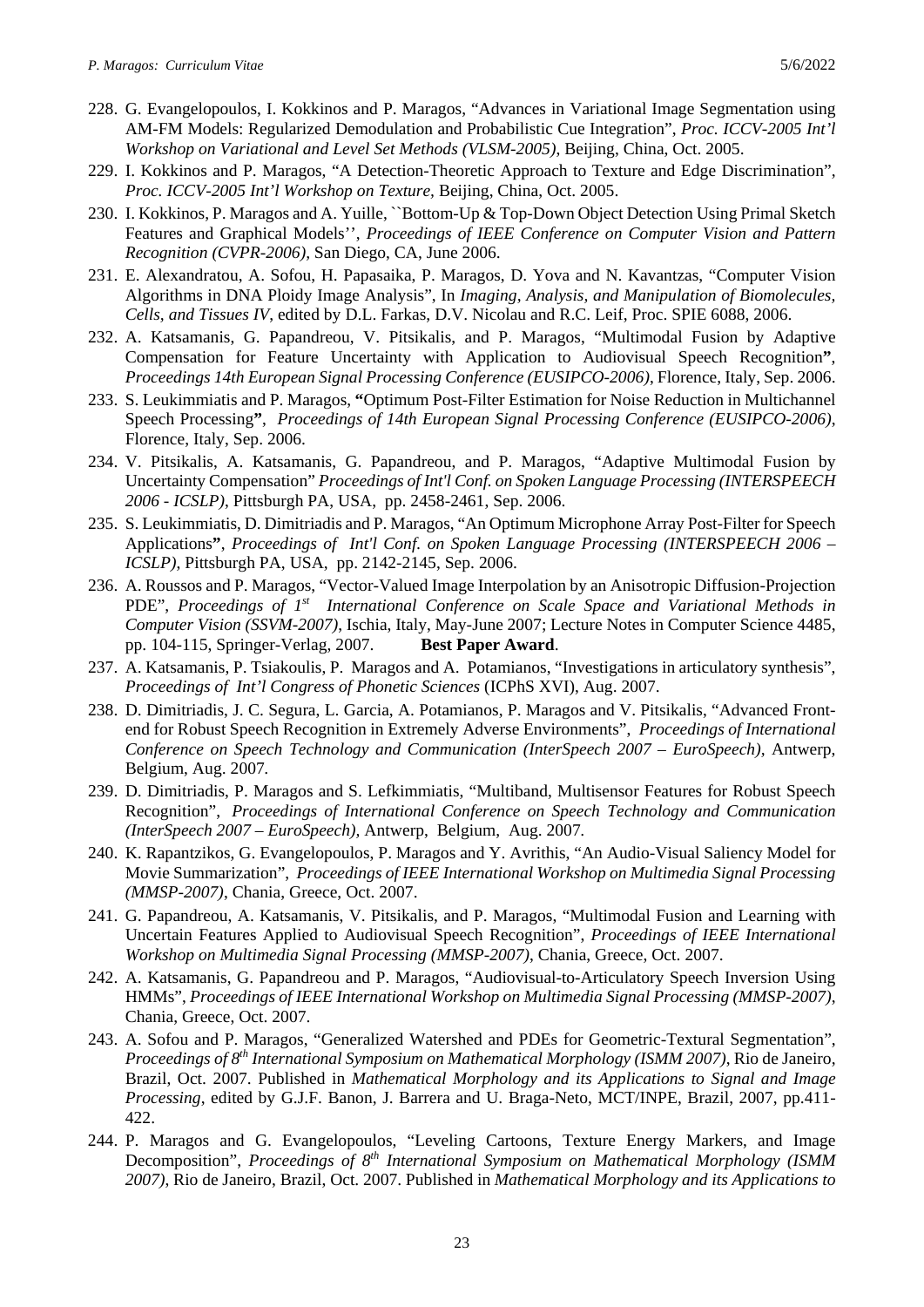*Signal and Image Processing*, edited by G.J.F. Banon, J. Barrera and U. Braga-Neto, MCT/INPE, Brazil, 2007, pp.125-138.

- 245. E. Alexandratou, D. Yova, D. Gorpas, P. Maragos, G. Agrogiannis and N. Kavantzas, "Texture Analysis of Tissues in Gleason Grading of Prostate Cancer", in *Imaging, Manipulation and Analysis of Biomolecules, Cells and Tissues VI*, Proc. SPIE vol. 6859, 2008. (SPIE Photonics West, BiOS 09, San Jose, California, Jan. 2008).
- 246. A. Katsamanis, G. Papandreou and P. Maragos, "Audiovisual-to-Articulatory Speech Inversion Using Active Appearance Models for the Face and Hidden Markov Models for the Dynamics", *Proceedings of International Conference on Acoustics, Speech, and Signal Processing (ICASSP-08)*, Las Vegas, USA, April 2008.
- 247. G. Papandreou, P. Maragos and A. Kokaram, "Image Inpainting With a Wavelet Domain Hidden Markov Tree Model", *Proceedings of International Conference on Acoustics, Speech, and Signal Processing (ICASSP-08)*, Las Vegas, USA, April 2008.
- 248. S. Lefkimmiatis, P. Maragos and A. Katsamanis, "Multisensor Multiband Cross-Energy Tracking For Feature Extraction and Recognition", *Proceedings of International Conference on Acoustics, Speech, and Signal Processing (ICASSP-08)*, Las Vegas, USA, April 2008.
- 249. D. Spachos, A. Zlatintsi, V. Moschou, P. Antonopoulos, E. Benetos, M. Kotti, K. Tzimouli,C. Kotropoulos, N. Nikolaidis, P. Maragos and I. Pitas, "MUSCLE Movie Database: A Multimodal Corpus With Rich Annotation For Dialogue And Saliency Detection", *Proceedings of International Conference on Language Resources and Evaluation, (LREC-2008)*, Marrakech, Morocco, May 2008.
- 250. G. Evangelopoulos and P. Maragos, "Image Decomposition into Structure and Texture Subcomponents with Multifrequency Modulation Constraints", *Proceedings of IEEE Conference on Computer Vision and Pattern Recognition (CVPR-2008),* Anchorage, AL, June 2008.
- 251. G. Papandreou and P. Maragos, "Adaptive and Constrained Algorithms for Inverse Compositional Active Appearance Model Fitting", *Proceedings of IEEE Conference on Computer Vision and Pattern Recognition (CVPR-2008),* Anchorage, AL, June 2008.
- 252. G. Caridakis, O. Diamanti, K. Karpouzis and P. Maragos, "Automatic Sign Language Recognition: Vision-based Feature Extraction and Probabilistic Recognition Scheme From Multiple Cues", *Proceedings of 1st ACM International Conference on PErvasive Technologies Related to Assistive Environments (PETRA)*, Athens, Greece, July 2008.
- 253. Y. Laprie, P. Maragos and J. Schoentgen*, "*How Can Acoustic-to-Articulatory Maps Be Constrained?*", Proceedings of 16th European Signal Processing Conference (EUSIPCO-2008)*, Lausanne, Switzerland, Aug. 2008.
- 254. A. Katsamanis, G. Ananthakrishnan, G. Papandreou, P. Maragos and O. Engwall*, "*Audiovisual Speech Inversion By Switching Dynamical Modeling Governed By A Hidden Markov Process*", Proceedings of 16th European Signal Processing Conference (EUSIPCO-2008)*, Lausanne, Switzerland, Aug. 2008.
- 255. M. Aron, A. Roussos, M.-O. Berger, E. Kerrien and P. Maragos, *"*Multimodality Acquisition of Articulatory Data And Processing*", Proceedings of 16th European Signal Processing Conference (EUSIPCO-2008)*, Lausanne, Switzerland, Aug. 2008.
- 256. P. Maragos and C. Vachier, "A PDE Formulation For Viscous Morphological Operators With Extensions To Intensity-Adaptive Operators", *Proceedings of International Conference on Image Processing (ICIP-2008)*, San Diego, California, Oct. 2008.
- 257. G. Evangelopoulos and P. Maragos, "Texture Modulation-Constrained Image Decomposition", *Proceedings of International Conference on Image Processing (ICIP-2008)*, San Diego, California, Oct. 2008.
- 258. E. Pnevmatikakis and P. Maragos, "An Inpainting System For Automatic Image Structure Texture Restoration With Text Removal", *Proceedings of International Conference on Image Processing (ICIP-2008)*, San Diego, California, Oct. 2008.
- 259. O. Diamanti and P. Maragos, "Geodesic Active Regions For Segmentation And Tracking of Human Gestures in Sign Language Videos", *Proceedings of International Conference on Image Processing (ICIP-2008)*, San Diego, California, Oct. 2008.
- 260. G. Evangelopoulos, K. Rapantzikos, A. Potamianos, P. Maragos, A. Zlatintsi and Y. Avrithis, "Movie Summarization Based On Audio-Visual Saliency Detection", *Proceedings of International Conference on Image Processing (ICIP-2008)*, San Diego, California, Oct. 2008.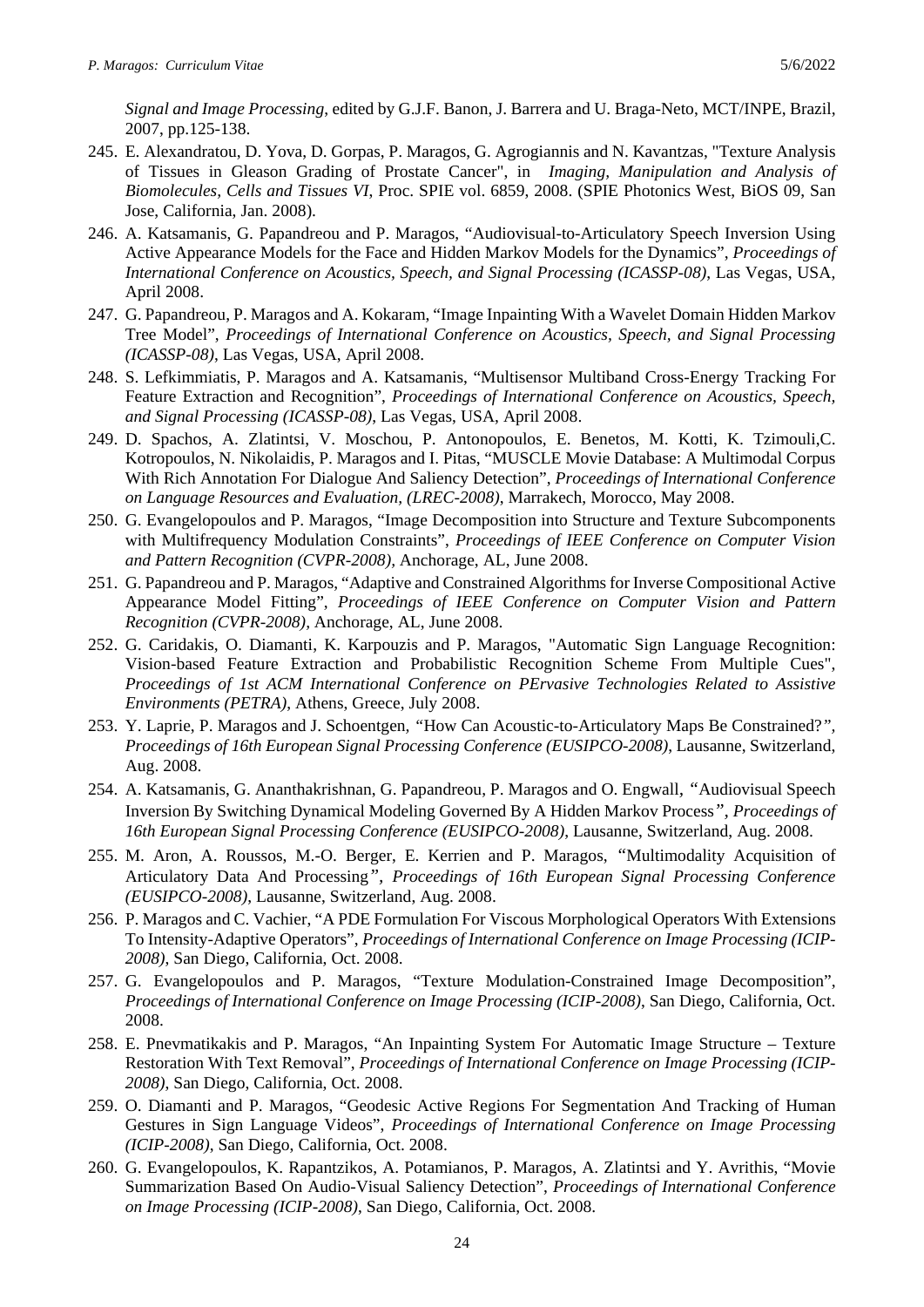- 261. S. Lefkimmiatis, G. Papandreou and P. Maragos, "Photon-Limited Image Denoising By Inference On Multiscale Models", *Proceedings of International Conference on Image Processing (ICIP-2008)*, San Diego, California, Oct. 2008.
- 262. A. Katsamanis, A. Roussos and P. Maragos, "Inversion from Audiovisual Speech to Articulatory Information by Exploiting Multimodal Data", *Proceedings of International Speech Production Seminar (ISSP-2008)*, Strasbourg, France, Dec. 2008.
- 263. A. Katsamanis, P. Maragos, "Fricative synthesis investigations using the transmission line matrix method", *J. Acoustical Society of America,* vol. 123, issue 5, 3741, 2008. doi: 10.1121/1.2935277.
- 264. D. Gorpas, P. Maragos and D. Yova , "A new morphological segmentation algorithm for biomedical imaging applications" , *Proc. SPIE* vol.7251, *Image Processing: Machine Vision Applications II*, 72510C, Feb. 2009. doi:10.1117/12.805574.
- 265. S.-E. Fotinea, E. Efthimiou, G. Caridakis, O. Diamanti, N. Mitsou, K. Karpouzis, C. Tzafestas and P. Maragos, "DIANOEMA: Visual analysis and sign recognition for GSL modelling and robot teleoperation**"**, *Proceedings of 8th International Gesture Workshop*, Bielefeld, Germany, Feb. 2009.
- 266. S. Theodorakis, A. Katsamanis and P. Maragos, "Product-HMMs for Automatic Sign Language Recognition", *Proceedings of International Conference on Acoustics, Speech and Signal Processing (ICASSP-2009)*, Taipei, Taiwan, April 2009, pp.1601-1604.
- 267. G. Evangelopoulos, A. Zlatintsi, G. Skoumas, K. Rapantzikos, A. Potamianos, P. Maragos and Y. Avrithis, "Video Event Detection and Summarization Using Audio, Visual and Text Saliency", *Proceedings of International Conference on Acoustics, Speech and Signal Processing (ICASSP-2009),*  Taipei, Taiwan, April 2009, pp.3553-3556.
- 268. D. Dimitriadis, A. Metallinou, I. Konstantinou, G. Goumas, P. Maragos and N. Koziris, "GRIDNEWS: A Distributed Automatic Greek Broadcast Transcription System", *Proceedings of International Conference on Acoustics, Speech and Signal Processing (ICASSP-2009),* Taipei, Taiwan, April 2009, pp.1917-1920*.*
- 269. E. Efthimiou, S-E. Fotinea, C. Vogler, T. Hanke, J. Glauert, R. Bowden, A. Braffort, C. Collet, P. Maragos, and J. Segouat, "Sign Language Recognition, Generation, and Modelling: A Research Effort with Applications in Deaf Communication", *Proceedings of 5th Conf. on Universal Access in Human-Computer Interaction (*jointly with *HCI International 2009)*, San Diego, USA, July 2009. Springer Lecture Notes in Computer Science vol.5614, pp. 21-30, 2009.
- 270. C. Tzafestas, N. Mitsou, N. Georgakarakos, O. Diamanti, P. Maragos, S.-E. Fotinea and E. Efthimiou, "Gestural teleoperation of a mobile robot based on visual recognition of sign language static handshapes", *Proceedings of the 18th IEEE International Symposium on Robot and Human Interactive Communication (RO-MAN 2009),* pp.1073-1079, Sep.-Oct. 2009, Japan.
- 271. S. Lefkimmiatis, G. Papandreou and P. Maragos, *"*Poisson-Haar Transform: A Nonlinear Multiscale Representation For Photon-Limited Image Denoising*", Proceedings of International Conference on Image Processing (ICIP-2009),* Cairo, Egypt, Nov. 2009.
- 272. A. Roussos, A. Katsamanis and P. Maragos, "Tongue Tracking In Ultrasound Images With Active Appearance Models", *Proceedings of International Conference on Image Processing (ICIP-2009),*  Cairo, Egypt, Nov. 2009.
- 273. P. Maragos and C. Vachier, *"*Overview of Adaptive Morphology: Trends And Perspectives*", Proceedings of International Conference on Image Processing (ICIP-2009),* Cairo, Egypt, Nov. 2009.
- 274. S. Theodorakis, V. Pitsikalis and P. Maragos, "Model-Level Data-Driven Sub-Units for Signs in Videos of Continuous Sign Language", *Proceedings of International Conference on Acoustics, Speech and Signal Processing (ICASSP-2010)*, Dallas, Texas, USA, March 2010.
- 275. V. Pitsikalis, S. Theodorakis and P. Maragos, ["Data-Driven Sub-Units and Modeling Structure for](http://cvsp.cs.ntua.gr/publications/confr/PitsikalisTheodorakisMaragos_lrec2010_fancy.pdf)  [Continuous Sign Language Recognition with Multiple Cues"](http://cvsp.cs.ntua.gr/publications/confr/PitsikalisTheodorakisMaragos_lrec2010_fancy.pdf), *Proc. Int'l Conf. LREC: 4th Workshop on the Representation and Processing of Sign Languages: Corpora and Sign Language Technologies*, Valletta, Malta , May 2010.
- 276. E. Efthimiou, S.-E. Fotinea, T. Hanke, J. Glauert, R. Bowden, A. Braffort, C. Collet, P. Maragos, and F. Goudenove, "Sign Language Recognition, Generation, and Modelling: A Research Effort with Applications in Deaf Communication", *Proc. Int'l Conf. LREC: 4th Workshop on the Representation and Processing of Sign Languages: Corpora and Sign Language Technologies*, Valletta, Malta , May 2010.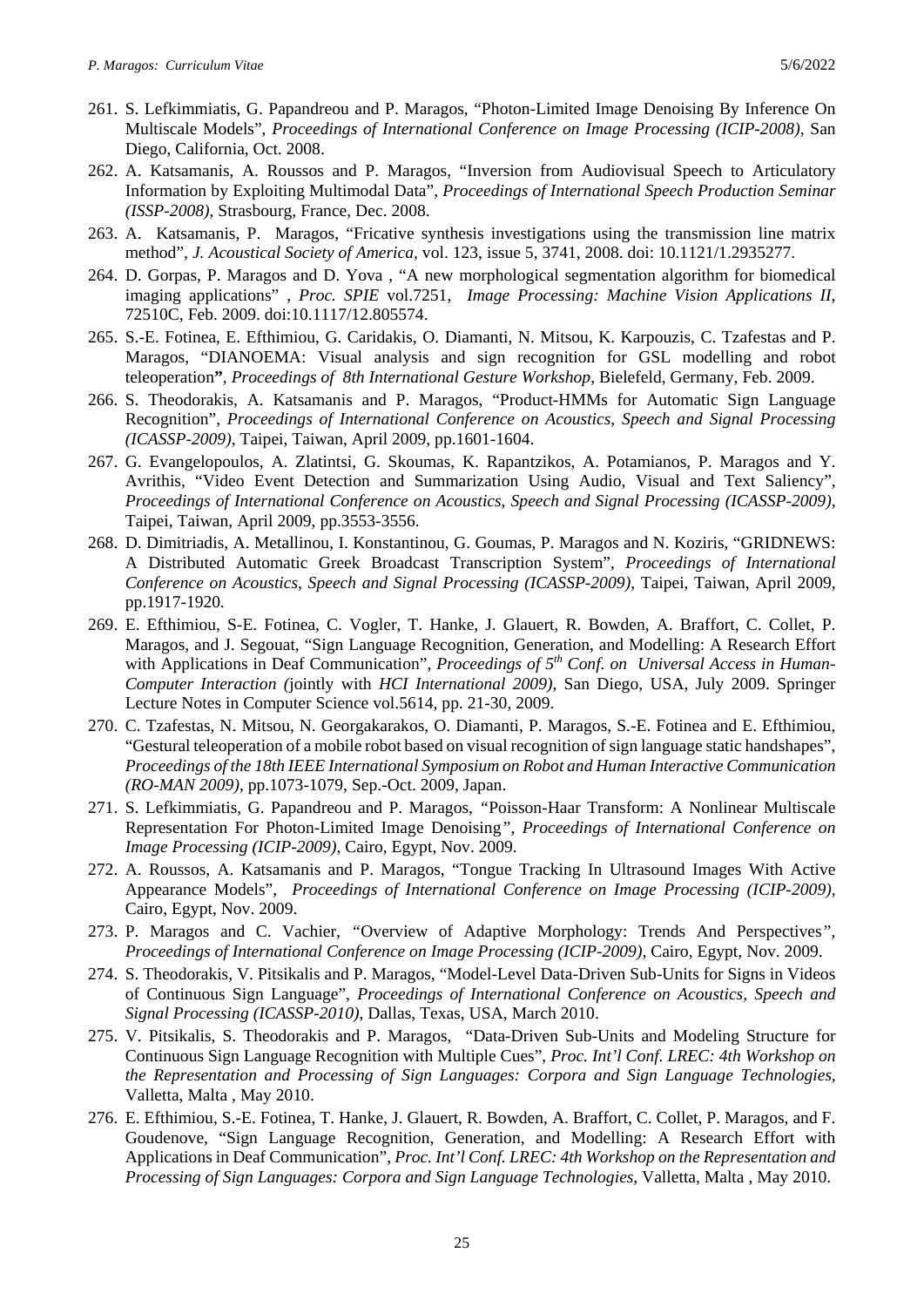- 277. A. Roussos, S. Theodorakis, V. Pitsikalis and P. Maragos, "Hand Tracking and Affine Shape-Appearance Handshape Sub-units in Continuous Sign Language Recognition", *Trends and Topics in Computer Vision: ECCV 2010 Workshops*, LNCS 6553, Springer, 2012, pp.258-272. (*Proceedings of ECCV'10 [Workshop on Sign, Gesture and Activity](http://personal.ee.surrey.ac.uk/Personal/R.Bowden/SGA2010/)*, Hersonissos, Crete, Greece, Sep. 2010.)
- 278. A. Roussos and P. Maragos, "Tensor-Based Image Diffusions Derived From Generalizations of the Total Variation and Beltrami Functionals", *Proceedings of International Conference on Image Processing (ICIP-2010),* Hong Kong, Sep. 2010.
- 279. I. Gkioulekas, G. Evangelopoulos, P. Maragos, "Spatial Bayesian Surprise For Image Saliency And Quality Assessment", *Proceedings of International Conference on Image Processing (ICIP-2010),* Hong Kong, Sep. 2010.
- 280. A. Roussos, S. Theodorakis, V. Pitsikalis and P. Maragos, "Affine-Invariant Modeling of Shape-Appearance Images Applied On Sign Language Handshape Classification", *Proceedings of International Conference on Image Processing (ICIP-2010),* Hong Kong, Sep. 2010.
- 281. S. Theodorakis, V. Pitsikalis and P. Maragos, "Advances in Dynamic-Static Integration of Manual Cues for Sign Language Recognition**"**, GW 2011, *Proceedings 9th International Gesture Workshop (GW 2011): Gesture in Embodied Communication and Human-Computer Interaction*, May 2011, Athens, Greece.
- 282. I. Rodomagoulakis, S. Theodorakis, V. Pitsikalis and P. Maragos, **"**Experiments on Global and Local Active Appearance Models for Analysis of Sign Language Facial Expressions**"**, *Proceedings 9th International Gesture Workshop (GW 2011): Gesture in Embodied Communication and Human-Computer Interaction*, May 2011, Athens, Greece.
- 283. V. Pitsikalis, S. Theodorakis, C. Vogler and P. Maragos, "Advances in Phonetics-based Sub-Unit Modeling for Transcription Alignment and Sign Language Recognition**"**, *Proceedings of CVPR-2011 Workshop on Gesture Recognition*, Colorado Springs, USA, June 2011. **Best Paper Award**.
- 284. A. Zlatintsi and P. Maragos*, "*Musical Instruments Signal Analysis and Recognition Using Fractal Features*", Proceedings of 19th European Signal Processing Conference (EUSIPCO-2011)*, Barcelona, Spain, Aug.-Sep. 2011.
- 285. E. Efthimiou, S-E. Fotinea, T. Hanke, J. Glauert, R. Bowden, A. Braffort, C. Collet, P. Maragos, F. Lefebvre-Albaret, "The Dicta-Sign Wiki: Enabling Web Communication for the Deaf", in *Computers Helping People with Special Needs*, (K. Miesenberger et al., eds.), LNCS vol. 7383**,** pp. 205-212, Springer, July 2012. Proceedings of 13th Int'l Conference ICCHP 2012, Linz, Austria, July 2012.
- 286. A. Zlatintsi and P. Maragos, "AM-FM Modulation Features for Music Instrument Signal Analysis and Recognition", *Proceedings of 20th European Signal Processing Conference (EUSIPCO-2012)*, Bucharest, Romania, Aug. 2012.
- 287. A. Zlatintsi, P. Maragos A. Potamianos and G. Evangelopoulos, "A Saliency-Based Approach to Audio Event Detection and Summarization", *Proceedings of 20th European Signal Processing Conference (EUSIPCO-2012)*, Bucharest, Romania, Aug. 2012
- 288. C. Georgakis, P. Maragos, G. Evangelopoulos and D. Dimitriadis, "Dominant Spatio-Temporal Modulations And Energy Tracking In Videos: Application To Interest Point Detection For Action Recognition", *Proceedings of International Conference on Image Processing (ICIP-2012)*, Orlando, FL, USA, Sep.-Oct. 2012.
- 289. S. Theodorakis, V. Pitsikalis, I. Rodomagoulakis and P. Maragos, "Recognition with Raw Canonical Phonetic Movement and Handshape SubUnits on Videos of Continuous Sign Language", *Proceedings of International Conference on Image Processing (ICIP-2012)*, Orlando, FL, USA, Sep.-Oct. 2012.
- 290. E. Antonakos, V. Pitsikalis, I. Rodomagoulakis and P. Maragos, "Unsupervised Classification of Extreme Facial Events using Active Appearance Models Tracking for Sign Language Videos", *Proceedings of International Conference on Image Processing (ICIP-2012)*, Orlando, FL, USA, Sep.-Oct. 2012.
- 291. S. Stasinopoulos and P. Maragos, "Human Action Recognition Using Histographic Methods And Hidden Markov Models for Visual Martial Arts Applications", *Proceedings of International Conference on Image Processing (ICIP-2012)*, Orlando, FL, USA, Sep.-Oct. 2012.
- 292. S. Lefkimmiatis, A. Roussos, M. Unser and P. Maragos, "Convex Generalizations of Total Variation Based on the Structure Tensor with Applications to Inverse Problems", *Proc. International Conference*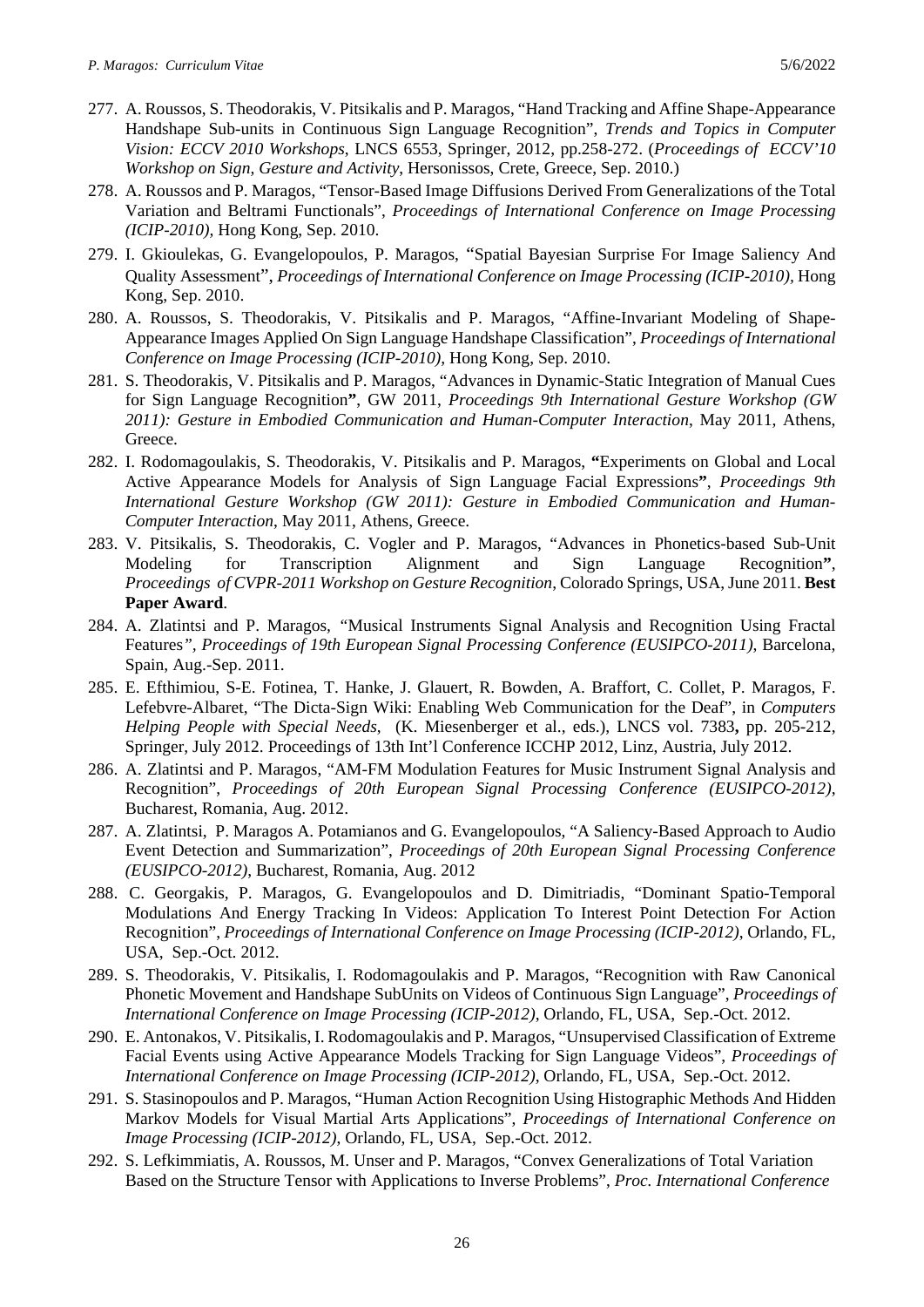- 293. N. Karianakis and P. Maragos, "An Integrated System for Digital Restoration of Prehistoric Theran Wall Paintings", *Proceedings 18th International Conference on Digital Signal Processing (DSP-2013)*, Santorini, Greece, July 2013.
- 294. I. Rodomagoulakis, P. Giannoulis, Z.-I. Skordilis, P. Maragos and G. Potamianos, "Experiments on Farfield Multichannel Speech Processing in Smart Homes", *Proceedings 18th International Conference on Digital Signal Processing (DSP-2013)*, Santorini, Greece, July 2013.
- 295. I. Rodomagoulakis, G. Potamianos and P. Maragos, "Advances In Large Vocabulary Continuous Speech Recognition In Greek: Modeling And Nonlinear Features", *Proceedings 21st European Signal Processing Conference (EUSIPCO-2013)*, Marrakech, Morocco, Sep. 2013.
- 296. A. Katsamanis, I. Rodomagoulakis, G. Potamianos, P. Maragos and A. Tsiami, "Robust Far-Field Spoken Command Recognition for Home Automation Combining Adaptation and Multichannel Processing", *Proceedings of 39th International Conference on Acoustics, Speech and Signal Processing (ICASSP 2014)*, Florence, Italy, May 2014.
- 297. P. Giannoulis, A. Tsiami, I. Rodomagoulakis, A. Katsamanis, G. Potamianos, P. Maragos, "The ATHENA-RC system for speech activity detection and speaker localization in the DIRHA smart home", *Proceedings of 4th Joint Workshop on Hands-free Speech Communication and Microphone Arrays (HSCMA 2014),* Nancy, France, May, 2014.
- 298. L. Cristoforetti, M. Ravanelli, M. Omologo, A. Sosi, A. Abad, M. Hagmuller and P. Maragos, "The DIRHA Simulated Corpus", *Proceedings of 9th Language Resources and Evaluation Conference (LREC 2014),* Reykjavik, Iceland, May 2014*.*
- 299. X. Papageorgiou, G. Chalvatzaki, C. Tzafestas and P. Maragos, "Hidden Markov Modeling of Human Normal Gait using Laser Range Finder for a Mobility Assistance Robot", *Proceedings of International Conference on Robotics and Automation (ICRA 2014)*, Hong Kong, China, May 31 - June 7, 2014. pp.482-487.
- 300. S.-E. Fotinea, E. Efthimiou, A.-L. Dimou, T. Goulas, P. Karioris, A. Peer, P. Maragos, C. Tzafestas, I. Kokkinos, K. Hauer, K. Mombaur, I. Koumpouros, B. Stanczyk, "Data Acquisition Towards Defining A Multimodal Interaction Model For Human- Assistive Robot Communication", *Proceedings of 16th International Conference on Human-Computer Interaction (HCII 2014)*, Heraklion, Crete, June 2014.
- 301. X. Papageorgiou, C. Tzafestas, P. Maragos, G. Pavlakos, G. Chalvatzaki, G. Moustris, I. Kokkinos, A. Peer, B. Stanzyk, E. Fotinea, E. Efthimiou, "Advances in Intelligent Mobility Assistance Robot integrating Multimodal Sensory Processing", Proceedings of 16<sup>th</sup> International Conference on Human-*Computer Interaction (HCII 2014)*, Heraklion, Crete, June 2014.
- 302. P. Koutras, A. Katsamanis, and P. Maragos, "Predicting Eyes' Fixations in Movie Videos: Visual Saliency Experiments on a New Eye-Tracking Database", *Proceedings of 16th International Conference on Human-Computer Interaction (HCII 2014)*, Heraklion, Crete, June 2014.
- 303. T. Chaspari, D. Dimitriadis and P. Maragos, "Emotion Classification of Speech Using Modulation Features", *Proceedings of 22nd European Signal Processing Conference (EUSIPCO 2014)*, Lisbon, Portugal, September 2014.
- 304. A. Zlatintsi and P. Maragos, "Comparison of Different Representations Based on Nonlinear Features for Music Genre Classification", *Proceedings of 22nd European Signal Processing Conference (EUSIPCO 2014)*, Lisbon, Portugal, September 2014.
- 305. A. Tsiami, A. Katsamanis, P. Maragos and G. Potamianos, "Experiments in Acoustic Source Localization Using Sparse Arrays in Adverse Indoors Environments", *Proceedings of 22nd European Signal Processing Conference (EUSIPCO 2014)*, Lisbon, Portugal, September 2014.
- 306. P. Giannoulis, G. Potamianos, A. Katsamanis and P. Maragos, "Multi-Microphone Fusion for Detection of Speech and Acoustic Events in Smart Spaces", *Proceedings of 22nd European Signal Processing Conference (EUSIPCO 2014)*, Lisbon, Portugal, September 2014.
- 307. A. Tsiami, I. Rodomagoulakis, P. Giannoulis, A. Katsamanis, G. Potamianos and P. Maragos, "ATHENA: A Greek Multi-Sensory Database for Home Automation Control", *Proceedings of 15th Annual Conference of International Speech Communication Association (INTERSPEECH 2014),* Singapore, September 2014.

27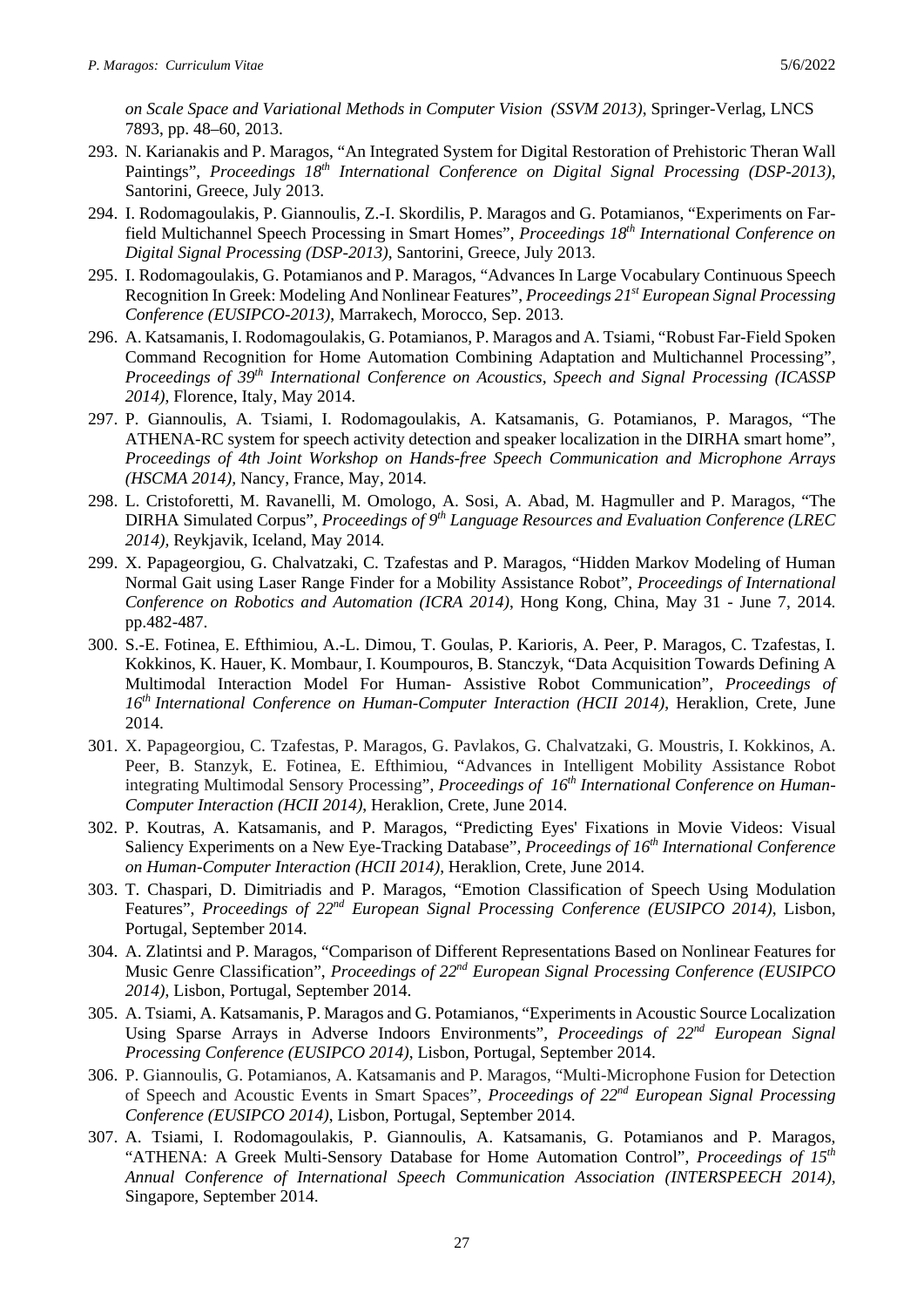- 308. G. Pavlakos, S. Theodorakis, V. Pitsikalis, A. Katsamanis and P. Maragos, "Kinect-Based Multimodal Gesture Recognition Using a Two-Pass Fusion Scheme", *Proceedings of 21st International Conference on Image Processing (ICIP 2014),* Paris, France, October 2014.
- 309. K. Maninis, P. Koutras and P. Maragos, "Advances on Action Recognition in Videos Using an Interest Point Detector Based on Multiband Spatio-Temporal Energies", *Proceedings of 21st International Conference on Image Processing (ICIP 2014),* Paris, France, October 2014.
- 310. G. Chalvatzaki, G. Pavlakos, K. Maninis, X. Papageorgiou, V. Pitsikalis, C. Tzafestas and P. Maragos, "Towards an Intelligent Robotic Walker for Assisted Living using Multimodal Sensorial Data", *Proceedings 4th International Conference on Wireless Mobile Communication and Healthcare (MOBIHEALTH-2014)*, Athens, Greece, Nov. 2014.
- 311. Z. I. Skordilis, A. Tsiami, P. Maragos, G. Potamianos, L. Spelgatti and R. Sannino, "Multichannel Speech Enhancement Using MEMS Microphones", *Proceedings of 40th International Conference on Acoustics, Speech and Signal Processing (ICASSP 2015),* Brisbane, Australia, Apr. 2015, pp.2729-2733.
- 312. P. Maragos and P. Koutras, "Max-Product Dynamical Systems And Applications To Audio-Visual Salient Event Detection In Videos", *Proceedings of 40th International Conference on Acoustics, Speech and Signal Processing (ICASSP 2015),* Brisbane, Australia, Apr. 2015, pp.2284-2288.
- 313. A. Zlatintsi, P. Koutras, N. Efthymiou, P. Maragos, A. Potamianos and K. Pastra "Quality Evaluation of Computational Models for Movie Summarization", *Proc. 7th Int'l. Workshop on Quality of Multimedia Experience (QoMEX-2015)*, Costa Navarino, Messinia, Greece, May 2015.
- 314. C. Bambis and P. Maragos, "Unifying the Random Walker Algorithm and the SIR Model for Graph Clustering and Image Segmentation", *Proc. IEEE Int'l. Conf. on Image Processing (ICIP-2015)*, Quebec, Canada, Sep. 2015.
- 315. P. Koutras, A. Zlatintsi, E. Iosif, A. Katsamanis, P. Maragos and A. Potamianos "Predicting Audio-Visual Salient Events Based on Visual, Audio and Text Modalities for Movie Summarization", *Proc. IEEE Int'l. Conf. on Image Processing (ICIP-2015)*, Quebec, Canada, Sep. 2015.
- 316. P. Koutras and P. Maragos, "Estimation of Eye Gaze Direction Angles Based on Active Appearance Models", *Proc. IEEE Int'l. Conf. on Image Processing (ICIP-2015)*, Quebec, Canada, Sep. 2015.
- 317. P. Giannoulis, A. Brutti, M. Matassoni, A. Abad, A. Katsamanis, M. Matos, G. Potamianos and P. Maragos, "Multi-room speech activity detection using a distributed microphone network in domestic environments", *Proc. European Signal Processing Conf. (EUSIPCO-2015)*, Nice, France, Sep. 2015.
- 318. A. Zlatintsi, E. Iosif, P. Maragos and A. Potamianos, "Audio Salient Event Detection and Summarization using Audio and Text Modalities", *Proc. European Signal Processing Conf. (EUSIPCO-2015)*, Nice, France, Sep. 2015.
- 319. X. Papageorgiou, G. Chalvatzaki, C. Tzafestas and P. Maragos, "Hidden Markov Modeling of Human Pathological Gait using Laser Range Finder for an Assisted Living Intelligent Robotic Walker", *Proc. of the 2015 IEEE/RSJ Int'l Conference on Intelligent Robots and Systems (IROS 2015)*, Hamburg, Germany, Sep. 28 – Oct. 02, 2015.
- 320. P. Maragos, V. Pitsikalis, A. Katsamanis, N. Kardaris, E. Mavroudi, I. Rodomagoulakis and A. Tsiami, "Multimodal Sensory Processing for Human Action Recognition in Mobility Assistive Robotics", *Proc. IROS-2015 Workshop on "Cognitive Mobility Assistance Robots"*, Hamburg, Germany, Sep. 2015. <http://robotics.ntua.gr/IROS2015-Workshop-Cognitive-Mobility-Assistance/>
- 321. X. Papageorgiou, G. Moustris, V. Pitsikalis, G. Chalvatzaki, A. Dometios, N. Kardaris, C. Tzafestas, P. Maragos, "User-Oriented Cognitive Interaction and Control for an Intelligent Robotic Walker", *Proc. Workshop of the 7th Intl. Conf. on Social Robotics, "Improving the quality of life in the elderly using robotic assistive technology: benefits, limitations, and challenges"*, Paris, France, Oct. 2015.
- 322. I. Rodomagoulakis, N. Kardaris, V. Pitsikalis, E. Mavroudi, A. Katsamanis, A. Tsiami, and P. Maragos, "Multimodal Human Action Recognition in Assistive Human-Robot Interaction", *Proceedings of 41st International Conference on Acoustics, Speech and Signal Processing (ICASSP 2016), Shanghai, China,* Mar. 2016.
- 323. L. Flokas and P. Maragos, "Hard Threshold Least Mean Squares Algorithm", 9<sup>th</sup> Panhellenic Conference of ECE Students, Chania, Apr. 2016. **Best Paper Award**.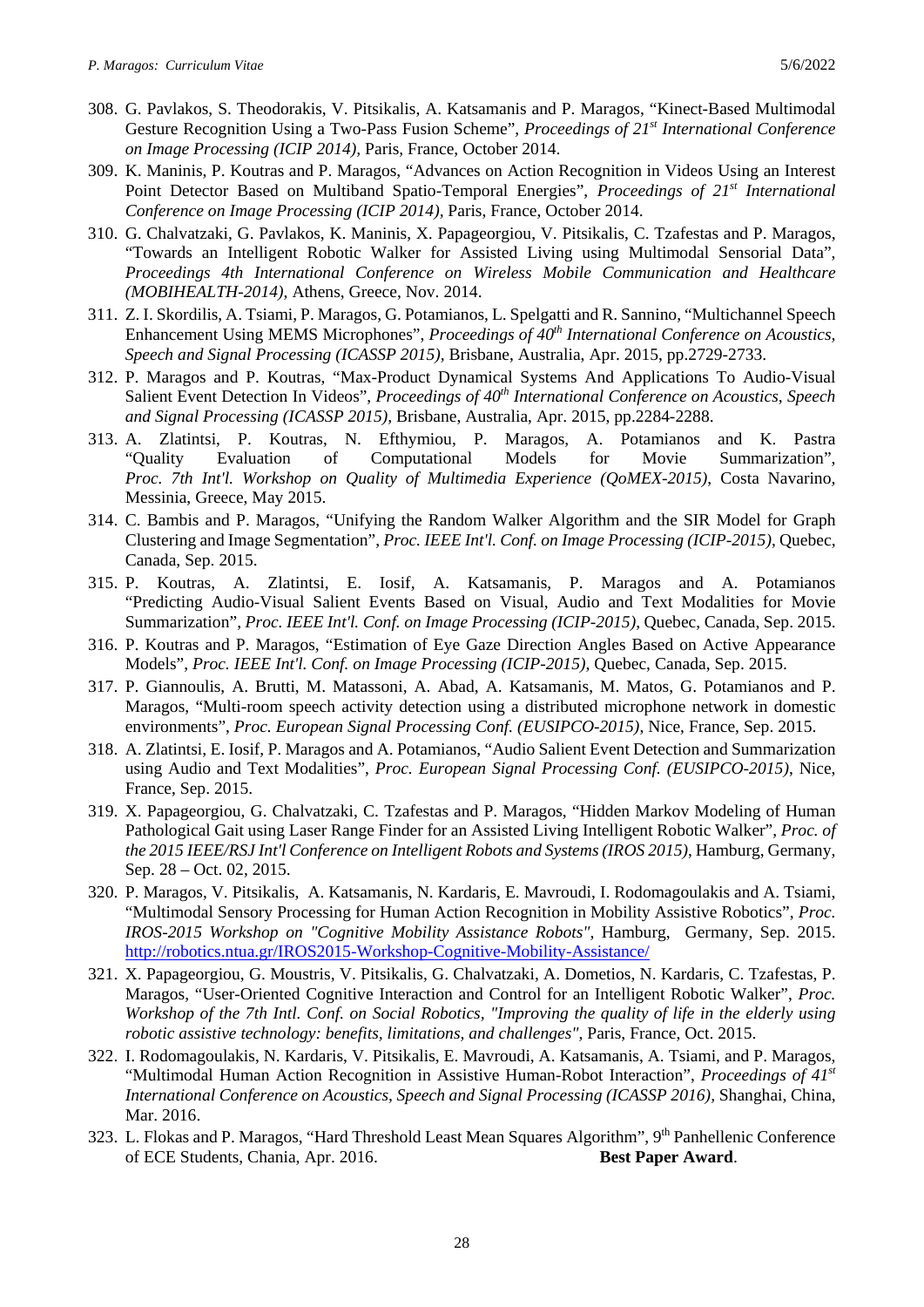- 324. A. Tsiami, A. Katsamanis, P. Maragos and A. Vatakis, "Towards a Behaviorally-Validated Computational Audiovisual Saliency Model", *Proceedings of 41st International Conference on Acoustics, Speech and Signal Processing (ICASSP-2016),* Shanghai, China, Mar. 2016.
- 325. X.S. Papageorgiou, G. Chalvatzaki, K.-N. Lianos, C. Werner, K. Hauer, C.S. Tzafestas, P. Maragos, "Experimental Validation of Human Pathological Gait Analysis for an Assisted Living Intelligent Robotic Walker", *Proc. 6th IEEE RAS/EMBS Int'l Conf. on Biomedical Robotics and Biomechatronics (BioRob)*, Singapore, June, 2016.
- 326. G. Chalvatzaki, X.S. Papageorgiou, C. Werner, K. Hauer, C.S. Tzafestas, P. Maragos, "Experimental Comparison of Human Gait Tracking Algorithms: Towards a Context-Aware Mobility Assistance Robotic Walker", *Proc. 24th Mediterranean Conf. on Control and Automation (MED)*, Athens, Greece, June 2016.
- 327. I. Rodomagoulakis, N. Kardaris, V. Pitsikalis, A. Arvanitakis, P. Maragos, "A Multimedia Gesture Dataset for Human Robot Communication: Acquisition, Tools and Recognition Results", *Proc. IEEE Int'l Conference on Image Processing (ICIP-2016)*, Phoenix, AZ, USA, Sep. 2016.
- 328. G. Panagiotaropoulou, P. Koutras, A. Katsamanis, P. Maragos, A. Zlatintsi, A. Protopapas, E. Karavasilis, N. Smyrnis, "FMRI-Based Perceptual Validation of A Computational Model For Visual and Auditory Saliency in Videos", *Proc. Int'l Conf. Image Processing (ICIP-2016)*, Phoenix, AZ, USA, Sep. 2016.
- 329. N. Kardaris, V. Pitsikalis, E. Mavroudi, and P. Maragos, "Introducing Temporal Order of Dominant Visual Word Sub-Sequences for Human Action Recognition", *Proc. IEEE Int'l. Conf. on Image Processing (ICIP-2016)*, Phoenix, Arizona, USA, Sep. 2016.
- 330. C.G. Bampis, P. Maragos, A.C. Bovik, "Projective Non-Negative Matrix Factorization for Unsupervised Graph Clustering", *Proc. IEEE Int'l Conf. on Image Processing (ICIP-2016)*, Phoenix, AZ, USA, Sep. 2016.
- 331. P. Giannoulis, G. Potamianos, P. Maragos, and A. Katsamanis, "Improved dictionary selection and detection schemes in sparse-CNMF-based overlapping acoustic event detection", *Proc. Detection and Classification of Acoustic Scenes and Events 2016 Workshop (DCASE-2016)*, pp. 25-29, Budapest, Hungary, Sept. 2016.
- 332. A. Guler, N. Kardaris, S. Chandra, V. Pitsikalis, C. Werner, K. Hauer, C. Tzafestas, P. Maragos, I. Kokkinos, "Human Joint Angle Estimation and Gesture Recognition for Assistive Robotic Vision, *Workshop on Assistive Computer Vision and Robotics"*, *European Conference on Computer Vision*, Amsterdam, The Netherlands, Oct. 2016.
- 333. N. Kardaris, I. Rodomagoulakis, V. Pitsikalis, A. Arvanitakis and P. Maragos, "A platform for building new human-computer interface systems that support online automatic recognition of audio-gestural commands", *Proc. ACM Multimedia Conference 2016*, Amsterdam, The Netherlands, Oct. 2016.
- 334. A. Zlatintsi, I. Rodomagoulakis, V. Pitsikalis, P. Koutras, N. Kardaris, X. Papageorgiou, C. Tzafestas and P. Maragos, "Social Human-Robot Interaction for the Elderly: Two Real-life Use Cases", *Proc. ACM/IEEE Int'l Conf. on Human-Robot Interaction (HRI-2017)*, Vienna, Austria, March 2017.
- 335. V. Charisopoulos and P. Maragos, "Morphological Perceptrons: Geometry and Training Algorithms", *Proc. Int'l Symposium on Mathematical Morphology (ISMM-2017)*, Fontainebleau, France, May 2017.
- 336. X. S. Papageorgiou, G. Chalvatzaki, A. C. Dometios, C. S. Tzafestas, and P. Maragos, "Intelligent Assistive Robotic Systems for the elderly: Two real-life use cases", *Proc. Workshop of the 10th International Conference on Pervasive Technologies Related to Assistive Environments, "Assistive Robots: Technological Challenges and the User Perspective",* Rhodes, Greece, June 2017.
- 337. G. Chalvatzaki, X. S. Papageorgiou, C. S. Tzafestas, amd P. Maragos, "Comparative Experimental Validation of Human Gait Tracking Algorithms for an Intelligent Robotic Rollator", *Proc. IEEE Int'l Conf. Robotics & Automation (ICRA-2017)*, Singapore, June 2017.
- 338. G. Chalvatzaki, X. Papageorgiou, C. Tzafestas, and P. Maragos, ["Estimating Double Support in](http://robotics.ntua.gr/publications/estimating-double-support-pathological-gaits-using-hmm-based-analyzer-intelligent)  [Pathological Gaits using an HMM-based Analyzer for an Intelligent Robotic Walker"](http://robotics.ntua.gr/publications/estimating-double-support-pathological-gaits-using-hmm-based-analyzer-intelligent), *Proc. 26th IEEE Int'l Symposium on Robot and Human Interactive Communication (ROMAN-2017)*, Lisbon, Portugal, Aug. 2017.
- 339. I. Rodomagoulakis and P. Maragos, "On the Improvement of Modulation Features Using Multi-Microphone Energy Tracking for Robust Distant Speech Recognition", *Proc. 25th European Signal Processing Conference (EUSIPCO-2017)*, Kos, Greece, Aug. 2017.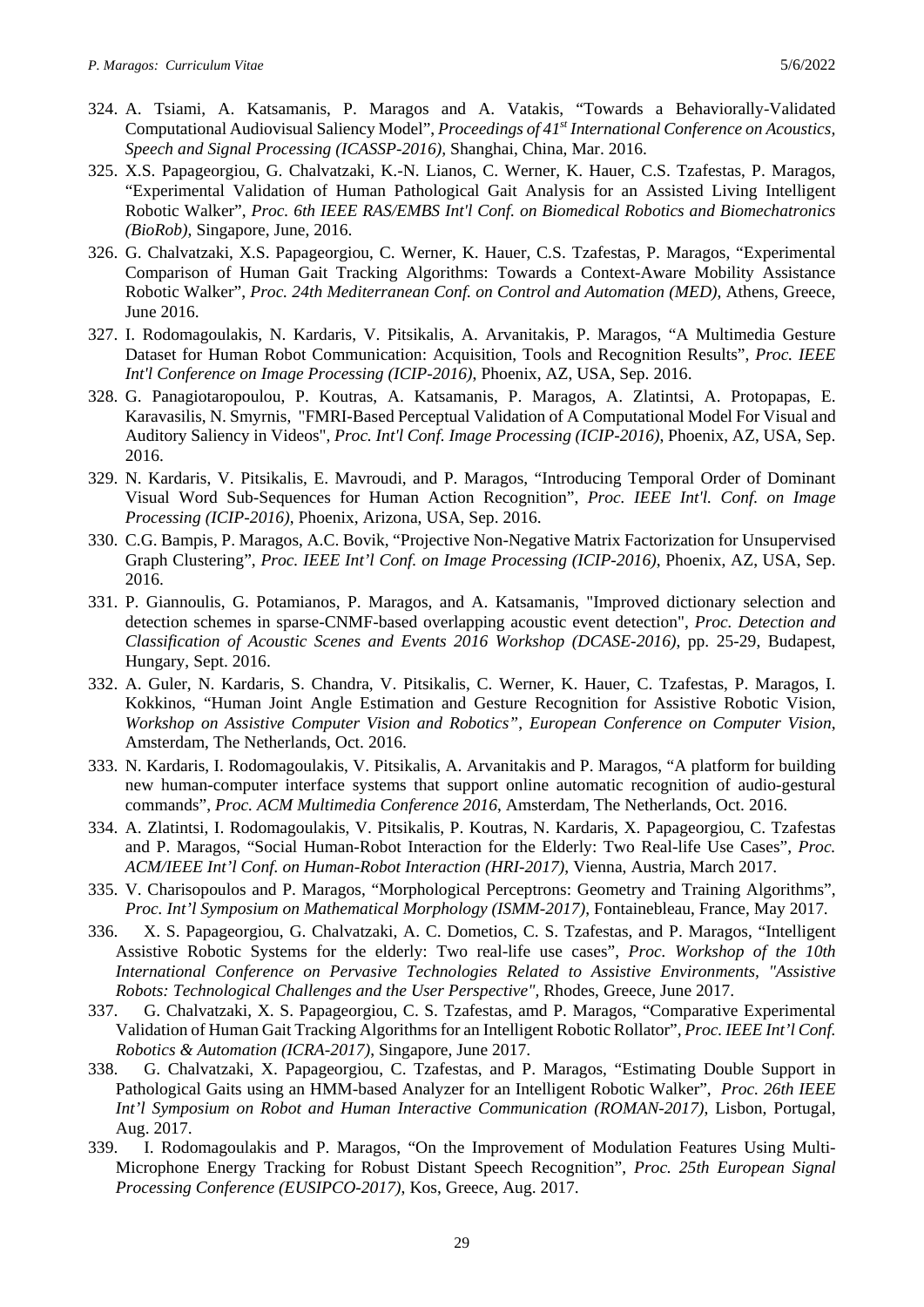- 340. P. Filntisis, A. Katsamanis and P. Maragos, "Photorealistic Adaptation and Interpolation of Facial Expressions Using HMMS and AAMS for Audio Visual Speech Synthesis", *Proc. IEEE Int'l Conf. Image Processing (ICIP-2017)*, Beijing, China, Sep. 2017.
- 341. A. Dometios, X. Papageorgiou, A. Arvanitakis, C. Tzafestas, and P. Maragos, "Real-Time End-Effector Motion Behavior Planning Approach Using On-line Point-Cloud Data Towards a User Adaptive Assistive Bath Robot", *Proc. IEEE/RSJ Int'l Conference on Intelligent Robots and Systems (IROS-2017)*, Vancouver, BC, Canada, Sep. 2017.
- 342. G. Chalvatzaki, X. Papageorgiou, C. Tzafestas, and P. Maragos, "HMM-based Pathological Gait Analyzer for a User-Adaptive Intelligent Robotic Walker", *Proc. of EUSIPCO-2017 Workshop: "MultiLearn 2017 - Multimodal processing, modeling and learning for human-computer/robot interaction applications*", Kos, Greece, Sep. 2017.
- 343. A. Dometios, A. Tsiami, A. Arvanitakis, P. Giannoulis, X. Papageorgiou, C. Tzafestas, and P. Maragos, "Integrated Speech-based Perception System for User Adaptive Robot Motion Planning in Assistive Bath Scenarios", *Proc. of EUSIPCO-2017 Workshop: "MultiLearn 2017 - Multimodal processing, modeling and learning for human-computer/robot interaction applications"*, Kos, Greece, Sep. 2017.
- 344. P. Giannoulis, G. Potamianos, and P. Maragos, "On the joint use of NMF and classification for overlapping acoustic event detection," *Proc. Int. Works. on Computational Intelligence for Multimedia Understanding (IWCIM), held in conjunction with EUSIPCO-2017,* Kos, Greece, 2017. Also in *Proceedings*, MDPI, vol.2, no.90, Jan. 2018, doi:10.3390/proceedings2020090.
- 345. A. Zlatintsi, I. Rodomagoulakis, P. Koutras, A. C. Dometios, V. Pitsikalis, C. S. Tzafestas, and P. Maragos, "Multimodal Signal Processing and Learning Aspects of Human-Robot Interaction for an Assistive Bathing Robot", *Proc. 43rd IEEE Int. Conf. on Acoustics, Speech and Signal Processing (ICASSP-2018),* Calgary, Canada, Apr. 2018.
- 346. A. Tsiami, P. P. Filntisis, N. Efthymiou, P. Koutras, G. Potamianos, and P. Maragos, "Far-Field Audio-Visual Scene Perception Of Multi-Party Human-Robot Interaction for Children and Adults", *Proc. 43rd IEEE Int. Conf. on Acoustics, Speech and Signal Processing (ICASSP-2018)*, Calgary, Canada, Apr. 2018.
- 347. I.K. Douros, A. Katsamanis and P. Maragos, "Multi-View Audio-Articulatory Features For Phonetic Recognition On RTMRI-TIMIT Database", *Proc. 43rd IEEE Int. Conf. on Acoustics, Speech and Signal Processing (ICASSP-2018)*, Calgary, Canada, Apr. 2018.
- 348. A. Tsiami, P. Koutras, N. Efthymiou, P. P. Filntisis, G. Potamianos, and P. Maragos, "Multi3: Multisensory Perception System for Multi-modal Child Interaction with Multiple Robots", *Proc. IEEE Int'l Conference on Robotics and Automation (ICRA-2018)*, Brisbane, Australia, May 2018.
- 349. G. Chalvatzaki, X. S. Papageorgiou, C. S. Tzafestas, and P. Maragos, "Augmented Human State Estimation using Interacting Multiple Model Particle Filters with Probabilistic Data Association", *Proc. IEEE Int'l Conference on Robotics and Automation (ICRA-2018)*, Brisbane, Australia, May 2018.
- 350. P. Koutras, A. Zlatintsi and P. Maragos, "Exploring CNN-based architectures for Multimodal Salient Event Detection in Videos", *Proc. 13th IEEE Image, Video, and Multidimensional Signal Processing (IVMSP) Workshop*, Zagori, Greece, June 2018.
- 351. G. Bouritsas, P. Koutras, A. Zlatintsi and P. Maragos, "Multimodal Visual Concept Learning with Weakly Supervised Techniques", *Proc. IEEE Conference on Computer Vision and Pattern Recognition (CVPR-2018)*, Salt Lake City, Utah, USA, June 2018.
- 352. P. Koutras, G. Panagiotaropoulou, A. Tsiami and P. Maragos, "Audio-Visual Temporal Saliency Modeling Validated by fMRI Data", *Proc. 2018 IEEE Conference on Computer Vision and Pattern Recognition Workshops (CVPRW), Workshop: Mutual benefits of cognitive and computer vision",* Salt Lake City, Utah, USA, June 2018.
- 353. E. Theodosis and P. Maragos, "Analysis of the Viterbi Algorithm Using Tropical Algebra and Geometry, *Proc. 19th IEEE International Workshop on Signal Processing Advances in Wireless Communications (SPAWC-2018),* Kalamata, Greece, June 2018.
- 354. C. Garoufis, A. Zlatintsi and P. Maragos, "A Collaborative System for Composing Music via Motion Using a Kinect Sensor and Skeletal Data", *Proc. 15th International Sound & Music Computing Conference (SMC*-2018), Limmesol, Cyprus, July 2018.
- 355. A. Zlatintsi, C. Garoufis, A. Tsiami, K. Kritsis, M.A. Kaliakatsos-Papakostas, A. Gkiokas, V. Katsouros, and P. Maragos, "A Web-based Real-Time Kinect Application for Gestural Interaction with Virtual Musical Instruments"*, Proc. of Audio Mostly Conference (AM'2018)*, Wrexham, North Wales, UK, Sep. 2018.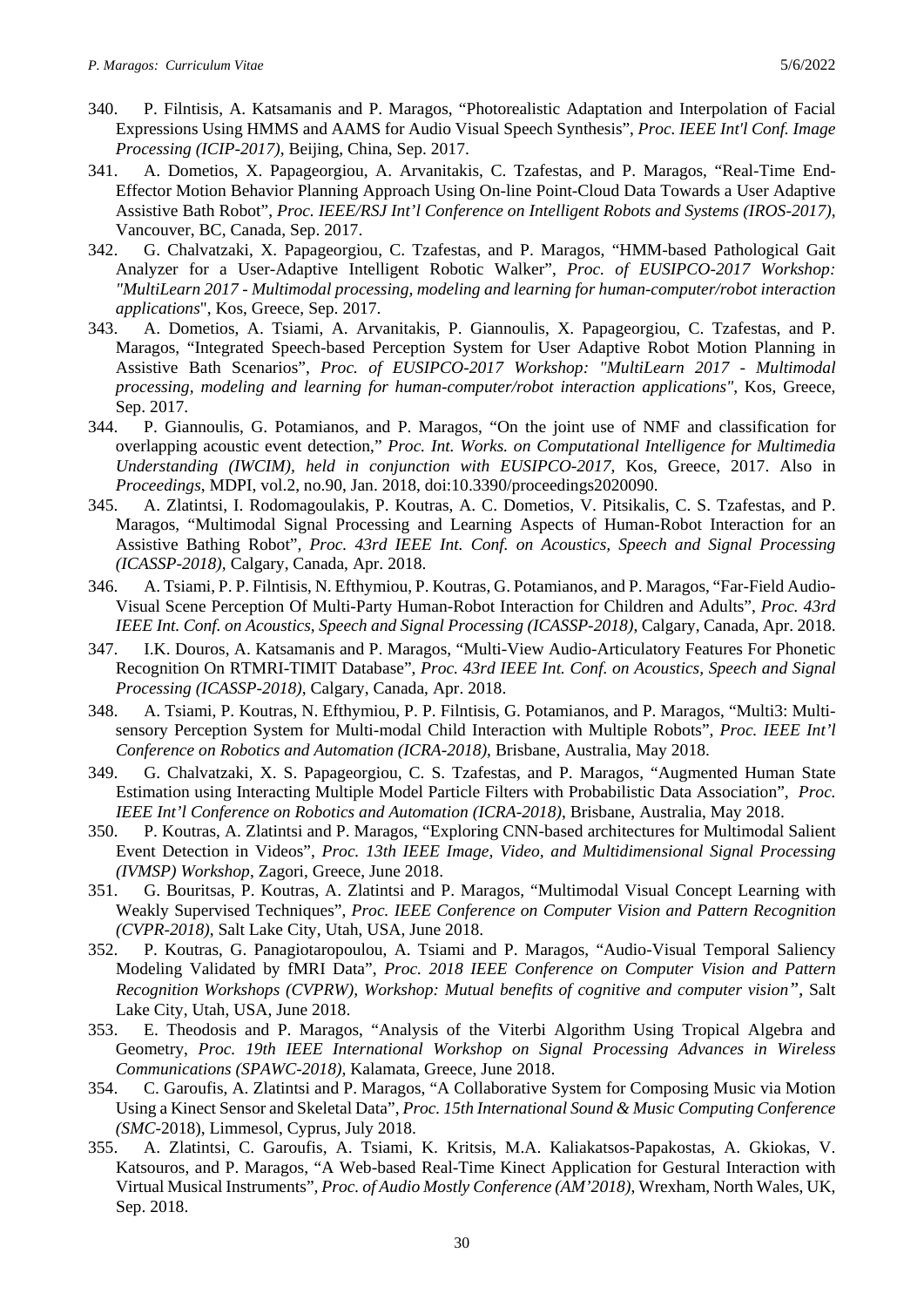- 356. J. Hadfield, P. Koutras, N. Efthymiou, G. Potamianos, C.S. Tzafestas, P. Maragos, "Object Assembly Guidance in Child-Robot Interaction using RGB-D based 3D Tracking", *Proc. 2018 IEEE/RSJ International Conference on Intelligent Robots and Systems (IROS-2018)*, Madrid, Spain, Oct. 2018.
- 357. N. Efthymiou, P. Koutras, P.P. Filntisis, G. Potamianos, P. Maragos, "Multi-View Fusion for Action Recognition in Child-Robot Interaction", *Proc. IEEE Int'l Conf. Image Processing (ICIP-2018)*, Athens, Greece, Oct. 2018.
- 358. G. Chalvatzaki, P. Koutras, J. Hadfield, X. S. Papageorgiou, C. S. Tzafestas, and P. Maragos, "LSTMbased Network for Human Gait Stability Prediction in an Intelligent Robotic Rollator", *Proc. IEEE Int'l Conference on Robotics and Automation (ICRA-2019)*, Montreal, Canada, May 2019.
- 359. E. Theodosis and P. Maragos, "Tropical Modeling of Weighted Transducer Algorithms on Graphs", *Proc. 44th IEEE Int'l Conf. on Acoustics, Speech and Signal Processing (ICASSP-2019),* Brighton, UK, May 2019.
- 360. G. Chalvatzaki, P. Koutras, J. Hadfield, X. S. Papageorgiou, C. S. Tzafestas and P. Maragos, "LSTM-based Network for Human Gait Stability Prediction in an Intelligent Robotic Rollator", *Proc. 2019 IEEE Int'l Conference on Robotics and Automation (ICRA)*, Montreal, Canada, May 2019.
- 361. G. Chalvatzaki, X. S. Papageorgiou, P. Maragos, C. S. Tzafestas, "Comparing the Impact of Robotic Rollator Control Schemes on Elderly Gait using on-line LRF-based Gait Analysis", *Proc. Workshop on Mobile Robot Assistants for the Elderly (MoRobAE) in 2019 IEEE Int'l Conference on Robotics and Automation (ICRA)*, Montreal, Canada, May 2019.
- 362. X. S. Papageorgiou, G. Chalvatzaki, E. Efthimiou, S.-E. Fotinea, A. Karavasili, C. Tzafestas, P. Maragos, A. Vacalopoulou and T. Goulas, "User Centered HRI Design for an Intelligent Robotic Rollator", *Proc. Workshop on Mobile Robot Assistants for the Elderly (MoRobAE) in 2019 IEEE Int'l Conference on Robotics and Automation (ICRA)*, Montreal, Canada, May 2019.
- 363. P. Koutras and P. Maragos, "SUSiNet: See, Understand and Summarize It", *Proc. IEEE Conf. on Computer Vision and Pattern Recognition Workshops (CVPRW)*, Long Beach, CA, USA, June 2019.
- 364. N. Gkanatsios, V. Pitsikalis, P. Koutras, A. Zlatintsi and P. Maragos, "Deeply Supervised Multimodal Attentional Translation Embeddings For Visual Relationship Detection", *Proc. IEEE Int'l Conf. Image Processing (ICIP-2019)*, Taipei, Taiwan, Sep. 2019.
- 365. P. Maragos, "Tropical Geometry, Mathematical Morphology and Weighted Lattices", *Proc. 14th Int'l Symposium on Mathematical Morphology (ISMM-2019)*, Saarbruecken, Germany, July 2019. Springer LNCS 11564, pp. 3–15, 2019. [https://doi.org/10.1007/978-3-030-20867-7\\_1](https://doi.org/10.1007/978-3-030-20867-7_1)
- 366. C. Garoufis, A. Zlatintsi, K. Kritsis, P.P. Filntisis, V. Katsouros and P. Maragos, "An Environment for Gestural Interaction with 3D Virtual Musical Instruments as an Educational Tool", *Proc. 27th European Signal Processing Conf. (EUSIPCO-2019)*, A Coruna, Spain, Sep. 2019.
- 367. G. Retsinas, A. Elafrou, G. Goumas and P. Maragos, "RecNets: Channel-wise Recurrent Convolutional Neural Nets", *Proceedings 30th British Machine Vision Conference (BMVC-2019)*, Cardiff, UK, Sep. 2019.
- 368. J. Hadfield, G. Chalvatzaki, P. Koutras, M. Khamassi, C. S. Tzafestas and P. Maragos, "A Deep Learning Approach for Multi-View Engagement Estimation of Children in a Child-Robot Joint Attention Task", *Proc. 2019 IEEE/RSJ International Conference on Intelligent Robots and Systems (IROS)*, Macau, China, Nov. 2019.
- 369. G. Chalvatzaki, X. S. Papageorgiou, P. Maragos and C. S. Tzafestas, "Learn to adapt to human walking: A Model-based Reinforcement Learning Approach for a Robotic Assistant Rollator", *Proc. 2019 IEEE/RSJ International Conference on Intelligent Robots and Systems (IROS)*, Macau, China, Nov. 2019.
- 370. P. P. Filntisis, N. Efthymiou, P. Koutras, G. Potamianos and P. Maragos, "Fusing Body Posture with Facial Expressions for Joint Recognition of Affect in Child-Robot Interaction", *Proc. 2019 IEEE/RSJ International Conference on Intelligent Robots and Systems (IROS)*, Macau, China, Nov. 2019.
- 371. P. Maragos and E. Theodosis, "Multivariate Tropical Regression and Piecewise-Linear Surface Fitting", *Proc. 45th IEEE Int'l Conf. on Acoustics, Speech and Signal Processing (ICASSP-2020),* Barcelona, May 2020.
- 372. C. Garoufis, A. Zlatintsi and P. Maragos, "An LSTM-based Dynamic Chord Progression Generation System for Interactive Music Performance", *Proc. 45th IEEE Int'l Conf. on Acoustics, Speech and Signal Processing (ICASSP-2020),* Barcelona, May 2020.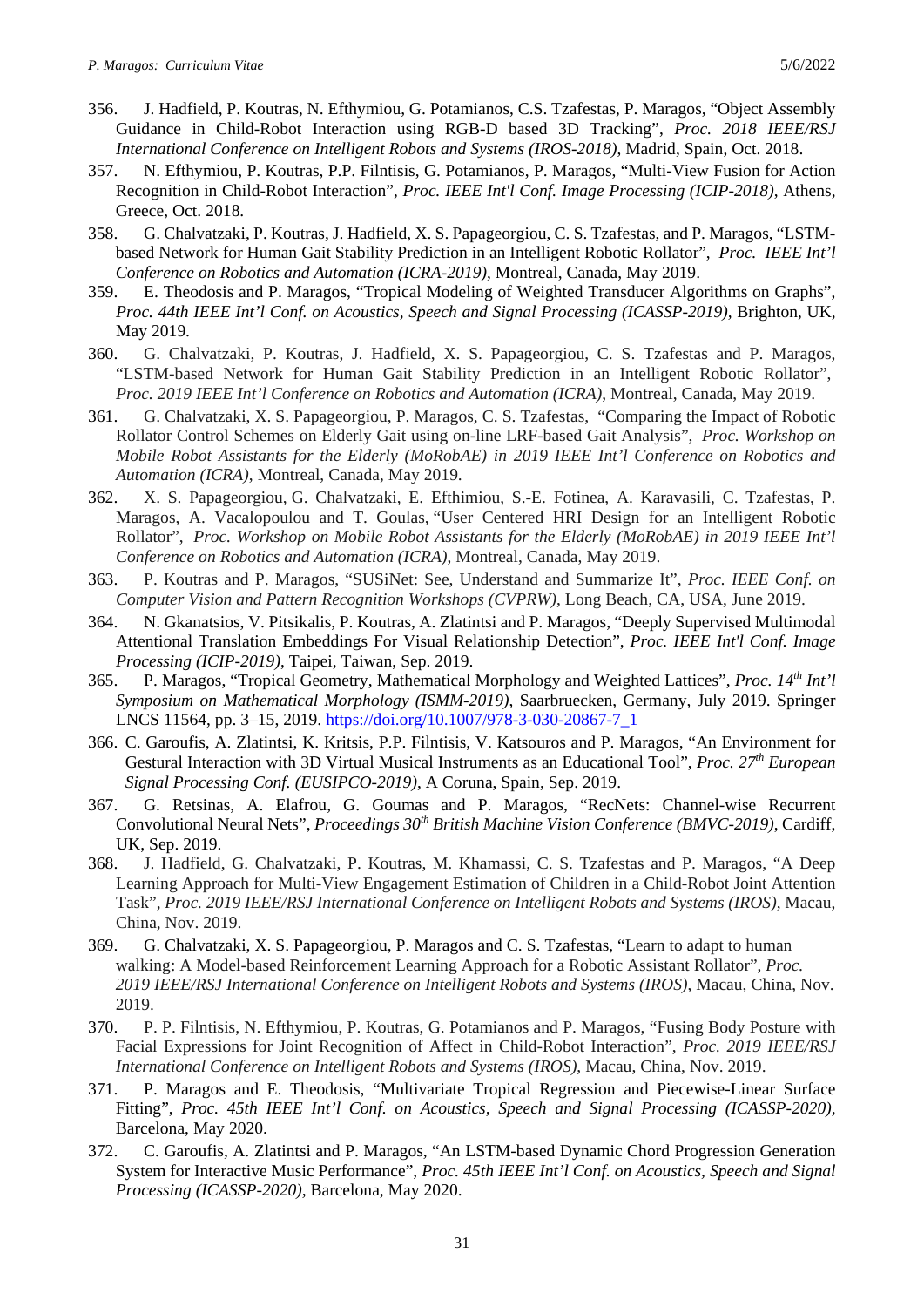- 373. G. Retsinas, P.P. Filntisis, N. Efthymiou, E. Theodosis, A. Zlatintsi and P. Maragos, "Person Identification Using Deep Convolutional Neural Networks On Short-term Signals From Wearable Sensors", *Proc. 45th IEEE Int'l Conf. on Acoustics, Speech and Signal Processing (ICASSP-2020),* Barcelona, May 2020.
- 374. G. Smyrnis, P. Maragos and G. Retsinas, "MaxPolynomial Division With Application to Neural Network Simplification", *Proc. 45th IEEE Int'l Conf. on Acoustics, Speech and Signal Processing (ICASSP-2020),* Barcelona, May 2020.
- 375. I. Maglogiannis, A. Zlatintsi, A. Menychtas, D. Papadimatos, P.P. Filntisis, N. Efthymiou, G. Retsinas, P. Tsanakas, and P. Maragos, "An intelligent cloud-based platform for effective monitoring of patients with psychotic disorders", *Proc. Int'l Conf. on Artificial Intelligence Applications and Innovation (AIAI-2020)*, Halkidiki, Greece, 5-7 June, 2020.
- 376. G. Potamianos, K. Papadimitriou, E. Efthimiou, S-E Fotinea, G. Sapountzaki and P. Maragos, "SL-ReDu: Greek Sign Language Recognition for Educational Applications. Project Description and Early Results", *Proc."PErvasive Technologies Related to Assistive Environments Conference (PETRA-2020)*, Corfu, Greece, June 2020.
- 377. A. Tsiami, P. Koutras and P. Maragos, "STAViS: Spatio-Temporal AudioVisual Saliency Network", *Proc. 2020 IEEE Conference on Computer Vision and Pattern Recognition (CVPR)*, Seattle, USA, June 2020.
- 378. G. Smyrnis and P. Maragos, "Multiclass Neural Network Minimization Via Tropical Newton Polytope Approximation", *Proc. 37th Int'l Conf. on Machine Learning (ICML-2020),* July 2020.
- 379. G. Chalvatzaki, P. Koutras, A. Tsiami, C. S. Tzafestas and P. Maragos, "i-Walk Intelligent Assessment System: Activity, Mobility, Intention, Communication", *Proc. 16th European Computer Vision Conference Workshops (ECCVW) – 8th Int'l Workshop on Assistive Computer Vision and Robotics (ACVR-2020)*, Aug. 2020.
- 380. I. Marougkas, P. Koutras, N. Kardaris, G. Retsinas, G. Chalvatzaki and P. Maragos, "How to track your dragon: A Multi-Attentional Framework for Real-time RGB-D 6-DOF Object Pose Tracking", *Proc. 16th European Computer Vision Conference Workshops (ECCVW) – 6th Int'l Workshop on Recovering 6D Object Pose*, Aug. 2020.
- 381. M. Parelli, K. Papadimitriou, G. Potamianos, G. Pavlakos and P. Maragos, "Exploiting 3D Hand Pose Estimation in Deep Learning-based Sign Language Recognition from RGB Videos", *Proc. 16th European Computer Vision Conference Workshops (ECCVW) – Workshop on Sign Language Recognition, Translation and Production (SLRTP 2020),* Aug. 2020.
- 382. P.-P. Filntisis, N. Efthymiou, G. Potamianos, and P. Maragos, "Emotion Understanding in Videos Through Body, Context, and Visual-Semantic Embedding Loss", *Proc. 16th European Computer Vision Conference Workshops (ECCVW) - Workshop on Bodily Expressed Emotion Understanding (BEEU)*, Aug. 2020. **ECCVW-2020 Data Modeling Challenge Winner Award**.
- 383. N. Gkanatsios, V. Pitsikalis and P. Maragos, "From Saturation to Zero-Shot Visual Relationship Detection Using Local Context", *Proc. 31st British Machine Vision Conference (BMVC-2020)*, Sep. 2020.
- 384. V. Tassopoulou, G. Retsinas and P. Maragos, "Enhancing Handwritten Text Recognition with N-gram sequence decomposition and Multitask Learning", *Proc. 25th International Conference Pattern Recognition (ICPR-2020)*, Milan, Italy, Jan. 2021.
- 385. A. Kratimenos, K. Avramidis, C. Garoufis, A. Zlatintsi and P. Maragos, "Augmentation Methods on Monophonic Audio for Instrument Classification in Polyphonic Music", *Proc. 28th European Signal Processing Conf. (EUSIPCO-2020)*, Amsterdam, The Netherlands, Jan. 2021.
- 386. D. Anagnostopoulou, N. Efthymiou, C. Papailiou and P. Maragos, "Engagement Estimation During Child Robot Interaction Using Deep Convolutional Networks Focusing on ASD Children", *Proc. 2021 International Conference on Robotics and Automation (ICRA)*, Xi'an, China, June 2021.
- 387. A. Kratimenos, G. Pavlakos and P. Maragos, "Independent Sign Language Recognition with 3D Body, Hands and Face Reconstruction", *Proc. 46th IEEE Int'l Conf. on Acoustics, Speech and Signal Processing (ICASSP-2021),* Toronto, Canada, June 2021.
- 388. N. Tsilivis, A. Tsiamis and P. Maragos, "Sparsity in Max-Plus Algebra and Applications in Multivariate Convex Regression", *Proc. 46th IEEE Int'l Conf. on Acoustics, Speech and Signal Processing (ICASSP-2021),* Toronto, Canada, June 2021.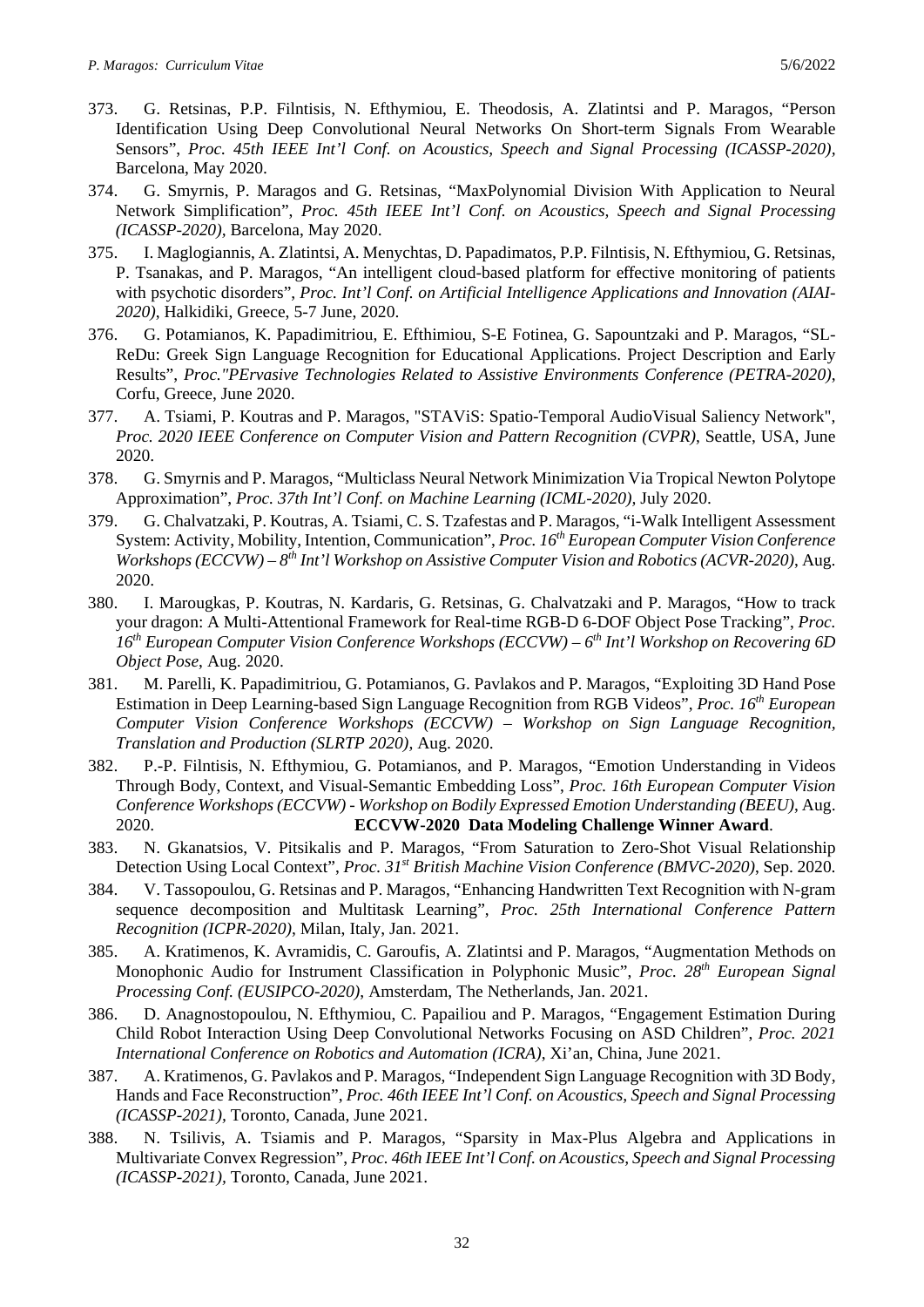- 389. N. Tsilivis, A. Tsiamis and P. Maragos, "Sparse Approximate Solutions to Max-Plus Equations", In: J. Lindblad et al. (Eds), *Discrete Geometry and Mathematical Morphology:* DGMM-2021, LNCS 12708, Springer, Cham, 2021, pp. 538-550. [https://doi.org/10.1007/978-3-030-76657-3\\_39](https://doi.org/10.1007/978-3-030-76657-3_39)
- 390. K. Avramidis, A. Kratimenos, C. Garoufis, A. Zlatintsi and P. Maragos, "Deep Convolutional and Recurrent Networks for Polyphonic Instrument Classification from Monophonic Raw Audio Waveforms", *Proc. 46th IEEE Int'l Conf. on Acoustics, Speech and Signal Processing (ICASSP-2021),* Toronto, Canada, June 2021.
- 391. N. Dimitriadis and P. Maragos, "Advances in Morphological Neural Networks: Training, Pruning and Enforcing Shape Constraints", *Proc. 46th IEEE Int'l Conf. on Acoustics, Speech and Signal Processing (ICASSP-2021),* Toronto, Canada, June 2021.
- 392. C. Garoufis, A. Zlatintsi, P. P. Filntisis, N. Efthymiou, E. Kalisperakis, V. Garyfalli, T. Karantinos, L. Mantonakis, N. Smyrnis and P. Maragos, "An Unsupervised Learning Approach for Detecting Relapses from Spontaneous Speech in Patients with Psychosis", *Proc. IEEE-EMBS International Conference on Biomedical and Health Informatics (BHI-2021)*, July 2021.
- 393. V. Vasileiou, N. Kardaris and P. Maragos, "Exploring Temporal Context and Human Movement Dynamics for Online Action Detection in Videos", *Proc. 29th European Signal Processing Conference (EUSIPCO 2021)*, Dublin, Ireland, Aug. 2021.
- 394. P. Filntisis, N. Efthymiou, G. Potamianos, and P. Maragos, "An Audiovisual Child Emotion Recognition System for Child-Robot Interaction Applications", *Proc. 29th European Signal Processing Conference (EUSIPCO 2021)*, Dublin, Ireland, Aug. 2021.
- 395. C. Garoufis, A. Zlatintsi, and P. Maragos, "HTMD-NET: A Hybrid Masking-Denoising Approach to Time-Domain Monaural Singing Voice Separation", *Proc. 29th European Signal Processing Conference (EUSIPCO 2021)*, Dublin, Ireland, Aug. 2021.
- 396. K. Avramidis, A. Zlatintsi, C. Garoufis, and P. Maragos, "Multiscale Fractal Analysis on EEG Signals for Music-Induced Emotion Recognition", *Proc. 29th European Signal Processing Conference (EUSIPCO 2021)*, Dublin, Ireland, Aug. 2021.
- 397. P. Giannoulis, G. Potamianos, and P. Maragos, "Overlapped Sound Event Classification via Multi-Channel Sound Separation Network", *Proc. 29th European Signal Processing Conference (EUSIPCO 2021)*, Dublin, Ireland, Aug. 2021.
- 398. G. Retsinas, G. Sfikas, C. Nikou, and P. Maragos, "Deformation-Invariant Networks For Handwritten Text Recognition", *Proc. IEEE International Conference on Image Processing (ICIP-2021)*, Sept.2021.
- 399. G. Retsinas, A. Elafrou, G. Goumas and P. Maragos, "Online Weight Pruning Via Adaptive Sparsity Loss", *Proc. IEEE International Conference on Image Processing (ICIP-2021)*, Sept.2021.
- 400. G. Bastas, A. Gkiokas, V. Katsouros and P. Maragos, "Deploying Convolutional Networks for Visual Onset Detection in the Context of Bowed String Instrument Performances", *Proc. 2021 IEEE International Conference on Systems, Man, and Cybernetics (SMC)*, Melbourne, Australia, Oct. 2021.
- 401. M. Diomataris, N. Gkanatsios, V. Pitsikalis and P. Maragos, "Grounding Consistency: Distilling Spatial Common Sense for Precise Visual Relationship Detection", *Proc. International Conference on Computer Vision (ICCV-2021)*, Oct. 2021.
- 402. P. Antoniadis, I. Pikoulis, P. Filntisis, and P. Maragos, "An audiovisual and contextual approach for categorical and continuous emotion recognition in-the-wild", *Proc. 2021 Int'l Conference on Computer Vision Workshops (ICCVW-2021)* - *Workshop on Affective Behavior Analysis in-the-wild*, Oct. 2021.
- 403. G. Retsinas, G. Sfikas, C. Nikou, and P. Maragos, "From Seq2Seq to Handwritten Word Embeddings", *Proc. British Machine Vision Conference (BMVC-2021)*, Nov.2021.
- 404. P. Antoniadis, P. Filntisis and P. Maragos, "Exploiting Emotional Dependencies with Graph Convolutional Networks for Facial Expression Recognition", *Proc. 16th IEEE International Conference on Automatic Face and Gesture Recognition (FG-2021),* Dec. 2021.
- 405. I. Pikoulis, P. Filntisis and P. Maragos, "Leveraging Semantic Scene Characteristics and Multi-Stream Convolutional Architectures in a Contextual Approach for Video-Based Visual Emotion Recognition in the Wild", *Proc. 16th IEEE Int'l Conf. on Automatic Face and Gesture Recognition (FG-2021),* Dec. 2021.
- 406. K. Avramidis, C. Garoufis, A. Zlatintsi, and Petros Maragos, "Enhacing Affective Representations of Music-Induced EEG through Multimodal Supervision and Latent Domain Adaptation", *Proc. 47th IEEE Int'l Conf. on Acoustics, Speech and Signal Processing (ICASSP-2022),* Singapore, China, May 2022.
- 407. G. Bastas, S. Koutoupis, M. K.-Papakostas, V. Katsouros, and P. Maragos, "A Few-sample Strategy for Guitar Tablature Transcription Based on Inharmonicity Analysis and Playability Constraints", *Proc.*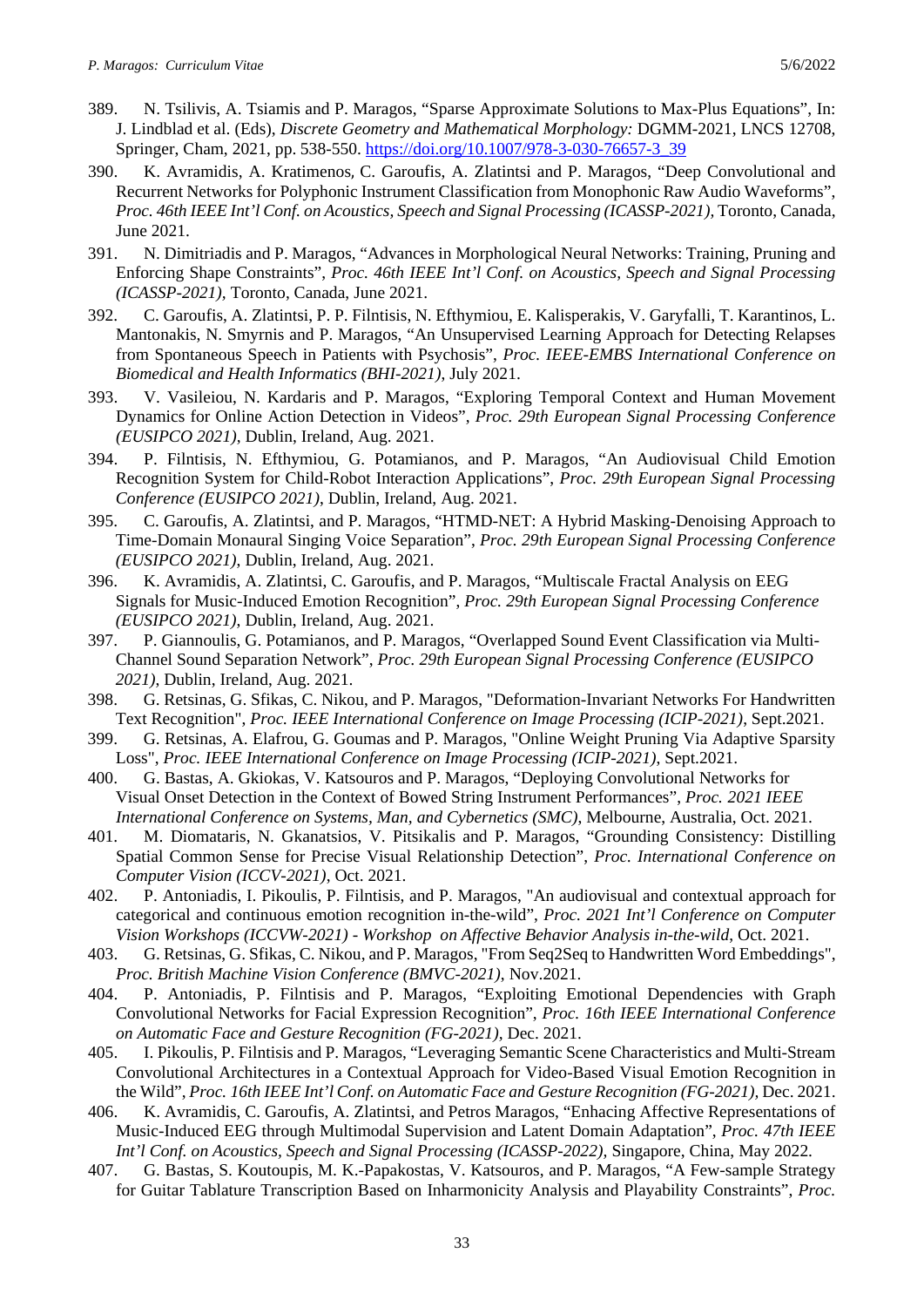*47th IEEE Int'l Conf. on Acoustics, Speech and Signal Processing (ICASSP-2022),* Singapore, China, May 2022.

- 408. M. Parelli, K. Papadimitriou, G. Potamianos, G. Pavlakos, and P. Maragos, "Spatio-Temporal Graph Convolutional Networks for Continuous Sign Language Recognition", *Proc. 47th IEEE Int'l Conf. on Acoustics, Speech and Signal Processing (ICASSP-2022),* Singapore, China, May 2022.
- 409. F. Paraperas-Papantoniou, P.P. Filntisis, P. Maragos and A. Roussos, "Neural Emotion Director: Speech-preserving semantic control of facial expressions in "in-the-wild" videos", *Proc. 2022 IEEE/CVF Conference on Computer Vision and Pattern Recognition (CVPR)*, New Orleans, USA, June 2022.
- 410. C. O. Tze, P. Filntisis, A. Roussos, and P. Maragos, "Cartoonized Anonymization of Sign Language Videos", *Proc. 14th Image, Video, and Multidimensional Signal Processing Workshop (IVMSP 2022)*, Nafplio, Greece, June 2022.
- 411. G. Retsinas, P. Filntisis, N. Kardaris, and P. Maragos, "Attribute-based Gesture Recognition: Generalization to Unseen Classes", *Proc. 14th Image, Video, and Multidimensional Signal Processing Workshop (IVMSP 2022)*, Nafplio, Greece, June 2022.
- 412. P. Papantonakis, C. Garoufis, and P. Maragos, "Multi-Band Masking for Waveform-Based Singing Voice Separation", *Proc. 30th European Signal Processing Conference (EUSIPCO 2022)*, Belgrade, Serbia, Aug. 2022.
- 413. M. Panagiotou, A. Zlatintsi, P. Filntisis, A.J. Roumeliotis, N. Efthymiou and P. Maragos, "A Comparative Study of Autoencoder Architectures for Mental Health Analysis Using Wearable Sensors Data", *Proc. 30th European Signal Processing Conference (EUSIPCO 2022)*, Belgrade, Serbia, Aug. 2022.
- 414. C. Garoufis, A. Zlatintsi, P. Filntisis, N. Efthymiou, E. Kalisperakis, T. Karantinos, V. Garyfalli, M. Lazaridi, N. Smyrnis, and P. Maragos, "Towards Unsupervised Subject-Independent Speech-Based Relapse Detection in Patients with Psychosis Using Variational Autoencoders", *Proc. 30th European Signal Processing Conference (EUSIPCO 2022)*, Belgrade, Serbia, Aug. 2022.

## **CONFERENCE PRESENTATIONS WITHOUT PROCEEDINGS**

- P. Maragos, "Applications of Morphological Image and Signal Analysis", *Annual Research Review Conference of NSF Systems Research Center*, Univ. of Maryland, May 1988.
- P. Maragos, "Mathematical Morphology Applied to Multi-Scale Image Representation and Shape Description", *Morphology Workshop*, Univ. of Alabama, Huntsville, July 1988.
- P. Maragos, "Introduction to Fractals", *ARO Workshop on Fractals and Chaos in Science and Engineering*, Research Triangle Parc, NC, May 1991.
- T. F. Quatieri, J. F. Kaiser, and P. Maragos, ``Transient Detection in AM--FM Background using an Energy Operator'', *IEEE Underwater Acoustic Signal Processing Workshop*, Univ. of Rhode Island, Oct. 1991.
- A. Potamianos, G. Bouselmi, D. Dimitriadis, D. Fohr, R. Gemello, I. Illina, F. Mana, P. Maragos, M. Matassoni, V. Pitsikalis, J. Ramirez, E. Sanchez-Soto, J. Segura, P. Svaizer, "Towards speaker and environmental robustness in ASR: the HIWIRE project", *Proceedings of SRIV'06 ITRW on Speech Recognition and Intrinsic Variation*, May 2006.
- A. Tsiami, A. Katsamanis, I. Rodomagoulakis, G.Potamianos, and P.Maragos, "Home sweet home… Listen!", *Show and Tell at 41<sup>st</sup> International Conference on Acoustics, Speech and Signal Processing (ICASSP 2016),* Shanghai, China, Mar. 2016, to demonstrate.
- *"*Segmentation and Skeletonization on Arbitrary Graphs Using Multiscale Morphology and Active Contours*", Dagstuhl Seminar 11142 - ["Innovations for Shape Analysis: Models and Algorithms"](https://www.dagstuhl.de/en/program/calendar/semhp/?semnr=11142)*, Dagstuhl Schloss, Germany, 06 Apr. 2011.
- "On Shape Recognition and Language", *Dagstuhl Seminar 14072 - ["New Perspectives in Shape Analysis"](https://www.dagstuhl.de/en/program/calendar/semhp/?semnr=14072)*, Dagstuhl Schloss, Germany, 13 Feb. 2014.
- ["Discretization of Morphology-type PDEs and Active Contours on Graphs"](https://www.siam-is18.dm.unibo.it/minisymposia/96), *SIAM Conference on Imaging Science 2018*, Minisymposium "MS48 - Recent Advances in Mathematical Morphology: Algebraic and PDEbased Approaches", 7 June 2018.
- "Mathematical Morphology, Tropical Geometry and Weighted Lattices", *[Dagstuhl Seminar 18422 -](https://www.dagstuhl.de/en/program/calendar/semhp/?semnr=18422) "Shape [Analysis: Euclidean, Discrete and Algebraic Geometric Methods"](https://www.dagstuhl.de/en/program/calendar/semhp/?semnr=18422)*, Dagstuhl Schloss, Germany, 17 Oct. 2018.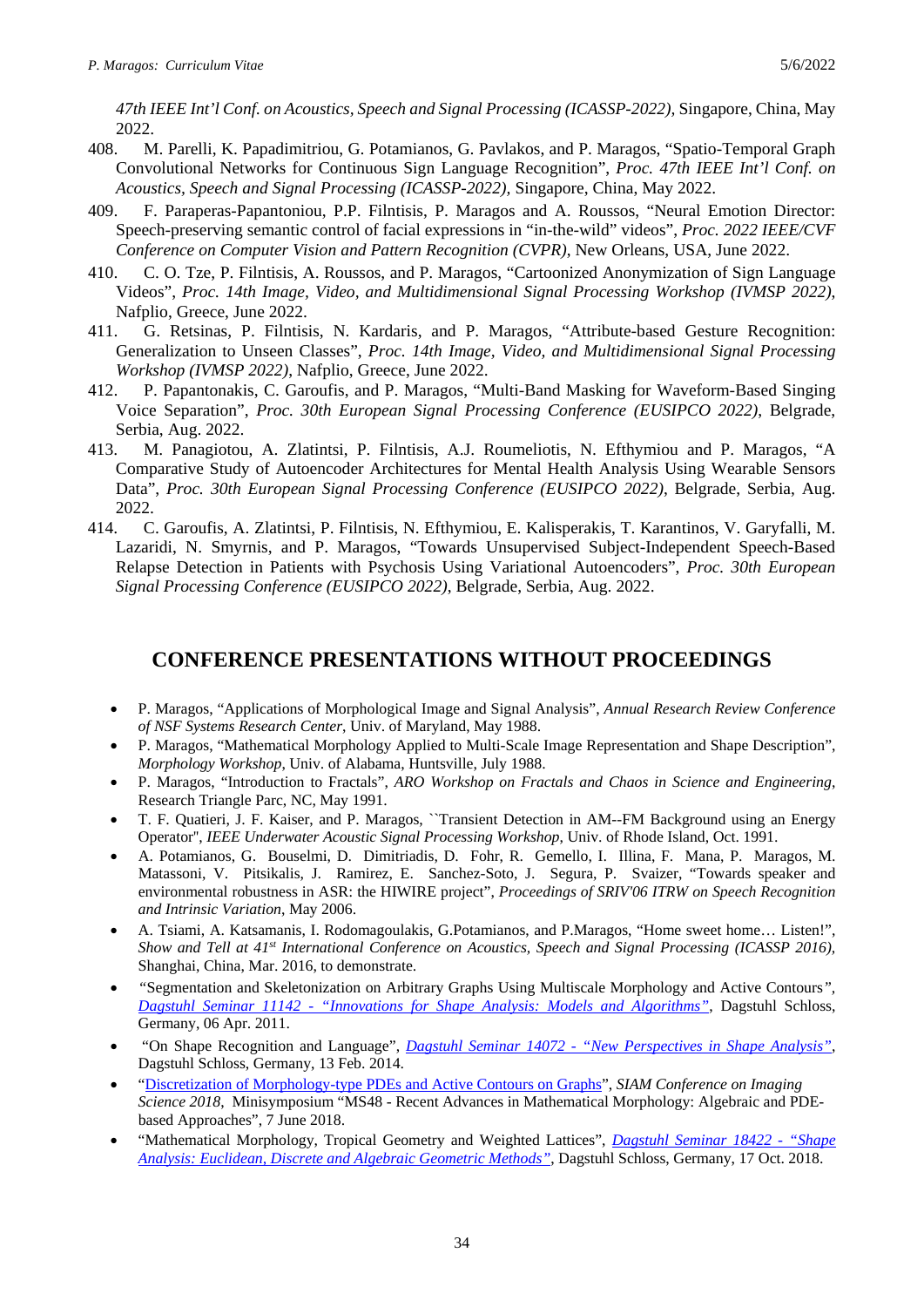## *PAPERS REPRINTED IN EDITED BOOKS*

- 1. P. Maragos, R. W. Schafer and R. M. Mersereau, "Two-Dimensional Linear Prediction and Its Application to Adaptive Predictive Coding of Images'', IEEE Transactions on Acoustics, Speech, and Signal Processing, vol.32, pp.1213-1229, Dec. 1984. In *Image Compression*, M. Rabbani, Ed., SPIE Optical Engineering Press (Milestone Series), Bellingham, WA, USA.
- 2. P. Maragos and R. W. Schafer, "Morphological Skeleton Representation and Coding of Binary Images'', IEEE Transactions on Acoustics, Speech, and Signal Processing, vol.34, pp.1228-1244, Oct. 1986. In *Selected Papers on Visual Communication: Technology and Applications*, T. R. Hsing and A. G. Tescher, Eds., SPIE Optical Engineering Press (Milestone Series), 1990.
- 3. P. Maragos, "Tutorial on Advances in Morphological Image Processing and Analysis'', Optical Engineering, vol.26, pp.623-632, July 1987. In *Selected Papers on Visual Communication: Technology and Applications*, T. R. Hsing and A. G. Tescher, Eds., SPIE Optical Engineering Press (Milestone Series), 1990.
- 4. P. Maragos and R. W. Schafer, "Morphological Systems for Multidimensional Signal Processing'', Proceedings of IEEE, vol.78, pp.690-710, April 1990. In *Digital Image Processing*, R. Chellapa, Ed., IEEE Computer Society Press, Los Alamitos, CA, USA, 1992.
- 5. P. Maragos and R. W. Schafer, "Morphological Filters Part I: Their Set-Theoretic Analysis and Relations to Linear Shift-Invariant Filters'', IEEE Transactions on Acoustics, Speech, and Signal Processing, vol.35, pp.1153-1169, Aug. 1987. In *Selected Papers on Morphological Image Processing: Principles and Optoelectronic Implementations*, T. Szoplik, Ed., SPIE Optical Engineering Press (Milestone Series Vol. MS 127), Bellingham, WA, USA, 1996.
- 6. P. Maragos and R. W. Schafer, "Morphological Filters Part II: Their Relations to Median, Order-Statistic, and Stack Filters'', IEEE Transactions on Acoustics, Speech and Signal Processing, vol.35, pp.1170-1184, Aug. 1987. In *Selected Papers on Morphological Image Processing: Principles and Optoelectronic Implementations*, T. Szoplik, Ed., SPIE Optical Engineering Press (Milestone Series Vol. MS 127), Bellingham, WA, USA, 1996.
- 7. P. Maragos and R. W. Schafer, "Morphological Systems for Multidimensional Signal Processing'', Proceedings IEEE, vol. 78, pp. 690-710, April 1990. In *Selected Papers on Morphological Image Processing: Principles and Optoelectronic Implementations*, T. Szoplik, Ed., SPIE Optical Engineering Press (Milestone Series Vol. MS 127), Bellingham, WA, USA, 1996.
- 8. P. Maragos and F. K. Sun, "Measuring the Fractal Dimension of Signals: Morphological Covers and Iterative Optimization'', IEEE Transactions on Signal Processing, vol.41, no.1, pp.108--121, Jan. 1993. In *Selected Papers on Morphological Image Processing: Principles and Optoelectronic Implementations*, T. Szoplik, Ed., SPIE Optical Engineering Press (Milestone Series Vol. MS 127), Bellingham, WA, USA, 1996.

# *TECHNICAL REPORTS AND OTHER PUBLICATIONS*

- 1. C.S. Fuh, P. Maragos and L. Vincent, ["Region based approaches to visual motion correspondence"](http://scholar.google.gr/citations?view_op=view_citation&hl=el&user=A2XydgGCY9gC&pagesize=100&citation_for_view=A2XydgGCY9gC:zA6iFVUQeVQC), *Technical Report 91- 18*, pp.1-30, Harvard Robotics Laboratory, Nov. 1991 .
- 2. L. F. C. Pessoa, F. C. L'ucio, A. B. Martin, A. C. Mark, P. Maragos, M. M. Russell, " [Multilayer](http://scholar.google.gr/citations?view_op=view_citation&hl=el&user=A2XydgGCY9gC&cstart=100&pagesize=100&citation_for_view=A2XydgGCY9gC:VOx2b1Wkg3QC)  [Perceptrons versus Hidden Markov Models: Comparisons and Applications to Image Analysis and Visual](http://scholar.google.gr/citations?view_op=view_citation&hl=el&user=A2XydgGCY9gC&cstart=100&pagesize=100&citation_for_view=A2XydgGCY9gC:VOx2b1Wkg3QC)  [Pattern Recognition"](http://scholar.google.gr/citations?view_op=view_citation&hl=el&user=A2XydgGCY9gC&cstart=100&pagesize=100&citation_for_view=A2XydgGCY9gC:VOx2b1Wkg3QC), Examination Report, Georgia Institute of Technology, Aug. 1995.
- 3. J.C. Segura, T. Ehrette, A. Potamianos, D. Fohr, I. Illina, P.A. Breton, V. Clot, R. Gemello, M. Matassoni, P. Maragos, ["The HIWIRE database, a noisy and non-native English speech corpus for cockpit](http://cvsp.cs.ntua.gr/projects/pub/HIWIRE/WebHome/HIWIRE_db_description_paper.pdf)  [communication"](http://cvsp.cs.ntua.gr/projects/pub/HIWIRE/WebHome/HIWIRE_db_description_paper.pdf), 2007.
- 4. N. Vasiloglou and P. Maragos, [Spectrum of Fractal Interpolation Functions,](http://arxiv.org/abs/0906.5278) arXiv preprint arXiv:0906.5278, June 2009.
- 5. I. Kokkinos, R. Deriche, T. Papadopoulo, O. Faugeras and P. Maragos, ["Towards bridging the gap between](http://hal.archives-ouvertes.fr/inria-00176890/)  [biological and computational image segmentation"](http://hal.archives-ouvertes.fr/inria-00176890/), 2007.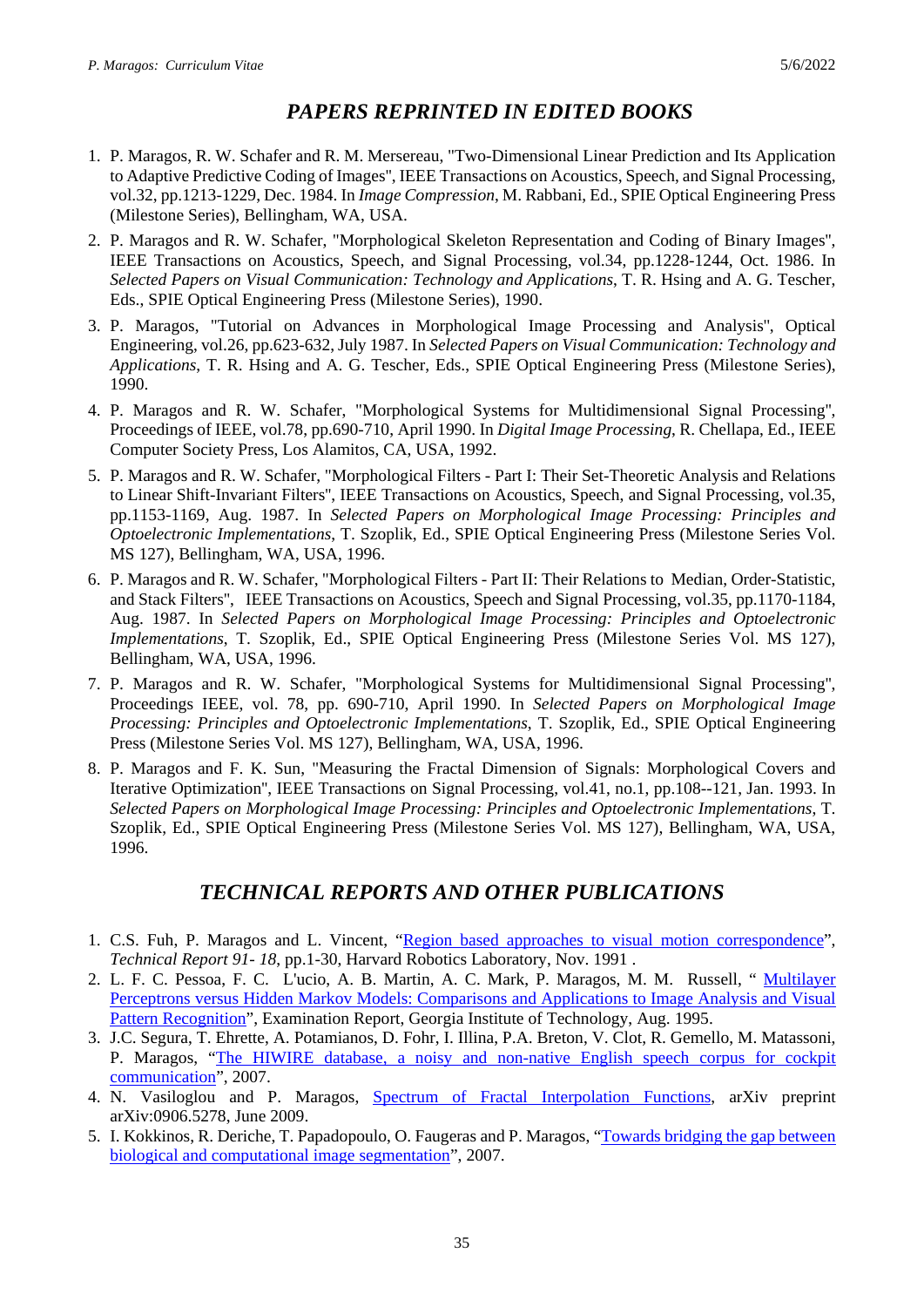6. K. Daniilidis, P. Maragos, N. Paragios, ["Novel Representations, Methods, and Algorithms in Computer](http://link.springer.com/article/10.1007/s11263-013-0628-x)  [Vision](http://link.springer.com/article/10.1007/s11263-013-0628-x) (Introduction to a Special Issue)", *International Journal of Computer Vision*, Springer, Volume 103, [Issue](http://link.springer.com/journal/11263/103/2/page/1) 2, pp 177-177, 2013.

## *RESEARCH GRANTS*

- **1.** Title: *"Morphological Signal and Image Processing''* (5-year NSF PYI Award) Sponsor: National Science Foundation. Time/Place: 1987--1992 at Harvard University. P. Maragos' participation: Principal Investigator (PI).
- **2.** Title: *"Morphology-based Image Processing VLSI Chip Architecture"* Sponsor: Bell Communications Research. Time/Place: 1987--1989 at Harvard University. P. Maragos' participation: Principal Investigator.
- **3.** Title: *"Shape Analysis and Recognition''* Sponsor: Xerox Time/Place: 1987--1992 at Harvard University. P. Maragos' participation: Principal Investigator.
- **4.** Title: *Computer Equipment Grant* Sponsor: Sun Microsystems. Time/Place: 1988--1991 at Harvard University. P. Maragos' participation: Principal Investigator.
- **5.** Title: *"Motion Analysis in Satellite Imagery''* Sponsor: The Analytic Sciences Corporation. Time/Place: 1990-91 at Harvard University. P. Maragos' participation: Principal Investigator.
- **6.** Title: *Computer Equipment Grant* Sponsor: Digital Equipment Corporation. Time/Place: 1990-91 at Harvard University. P. Maragos' participation: Principal Investigator.
- **7.** Title: *"Nonlinear Speech Modeling with Application to Speaker Identification''* Sponsor: MIT Lincoln Laboratory. Time/Place: 1991-92 at Harvard University. P. Maragos' participation: Principal Investigator.
- **8.** Title: Brown-Harvard-MIT *"Center for Intelligent Systems''* Sponsor: Army Research Office. Time/Place: 1992-93 at Harvard University. P. Maragos' participation: Co-Investigator.
- **9.** Title: *"Nonlinear Systems for Speech Signal Processing''* Sponsor: National Science Foundation. Time/Place: 1992-93 (Year I) at Harvard University. (Years II and III) at Georgia Institute of Technology. P. Maragos' participation: Principal Investigator.

**10.** Title: *"Co-Channel Demodulation and AM--FM Feature Extraction Using Energy Operators and Energy Separation''* Sponsor: Center for Research on Applied Signal Processing / U.S.C. Time/Place: 1994-95 at Georgia Institute of Technology. P. Maragos' participation: Principal Investigator.

**11.** Title: *"Multidimensional Digital Signal Processing Devices for Information Processing, and Electromagnetic Analysis and Measurement"* Sponsor: Joint Services Electronics Program. Time/Place: 1996-98 at Georgia Institute of Technology.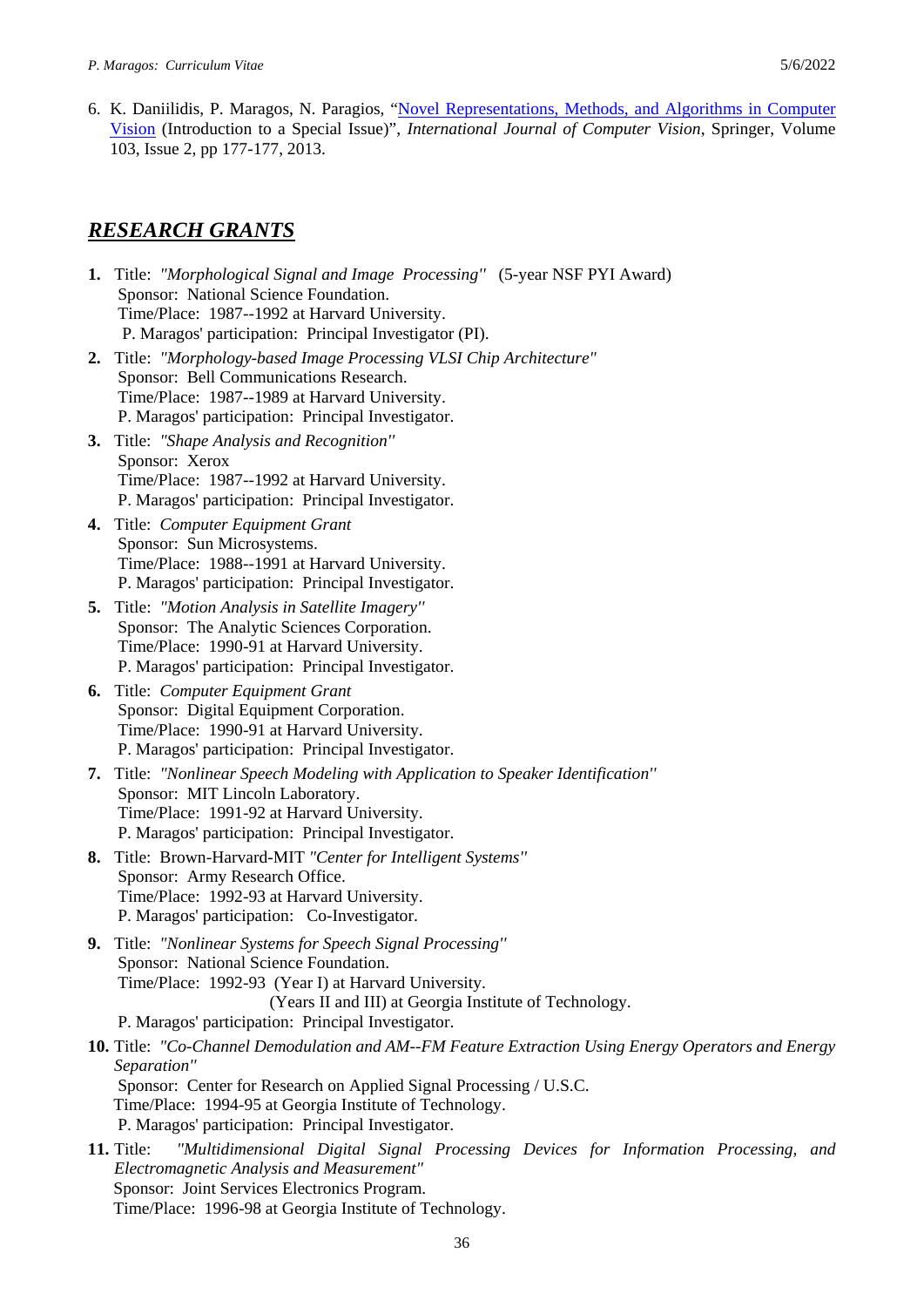P. Maragos' participation: Co-Investigator.

- **12.** Title: *"Morphological Signal Processing: Slope Transforms, Max--Min Dynamics, and Differential Morphology''*  Sponsor: National Science Foundation. Time/Place: 1995-98 at Georgia Institute of Technology. P. Maragos' participation: Principal Investigator.
- **13.** Title: *"AKODIFON: Improvement of Phonemic Recognition by Developing and Using Modulation and Fractal Acoustic Features"* Sponsor: GSRT. and European Union (ΕΠΕΤ ΙΙ - 1998) Time/Place: 1999-2001, National Technical University of Athens. P. Maragos' participation: Scientific Director and Principal Investigator (PI).
- **14.** Title: *" Evaluation of the Biological Quality of Soils with New Computer Vision Techniques '*  Sponsor: GSRT. and European Union (ΠΕΝΕΔ - 1999) Time/Place: 2000-2001, Institute of Communication & Computer Systems (ICCS) - NTUA. P. Maragos' participation: Scientific Director of NTUA's team, Project PI and Coordinator.
- **15.** Title: "*Aerodynamic Analysis of Human Vocal Tract with Navier-Stokes Equations and Relations to Speech Production"* Sponsor: ICCS-NTUA (Basic Research Program ARCHIMEDES) Time/Place: 2000-2001, ICCS - NTUA. P. Maragos' participation: Co-Principal Investigator (Co-PI).
- **16.** Title: *"Development of Novel Methods of Digital Processing of Nonstationary Signals for Improving the Accuracy and Resolution of Ultrasound Doppler Spectroscopy in Measuring Blood Flow"* Sponsor: ICCS-NTUA (Basic Research Program ARCHIMEDES) Time/Place: 2000-2001, ICCS-NTUA. P. Maragos' participation: Principal Investigator.
- **17.** Title: *"Integrated System for Control of the Ecologic Quality of Soils"*  Sponsor: GSRT and European Union (ΠΕΝΕΔ - 2001) Time/Place: 2002 – 2006, ICCS-NTUA and Aristotle Univ. of Thessaloniki. P. Maragos' participation: PI of NTUA's team.
- **18**. Title: *"COST 277: Nonlinear Speech Processing"*  Sponsor: European Union Time: 2002 – 2005. P. Maragos' participation: PI of NTUA's team.
- **19.** Title: *"Synergy Between Image Segmentation and Object Recognition Using Geometrical and Statistical Computer Vision Techniques"*  Sponsor: Greek Ministry of Education (Basic Research Program "Hrakleitos") Time/Place: 2003 – 2006, National Technical University of Athens P. Maragos' participation: Scientific Director and PI.
- **20.** Title: *"MUSCLE: Multimedia Understanding, Semantics, Computation and Learning"*  Sponsor: European Union FP6: Network of Excellence, Time/Place: 2004 – 2008, Institute of Communication & Computer Systems (ICCS) - NTUA P. Maragos' participation: Scientific Director and PI of ICCS-NTUA's Team and WP Leader.
- **21.** Title: *"HIWIRE: Human Input That Works In Real Environments"*  Sponsor: European Union FP6: Specific Targeted Research-Innovation Project (STREP), Time/Place: 2004 – 2007, ICCS - NTUA P. Maragos' participation: Scientific Director and PI of ICCS-NTUA's Team.
- **22.** Title: *"Advanced Optical Imaging and Computer Vision Methods With Applications to Cancer Diagnosis"*  Sponsor: Greek Ministry of Education (Basic Research Program "Pythagoras") Time/Place: 2004 – 2007, National Technical University of Athens P. Maragos' participation: Co-PI
- **23.** Title: *"Nonlinear Systems for Analysis of Microstuctures in Speech and Image Signals"*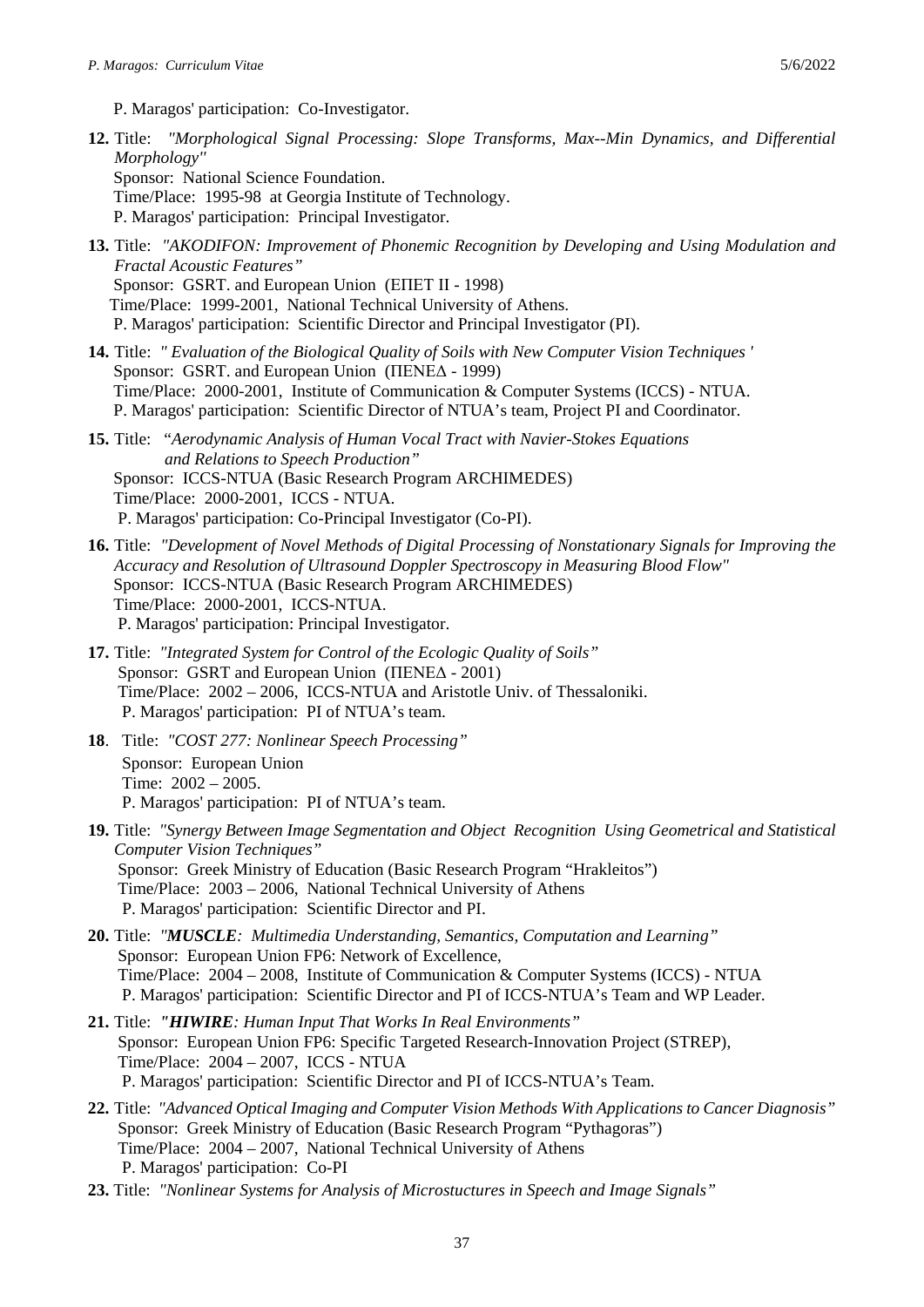Sponsor: NTUA Basic Research Program "Protagoras" Time/Place: 2004 – 2007, National Technical University of Athens P. Maragos' participation: Scientific Director and PI.

- **24.** Title: *"ASPI: Audiovisual to Articulatory Speech Inversion"*  Sponsor: European Union FP6: Future and Emergent Technologies (FET Open), Time/Place: 2005 – 2008, ICCS - NTUA P. Maragos' participation: Scientific Director and PI of ICCS-NTUA's Team, and WP Leader.
	- **25.** Title: *"Computer Vision and Virtual Reality for Three-Dimensional Reconstruction of Archeological Findings with Applications to Wall Painintings and Buildings of the Prehistoric Settlement of Akrotiri in Santorini"* Sponsor: Gen. Secretariat for Research and Technology and European Union (ΠΕΝΕΔ-2003) Time/Place: 2005-2009, National Technical University of Athens.

P. Maragos' participation: Scientific Director of NTUA's team, Project PI and Coordinator.

- **26.** Title: *"Speech Modeling, Recognition and Synthesis with Computational Aerodynamic Analysis of Human Vocal Tract"*  Sponsor: Gen. Secretariat for Research and Technology and European Union (ΠΕΝΕΔ-2003) Time/Place: 2005-2009, NTUA and Technical University of Crete. P. Maragos' participation: Co-PI and Scientific Director of NTUA's team.
- **27.** Title: *"Novel Signal and Image Analysis Methods for Space Satellite Data Transmission and Processing"*

Sponsor: GSRT and European Union (ΠΕΝΕΔ - 2003)

Time/Place: 2006-2009, NTUA and National Observatory of Athens.

P. Maragos' participation: Co-PI and Scientific Director of NTUA's team.

- **28.** Title: *"DIANOEMA: Visual Gesture Analysis and Recognition for Sign Language Modeling and Application to Robot Teleoperation"*  Sponsor: Greek General Secretariat for Research and Technology Time/Place: 2006-2008, ICCS - NTUA. P. Maragos' participation: Project PI and Coordinator, Scientific Director of ICCS-NTUA's team.
- **29.** Title: *"GridNews: Distributed GRID Platform for Advanced Content Management and Retrieval in Audiovisual Broadcast News"*  Sponsor: Greek General Secretariat for Research and Technology Time/Place: 2006-2008, ICCS - NTUA. P. Maragos' participation: Co-Principal Investigator.
- **30**. Title: *"Dicta-Sign: Sign Language Recognition, Generation and Modeling with Application in Deaf Communication"* [\(http://www.dictasign.eu/](http://www.dictasign.eu/) )

 Sponsor: European Union FP7: Specific Targeted Research-Innovation Project (STREP), Time/Place: 2009 – 2012, National Technical University of Athens P. Maragos' participation: Scientific Director and PI of NTUA's Team, and WP Leader.

**31**. Title: "*[TIMELY](http://www.cost.esf.org/domains_actions/isch/Actions/TD0904-Time-In-MEntaL-activitY-theoretical-behavioral-bioimaging-and-clinical-perspectives-TIMELY): Time In MEntaL activitY: theoretical, behavioral, bioimaging and clinical perspectives*",

Sponsor: ESF-Cost Action (European Network) Time: 2010 – present. P. Maragos' participation: PI of NTUA's Team.

- **32**. Title: *"Music Signal Processing and Applications in Recognition"*  Sponsor: Greek Ministry of Education (Basic Research Program "Hrakleitos II") Time/Place: 2010 – 2013, National Technical University of Athens P. Maragos' participation: Scientific Director and PI.
- **33**. Title: *"DIRHA: Distant-Speech Interaction for Robust Home Applications"* [\(http://dirha.fbk.eu/](http://dirha.fbk.eu/) ) Sponsor: European Union FP7: Specific Targeted Research-Innovation Project (STREP) Time/Place: 2012 – 2014, Athena Research and Innovation Center- Image Analysis & Modeling Unit. P. Maragos' participation: Scientific Director and PI of Athena RC - IAMU's team, and WP Leader.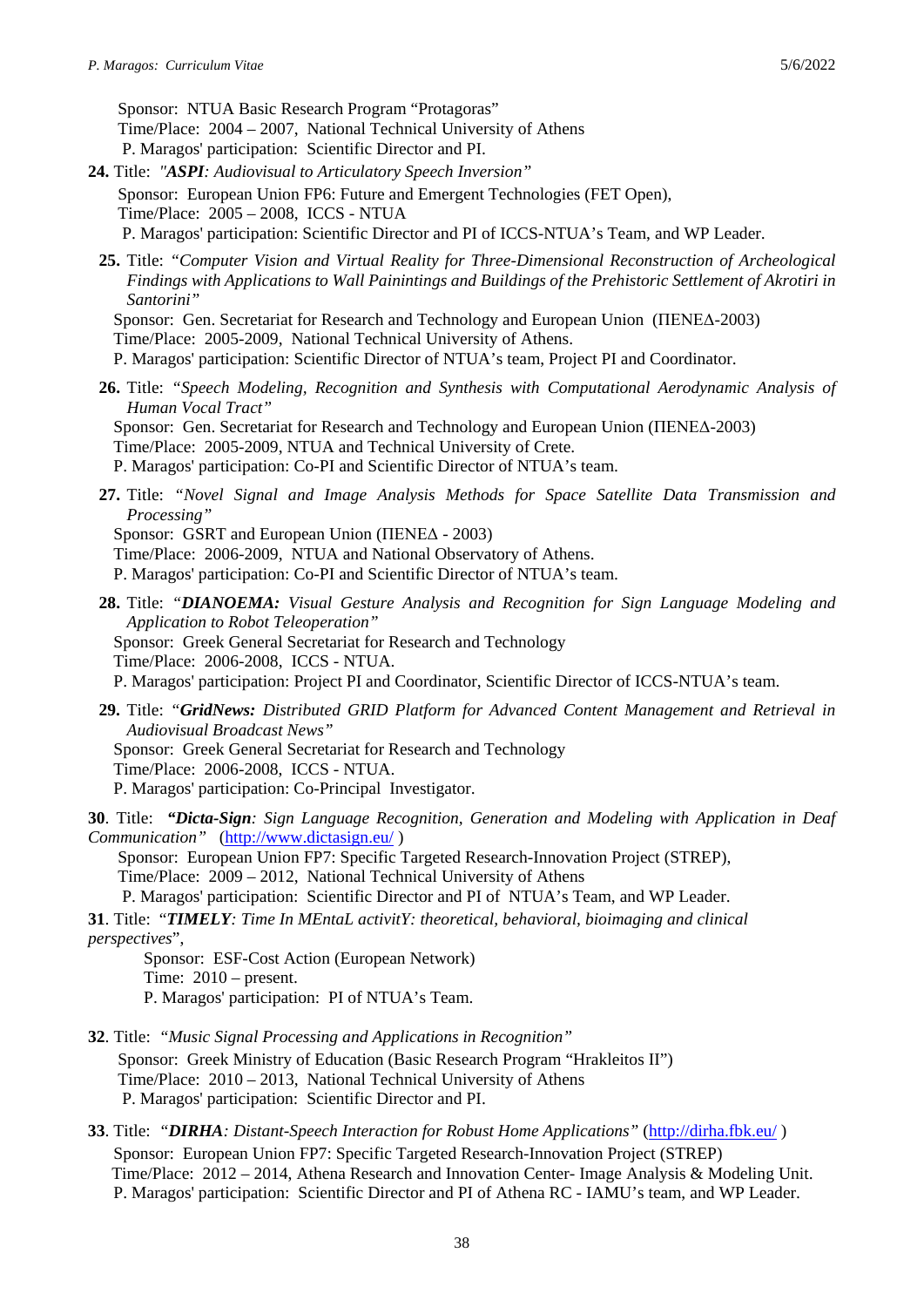**34**. *"COGNIMUSE: Multimodal Signal and Event Processing In Perception and Cognition"*  (<http://cognimuse.cs.ntua.gr/> )

 Sponsor: Greek Ministry of Education and Ministry of Development (Basic Research Program "ARISTEIA")

 Time/Place: 2012 – 2015, National Technical University of Athens P. Maragos' participation: Scientific Director and Principal Investigator.

**35**. Title: "*MOBOT*: Intelligent Active MObility Assistance RoBOT integrating Multimodal Sensory Processing, Proactive Autonomy and Adaptive Interaction" [\(http://www.mobot-project.eu/](http://www.mobot-project.eu/) ) Sponsor: European Union FP7: Specific Targeted Research-Innovation Project (STREP), Time/Place: 2013 – 2016, ICCS - NTUA P. Maragos' participation: Scientific Director and PI of ICCS-NTUA's Team, and WP Leader.

- **36**. Title: "*I-SUPPORT"* [\(http://www.i-support-project.eu/](http://www.i-support-project.eu/) ) Sponsor: European Union Horizon 2020, Time/Place: 2015 – 2018, ICCS - NTUA P. Maragos' participation: Co-PI of ICCS-NTUA's Team.
- **37**. Title: *"BabyRobot: Child-Robot Communication and Collaboration" (*<http://babyrobot.eu/> *)* Sponsor: European Union Horizon 2020 (Research and Innovation Action) Time/Place: 2016 – 2018, "Athena" Research Center - Information Analysis & Modeling Unit. P. Maragos' participation: Scientific Director and PI of Athena RC – RPI Unit's team.

**38**. Title: *"iMuSciCA: Interactive Music Science Collaborative Activities"*  Sponsor: European Union Horizon 2020 Time/Place: 2017 – 2019, Athena Research Center -- Robot Perception & Interaction Unit. P. Maragos' participation: Co-PI of Athena RC team.

**39**. Title: *"i-Walk: Intelligent Robotic Walker for mobility and cognitive assistance of elderly and motorimpaired people"*  Sponsor: Greek national funds through the Operational Program Competitiveness, Entrepreneurship and Innovation under the call RESEARCH – CREATE – INNOVATE Time/Place: 2018 – 2021, ICCS - NTUA.

P. Maragos' participation: Scientific Director and Principal Investigator.

**40**. Title: "*e-Prevention*: *Prevention in Patients with Psychotic Disorders using Long Term Recording and Analysis of Biometric Indexes"* Sponsor: Greek national funds through the Operational Program Competitiveness, Entrepreneurship and Innovation under the call RESEARCH – CREATE – INNOVATE Time/Place: 2018 – 2021, NTUA.

P. Maragos' participation: Scientific Director and Principal Investigator.

- **41**. Title: "*TeachBot*: *Intelligent Child-Robot Interaction System for designing and implementing edutainment scenarios with emphasis on visual information"* Sponsor: European Union (European Social Fund- ESF) and Greek national funds through the Operational Programme «Human Resources Development, Education and Lifelong Learning 2014 2020. Time/Place: 2020 – 2021, NTUA. P. Maragos' participation: Scientific Director and Principal Investigator.
- **42.** Title: "*SoftGrip: Functionalised Soft robotic gripper for delicate produce harvesting powered by imitation learning based control* Sponsor: European Union Horizon 2020, Time/Place: 2021 – 2023, ICCS - NTUA P. Maragos' participation: Co-PI of ICCS-NTUA's Team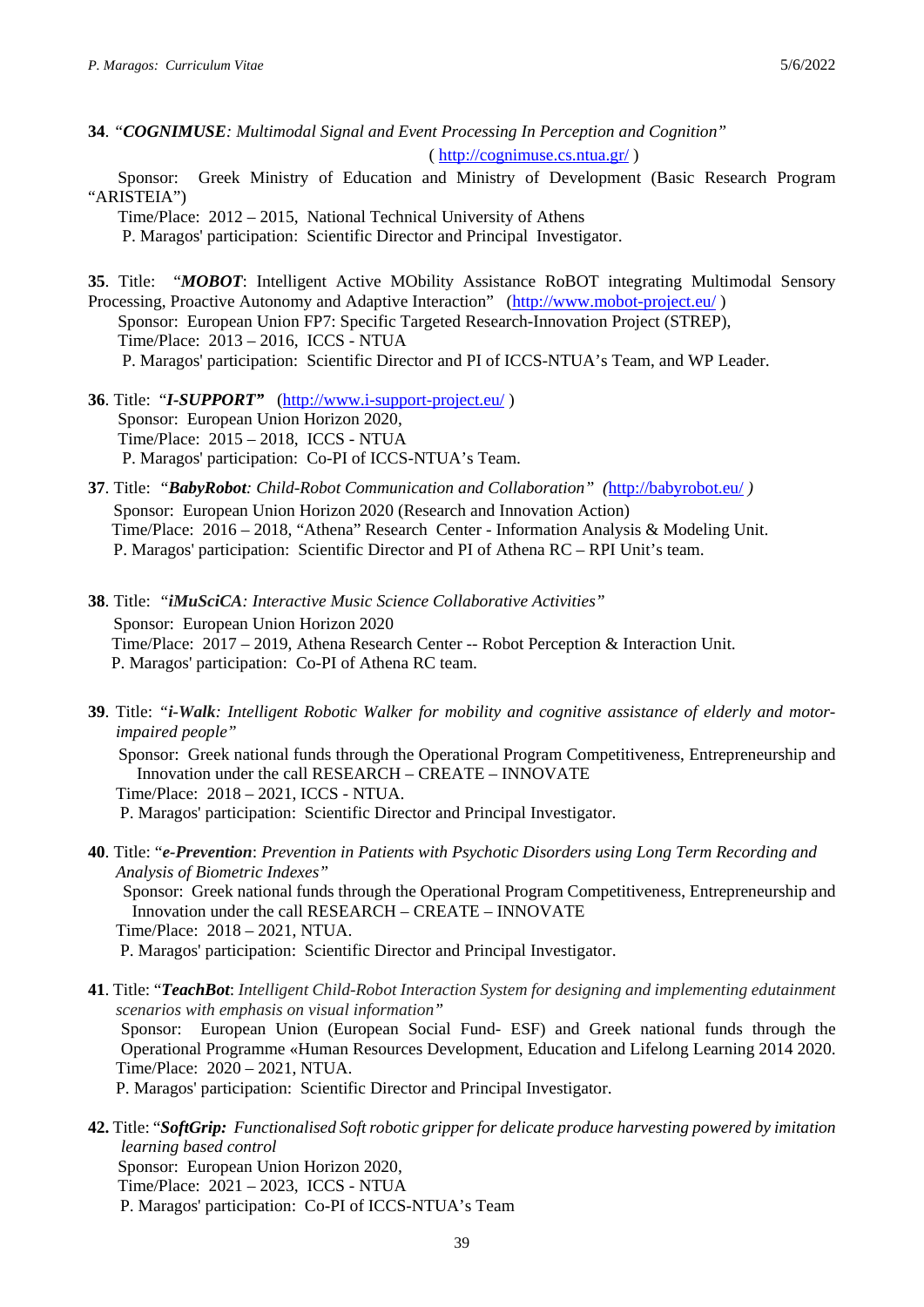- **43**. Title: *"EASIER: intElligent Automatic SIgn languagE tRanslation"*  Sponsor: European Union Horizon 2020 Time/Place: 2021 – 2023, Athena Research Center -- Robot Perception & Interaction Unit. P. Maragos' participation: Co-PI of Athena RC team.
- **44**. Title: *"TROGEMAL-Tropical Geometry and Machine Learning"*  Sponsor: Hellenic Foundation for Research and Innovation Time/Place: 2021 – 2024, NTUA. P. Maragos' participation: Scientific Director and Principal Investigator.

### **45.** Title: *"ENORASI: Integrated Robotic System for Autonomous Inspection and Fault Diagnosis of Electric Power Substations"*

 Sponsor: Greece 2.0 National Recovery and Resilience Plan, Next Generation EU Time/Place: 2022 – 2024, ICCS - NTUA. P. Maragos' participation: Co-PI of ICCS-NTUA's Team.

#### **46.** Title: *"PILLAR-Robots: Purposeful Intrinsically motivated Lifelong Learning Autonomous Robots"*  Sponsor: Horizon Europe Time/Place: 2022 – 2025, Athena Research Center -- Robot Perception & Interaction Unit. P. Maragos' participation: Scientific Director and PI of Athena RC – RPI Unit's team.

# **V. TEACHING EXPERIENCE**

## *COURSES TAUGHT*

## **1. Harvard University,** *Division of Applied Sciences*

- *Applied Algebra and Combinatorics*, (Undergraduate), 1985, 86, 87.
- *Computer Vision*, (Graduate), 1988 (co-instructor).
- *Computer Speech Generation and Recognition*, (Graduate/Undergrad.), 1987,8,9,90,91.
- *Signals and Systems*, (Undergraduate), Spring 1988, 89, 90, 91, 92, 93.
- *Physical and Biological Models of Computation*, (Graduate), 1989-90 (co-instructor).

### **2. Georgia Institute of Technology,** *School of Electrical & Computer Engineering*

- *Circuits, Signals, and Systems II*, (Undergraduate), Fall 1993.
- *Morphological Signal Processing: Image Analysis and Nonlinear Filtering*, (Graduate), 1994, 1995.
- *Random Signals and Noise*, (Undergraduate), Spring & Fall 1994.
- *Signals and Systems I*, (Undergraduate), Spring 1995.

## **3. National Technical University of Athens,** *School of ECE*

- *Topics in Image Analysis and Computer Vision*, (Graduate), 1992.
- *Network Theory*, (Undergraduate), 1998, 1999, 2000.
- *Introduction to Automatic Control Systems,* (Undergraduate), 2005 (co-instructor).
- *Signals and Systems,* (Undergraduate), 2001 present.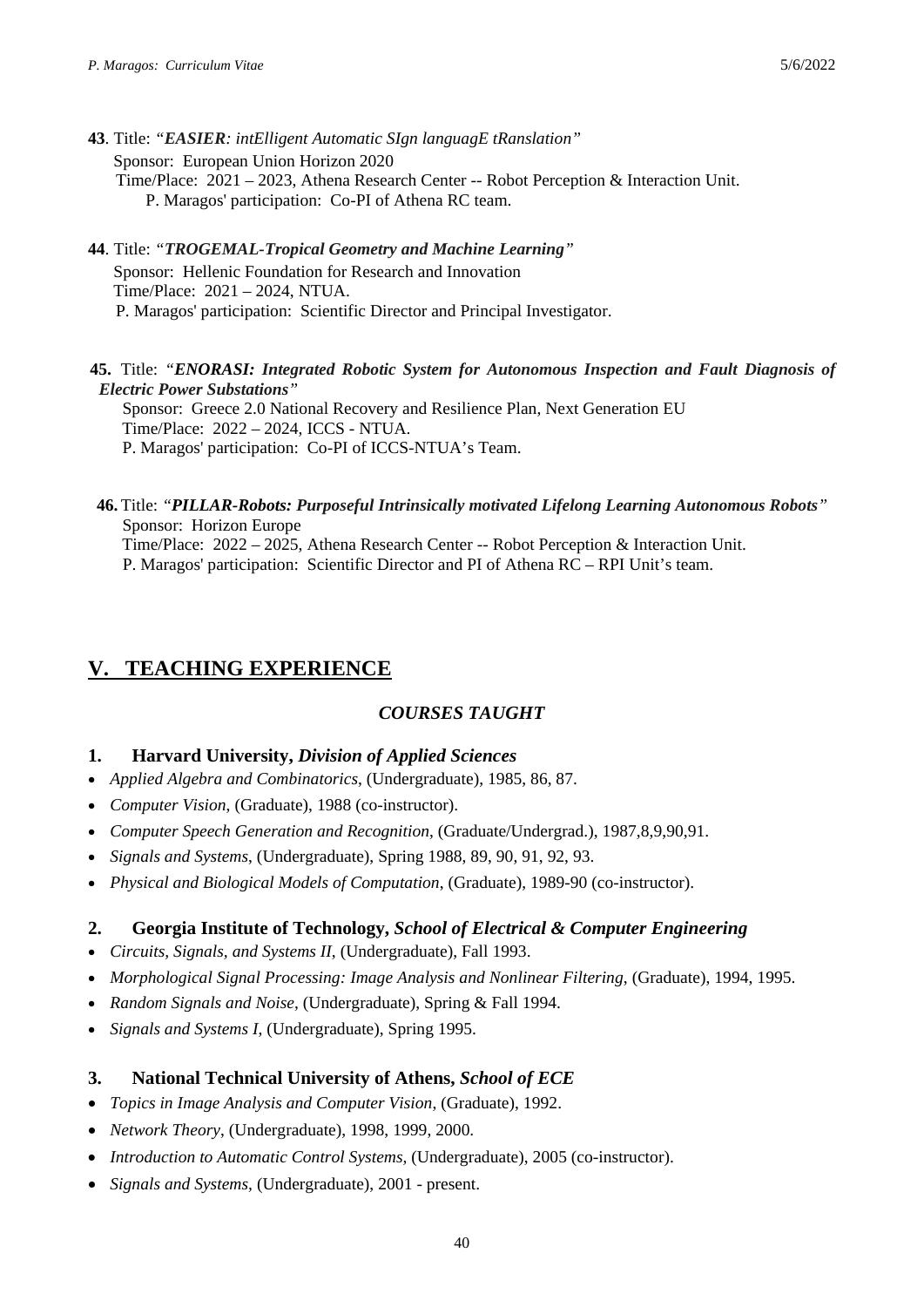- *Digital Signal Processing*, (Undergraduate), 1995 1996, 2008 2021. (Graduate: 1999 2001)
- *Computer Vision*, (Undergraduate/Graduate), 1999-present.
- *Pattern Recognition with emphasis to Speech Recognition*, (Undergraduate/Graduate) 2001-2013.
- *Pattern Recognition*, (Undergraduate/Graduate) 2017-present (co-instructor).
- *Robotics: Analysis and Control,* (Undergraduate), 2015-2016.
- *Nonlinear Systems: Chaos, Fractals*, (Graduate), 1995, 1998-2005, 2018.
- *Theoretical Methods in Computer Vision and Signal Processing,* (Graduate) 2006 present.
- *Machine Learning*, (Undergraduate), 2022 present (co-instructor).

### **4. University of Pennsylvania**, *Dept. Computer and Information Science*

• *Advanced Topics in Machine Perception*, (Graduate), Fall 2016.

### **5. Short Courses/Tutorials at International Conferences**

- SIAM *"Short Course on Computer Vision"*, SIAM Conference, Boston, 1986 (co-instructor).
- Invited IEEE Tutorial Course on *"Morphological Signal Processing: Image Analysis and Nonlinear Filtering''*, given at the 1991 IEEE Int'l Conference on Acoustics, Speech and Signal Processing (ICASSP), Toronto, Canada, May 1991.
- *"Morphological Image Processing''*, OPTCON'92, Boston, MA, Nov. 1992.
- *"Mathematical Morphology and its Applications to Signal Processing''*, ISMM-1993, Barcelona, Spain, May 1993 (co-instructor).
- Invited IEEE Tutorial Course *on ``Introduction to the Theory and Applications of Mathematical Morphology''*, given at the 1997 IEEE Int'l Conference on Acoustics, Speech and Signal Processing (ICASSP), Munich, Germany, April 1997 (co-instructor).
- Invited IEEE Tutorial Course on *"Multimodal Signal Processing, Saliency and Summarization"*, given at the 2017 IEEE Int'l Conference on Acoustics, Speech and Signal Processing (ICASSP 2017), New Orleans, USA, March 2017 (co-instructor).
- Invited ISCA Tutorial Course on "*Multimodal Speech & Audio Processing in Audio-Visual Human-Robot Interaction*", at the 2018 INTERSPEECH Conference, Hyderabad, India, Sep. 2018 (coinstructor).
- Invited IEEE Tutorial Course on *"Multisensory Video Processing and Learning for Human-Robot Interaction"*, given at the 2019 IEEE Int'l Conference on Image Processing (ICIP 2019), Taipei, Taiwan, Sep. 2019 (co-instructor).
- Invited IEEE Tutorial Course on *"Introduction to Tropical Geometry and Its Applications to Machine Learning"*, to be presented at the 2022 IEEE 14<sup>th</sup> Image, Video, and Multidimensional Signal Processing Workshop (IVMSP 2022), Nafplio, Greece, June 2022.
- Invited IEEE Tutorial Course on *"Tropical Geometry and Machine Learning"*, to be presented at the 2022 IEEE 29<sup>th</sup> Int'l Conference on Image Processing (ICIP 2022), Bordeaux, France, Oct. 2022.

### **Organization of New University Courses**

- "Computer Speech Generation and Recognition", Harvard University, 1987.
- "Physical and Biological Models of Computation", Harvard University, 1989.
- "Topics in Image Analysis and Computer Vision", Nat. Tech. Univ. Athens, 1992.
- "Morphological Signal Processing: Image Analysis and Nonlinear Filtering", Georgia Tech, 1994.
- "Non-linear Systems: Chaos, Fractals", Nat. Tech. Univ. Athens, 1998.
- "Computer Vision", Nat'l Tech. Univ. Athens, 1999.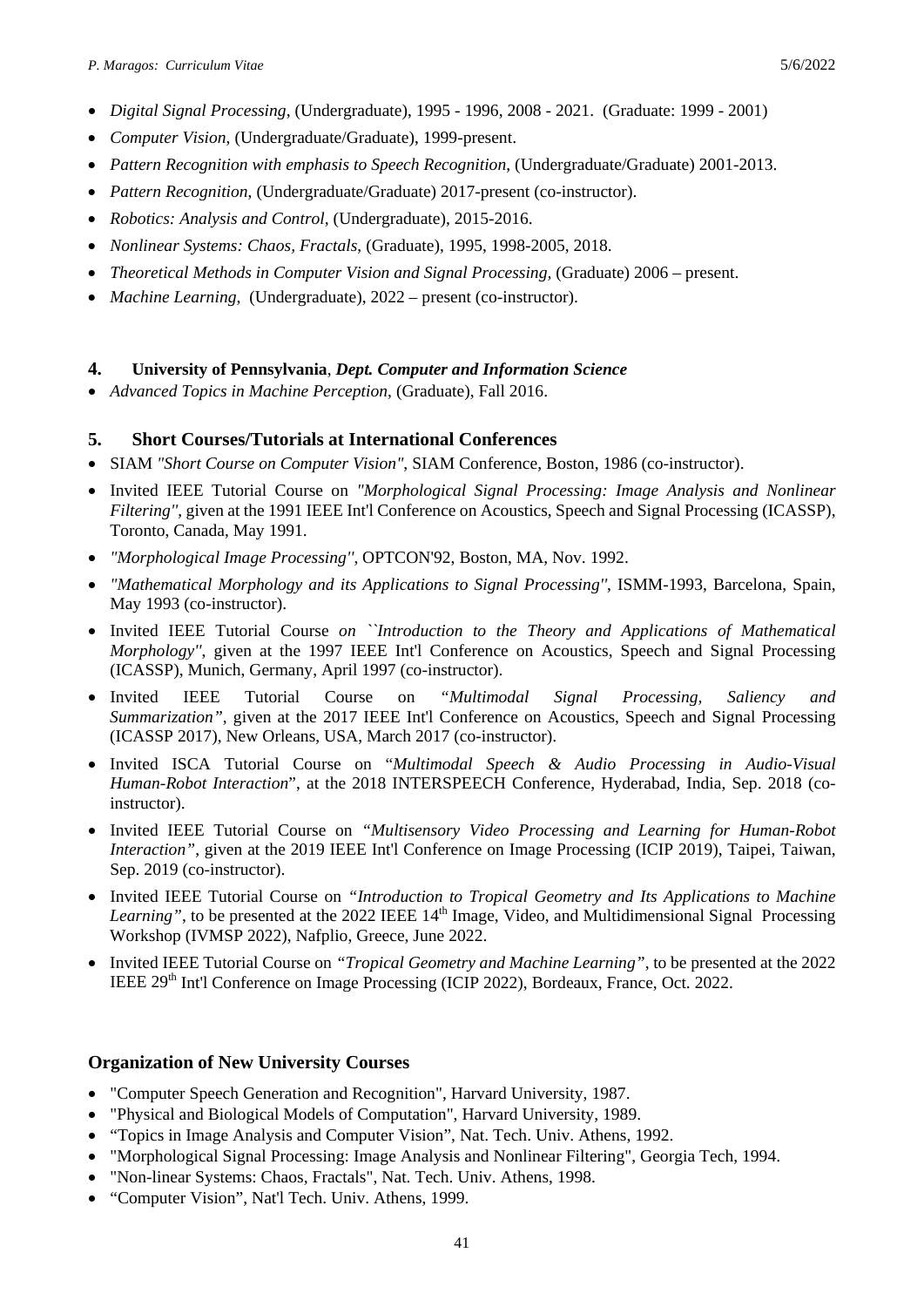- "Pattern Recognition & Speech Recognition", Nat'l Tech. Univ. Athens, 2001.
- "Theoretical Methods in Computer Vision and Signal Processing", Nat'l Tech. Univ. Athens, 2004.
- "Advanced Topics in Machine Perception", University of Pennsylvania, 2016.
- "Machine Learning", Nat'l Tech. Univ. Athens, 2022.

## **VI. STUDENT and PostDoc RESEARCH SUPERVISION**

### **Ph.D. Students Graduated**

- 1. C.-S. Fuh, "Visual Motion Analysis: Estimating and Interpreting Displacement Fields'', Ph.D. Thesis, Harvard University, 1992.
- 2. P.-F. Yang, "Morphological Systems for Character Image Processing and Recognition'', Ph.D. Thesis, Harvard University, 1993.
- 3. M. Kim, "A Morphological Approach to Learning'', PhD Thesis, Harvard University, 1993.
- 4. A. Potamianos, "Speech Processing Applications using an AM-FM Modulation Model'', Ph.D. Thesis, Harvard University, 1995.
- 5. L. Pessoa, "Nonlinear Systems and Neural Networks with Hybrid Morphological/Rank/Linear Nodes: Optimal Design and Applications to Image Processing and Pattern Recognition'', PhD Thesis, Georgia Institute of Technology, Atlanta, 1997.
- 6. B. Santhanam, "Multicomponent AM-FM Energy Demodulation with Applications to Signal Processing and Communications'', Ph.D. Thesis, Georgia Institute of Technology, Atlanta, 1998.
- 7. M. A. Butt, "Continuous and Discrete Approaches to Morphological Image Analysis with Applications: PDEs, Curve Evolution, and Distance Transforms'', Ph.D. Thesis, Georgia Inst. Technology, Atlanta, 1999.
- 8. D. Dimitriadis, "Nonlinear Speech Processing, Modulation Models, and Application to Speech Recognition", Ph.D. Thesis, National Technical University of Athens, 2005.
- 9. I. Kokkinos, "Synergy Between Image Segmentation and Object Recognition Using Geometrical and Statistical Computer Vision Techniques", Ph.D. Thesis, National Technical University of Athens, 2006.
- 10. A. Sofou, ``Image Segmentation Using Morphological Methods and Active Contours with Application to Soilsection Analysis'', Ph.D. Thesis, National Technical University of Athens, 2006.
- 11. V. Pitsikalis, "Nonlinear Dynamical Systems and Robust Speech Processing and Recognition", Ph.D. Thesis, National Technical University of Athens, 2007.
- 12. G. Evangelopoulos, "Texture and Microstructure Analysis with Modulation Models, Energy and Variational Techniques: Detection and Decomposition", Ph.D. Thesis, National Technical University of Athens, 2007.
- 13. A. Katsamanis, "Nonlinear Computational Speech Modeling with Elements of Aerodynamics of the Vocal Tract", Ph.D. Thesis, National Technical University of Athens, 2009.
- 14. G. Papandreou, "Image Analysis and Computer Vision: Theory and Applications in the Restoration of Ancient Wallpaintings", Ph.D. Thesis, National Technical University of Athens, 2009.
- 15. S. Lefkimmiatis, "Statistical Signal and Image Processing for Optimum Denoising and Detection with Applications to Satellite Data'', Ph.D. Thesis, National Technical University of Athens, 2009.
- 16. A. Roussos, "Nonlinear Diffusion in Computer Vision and Statistical Shape Models with Applications to Analysis of Articulator Images of Spoken and Sign Language", Ph.D. Thesis, National Technical University of Athens, 2010.
- 17. A. Zlatintsi, "Music Signal Processing and Applications in Recognition", National Technical University of Athens, 2013.
- 18. S. Theodorakis, "Sign Language Recognition and Modeling Using Visual Processing and Statistical Methods", National Technical University of Athens, 2014.
- 19. I. Rodomagoulakis, "Methods for Robust Speech Recognition with Multiple Sensors and Applications in Smart Environments", National Technical University of Athens, 2018.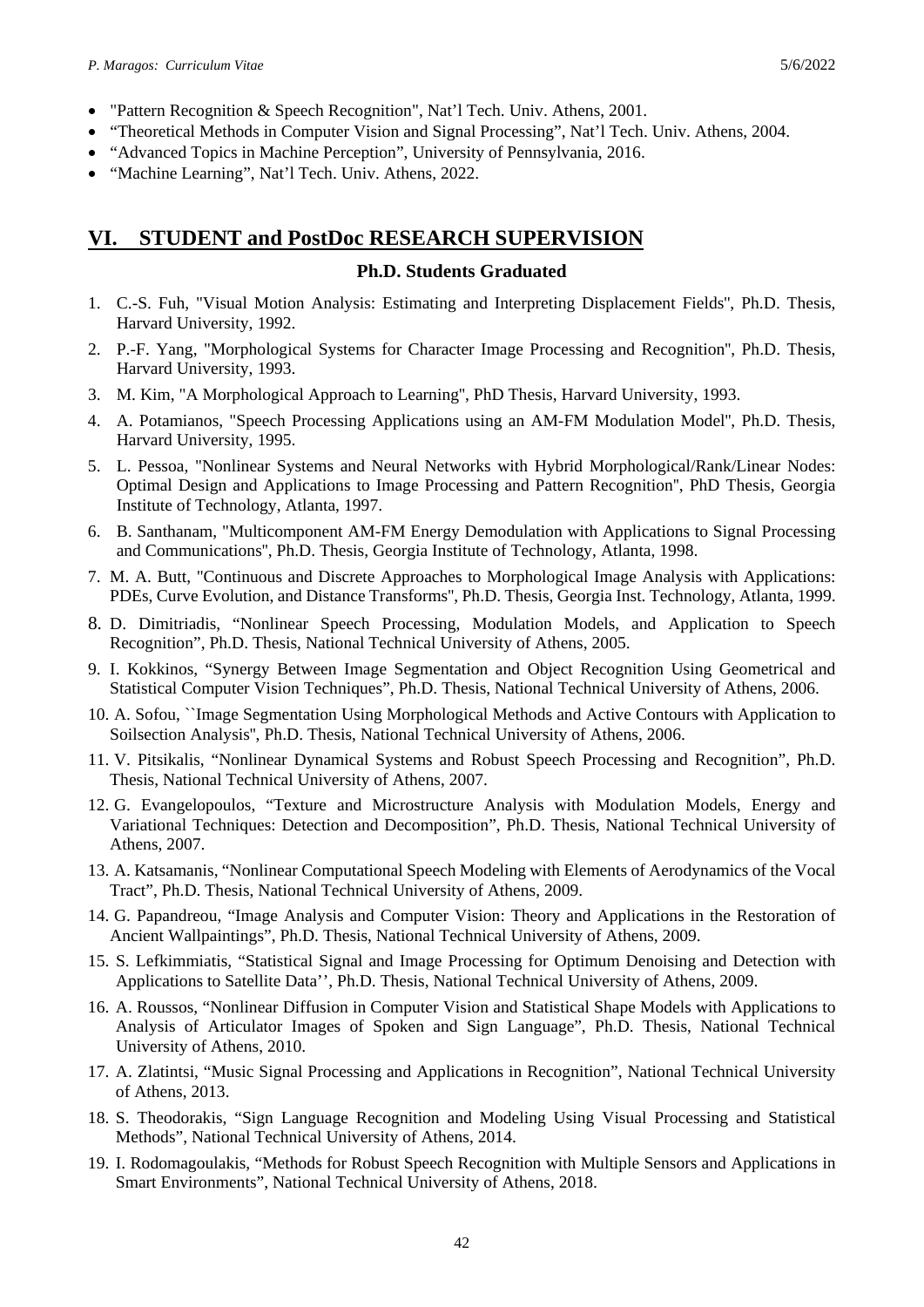- 20. P. Koutras, "Learning Spatio-Temporal Representations and Visual Attention Modeling in Computer Vision Problems", Ph.D. Thesis, National Technical University of Athens, 2019.
- 21. A. Tsiami, "AudioVisual Attention Modeling and Multi-sensory Auditory Scene Analysis, Ph.D. Thesis, National Technical University of Athens, 2019.
- 22. G. Retsinas, "Visual Representation Learning for Document Image Recognition", PhD. Thesis National Technical University of Athens, 2020.
- 23. P. Giannoulis, "Multi-sensory Acoustic Scene Analysis", National Technical University of Athens, 2021.

#### **Ph.D. Students: Thesis in Progress**

- 24. P. Filntisis, "Multimodal Deep Learning for Emotion Recognition and Synthesis in Human-Robot Interaction", National Technical University of Athens.
- 25. N. Efthymiou, "Computer Vision and Machine Learning in Multimedia Applications", National Technical University of Athens.
- 26. N. Kardaris, "Computer Vision, Robotics and Applications", National Technical University of Athens.
- 27. P. Mermigkas, "Computer Vision and Applications", National Technical University of Athens.
- 28. D. Anagnostopoulou, "Computer Vision and Robotics", National Technical University of Athens.
- 29. C. Garoufis, "Computer Vision, Robotics and Applications", National Technical University of Athens.
- 30. G. Bastas, "Speech & Music Processing and Deep Learning", National Technical University of Athens.
- 31. A. Arvanitakis, "Robotics and Machine Learning", National Technical University of Athens.

### **Post-Doctoral Researchers**

- 32. L. Vincent, "Morphological Algorithms for Image Segmentation", Harvard University, 1990-1991.
- 33. P. Salembier, "Design of Optimal Nonlinear Filters for Image Pattern Detection", Harvard University, 1991.
- 34. D. Dimitriadis, "Speech and Audio Processing and Recognition in Multimedia", National Technical University of Athens, June 2006 – Sep. 2009.
- 35. G. Evangelopoulos, "Computer Vision and Audio Processing", National Technical University of Athens, June 2008 – Sep. 2010.
- 36. V. Pitsikalis, "Action, Gesture and Sign Recognition", National Technical University of Athens, June 2008  $-2012.2014 - 2017.$
- 37. A. Katsamanis, "Audio, Speech & Language Processing and Recognition", National Technical University of Athens, 2013 - 2016.
- 38. A. Tsiami, "AudioVisual Attention Modeling and Multi-sensory Auditory Scene Analysis, National Technical University of Athens, 2020 – present.
- 39. A. Zlatintsi, "Audio/Music Signal Processing and Multimodal Recognition", National Technical University of Athens, 2014 - present.
- 40. G. Retsinas, "Visual Representation Learning for Document Image Recognition", National Technical University of Athens, 2021 - present.

#### **Master of Engineering/Master of Science Students**

- 41. H. Hanson, "Nonlinear Speech Processing and Speaker Identification", Harvard University, 1991-92.
- 42. N. Vasiloglou, "Methods for Processing and Analyzing Fractal Signals", M.Eng. Diploma Thesis, National Technical University of Athens, 2000.
- 43. V. Pitsikalis, ``Analysis of Chaotic Time-Series with Application to Speech Sounds'', M.Eng. Diploma Thesis, National Technical University of Athens, 2001.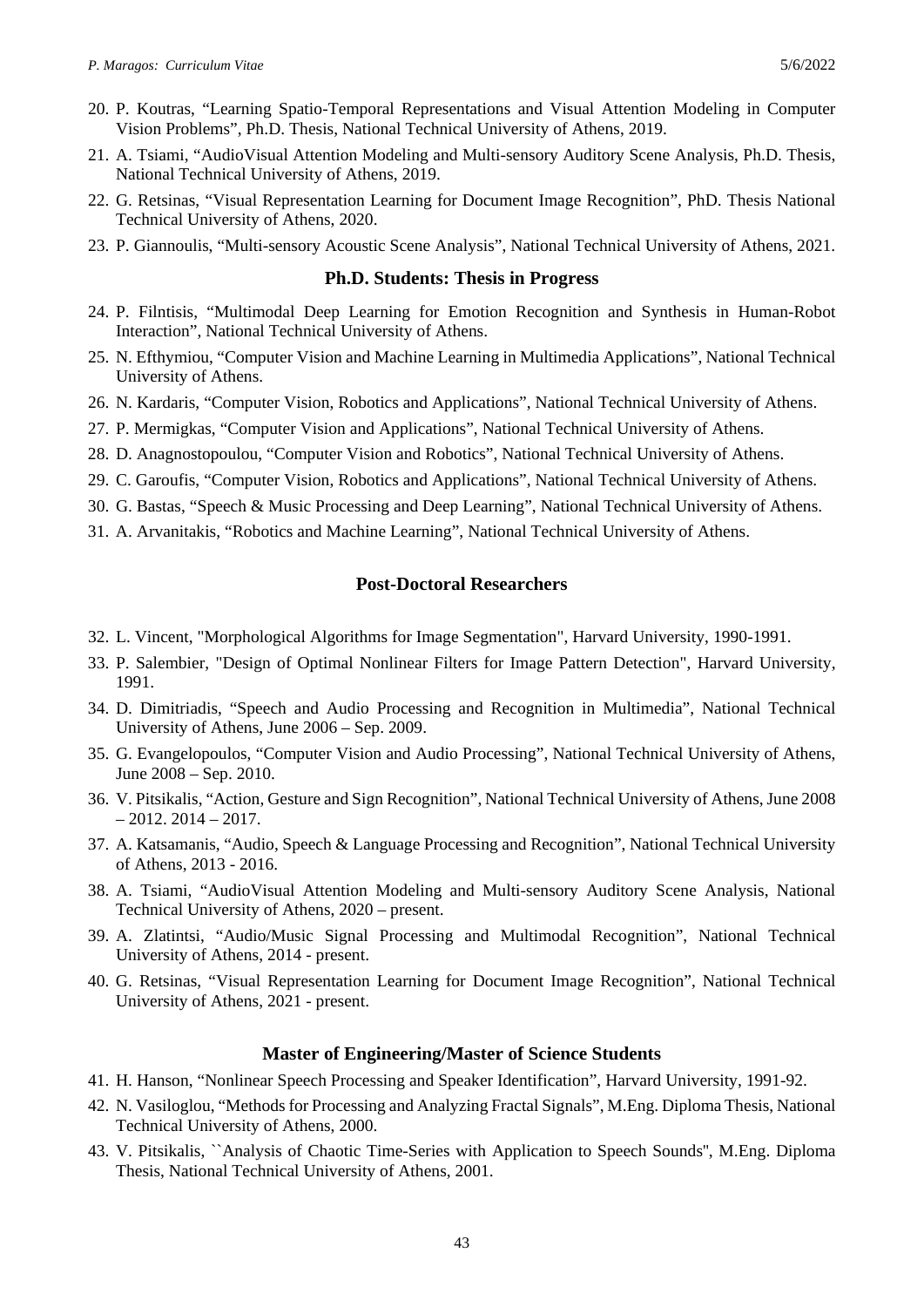- 44. D. Dimarogonas, "Nonlinear Control Systems with Application to Discrete Event Dynamical Systems", M.Eng. Diploma Thesis, National Technical University of Athens, 2001.
- 45. G. Evangelopoulos, "Modern Methods for Signal Analysis with Application to Silence-Speech-Noise Detection", M.Eng. Diploma Thesis, National Technical University of Athens, 2001.
- 46. I. Kokkinos, "Analysis and Prediction of Speech Signals with Methods of Chaotic Time-Series Analysis", M.Eng. Diploma Thesis, National Technical University of Athens, 2001.
- 47. X. Chalkia, "Digital Processing of Kirlian Images", M.Eng. Diploma Thesis, National Technical University of Athens, 2002.
- 48. Α. Κotsenos, "Applications of Energy Operator and of Energy Separation Algorithm on Phonemes Using Gabor, Gammatone and Gammachirp Filters", M.Sc. Thesis, National Technical University of Athens, 2002.
- 49. Κ. Τsiverdis, "Investigation of the Possibility of Improving the Efficiency of the Digital Image Coding Standard JPEG Using Multiscale Analysis Schemes", M.Eng. Diploma Thesis, National Technical University of Athens, 2003.
- 50. G.-A. Dimakis, "Stochastic Processing of Fractal Signals", M.Eng. Diploma Thesis, National Technical University of Athens, 2003.
- 51. G. Papandreou, "Fast Algorithms for Geodesic Active Contour Evolution with Applications in Computer Vision", M.Eng. Diploma Thesis, National Technical University of Athens, 2003.
- 52. A. Katsamanis, "Statistical Multiband Demodulation and Speech Analysis using Kalman Filters and Energy Methods", M.Eng. Diploma Thesis, National Technical University of Athens, 2003.
- 53. E. Pnevmatikakis, "Inpainting Models for Automatic Image Structure-Texture Restoration and Text Removal", M.Eng. Diploma Thesis, National Technical University of Athens, 2004.
- 54. M. Stavropoulos, "Texture Analysis and Modeling in Digital Images using Markov-Gibbs Random Fields", M.Eng. Diploma Thesis, National Technical University of Athens, 2005.
- 55. A. Roussos, "Theory and Applications of Partial Differential Equations in Computer Vision", M.Eng. Diploma Thesis, National Technical University of Athens, 2005.
- 56. Ch. Bergeles, "Moving Object Tracking with Emphasis on Human Gestures", M.Eng. Diploma Thesis, National Technical University of Athens, 2006.
- 57. M. Raptis, "Human Gesture Tracking", M.Eng. Diploma Thesis, National Technical University of Athens, 2006.
- 58. A. Metallinou, "Segmentation and Classification of Speech, Noise and Silence using Metric Criteria and Statistical HMM/GMM Models, with Applications to Broadcast News Sound Processing'', M.Eng. Diploma Thesis, National Technical University of Athens, 2007.
- 59. O. Diamanti, "Visual Analysis of Sign Language Videos: Segmentation, Tracking and Feature Extraction'', M.Eng. Diploma Thesis, National Technical University of Athens, 2007.
- 60. S. Theodorakis, "Recognition of Hand Gestures in Sign Language Videos using Hidden Markov Models", M.Eng. Diploma Thesis, National Technical University of Athens, 2008.
- 61. A. Hadjiosif, "Visual Saliency and Movie Video Summarization", M.Eng. Diploma Thesis, National Technical University of Athens, 2008.
- 62. I. Gkioulekas, "Computational Modeling of Visual Attention", M.Eng. Diploma Thesis, National Technical University of Athens, 2009.
- 63. K. Drakopoulos, "Morphology, Active Contours on Graphs and Implementations with Graphcuts", M.Eng. Diploma Thesis, National Technical University of Athens, 2009.
- 64. Th. Kapros, "Processing of Sound Signals with General Content for Detection of Salient Events", M.Eng. Diploma Thesis, National Technical University of Athens, 2010.
- 65. Th. Chaspari, "Emotion Recognition by Voice", M.Eng. Diploma Thesis, National Technical University of Athens, 2010.
- 66. G. Gkioxari, "Three-dimensional Reconstruction of Objects and Buildings with Multiview Geometry", M.Eng. Diploma Thesis, National Technical University of Athens, 2010.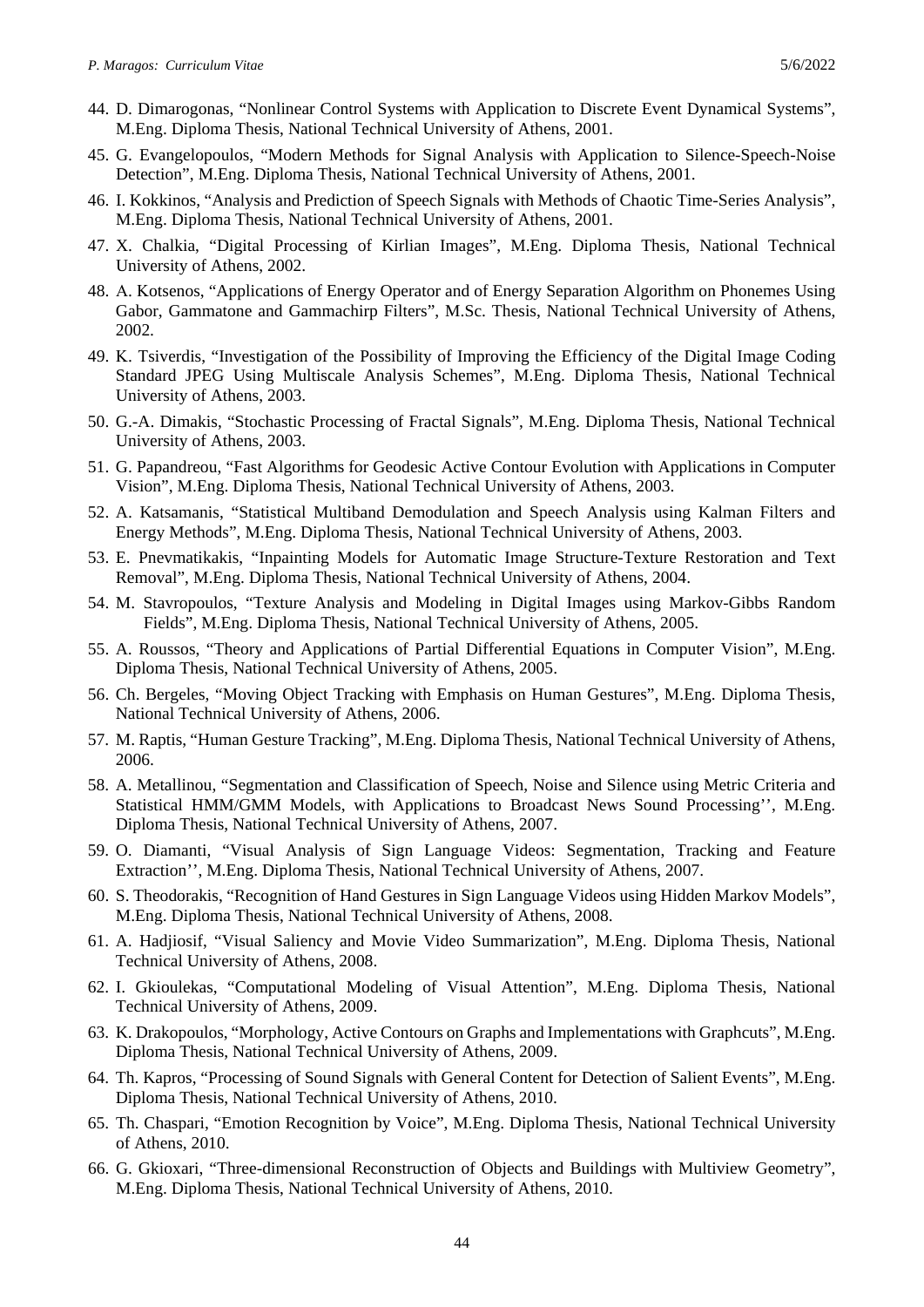- 67. P. Symvoulides, "Fractal Features Extraction from Physiological Signals with Application to a Computer Aided Diagnostic System for Mammographies", M.Eng. Diploma Thesis, National Technical University of Athens, 2010.
- 68. E. Antonakos, "Visual Modeling of Human Faces with Applications in Recognition", M.Eng. Diploma Thesis, National Technical University of Athens, 2011.
- 69. S. Tzoumas, "Face Detection and Pose Estimation with Applications in Automatic Analysis of Sign Language", M.Eng. Diploma Thesis, National Technical University of Athens, 2011.
- 70. Ch. Minaretzis, "Speech Synthesis from Text based on Hidden Markov Models", M.Eng. Diploma Thesis, National Technical University of Athens, 2011.
- 71. S. Stasinopoulos, "Detection and Classification of Human Actions Using Histographic Methods and Markov Models with Application in Martial Arts", M.Eng. Diploma Thesis, National Technical University of Athens, 2011.
- 72. Ch. Georgakis, "Human Action Recognition in Video", M.Eng. Diploma Thesis, National Technical University of Athens, 2011.
- 73. N. Karianakis, "Digital Restoration of Prehistoric Wall-paintings in Akrotiri-Thera", M.Eng. Diploma Thesis, National Technical University of Athens, 2011.
- 74. P. Koutras, "Eye Gaze Estimation using Active Appearance Models", M.Eng. Diploma Thesis, National Technical University of Athens, 2012.
- 75. E. Tzirita, "Automatic Music Transcription", M.Eng. Diploma Thesis, National Technical University of Athens, 2013.
- 76. Z.-I. Skordilis, "Speaker Source Localization and Speech Denoising Using Multichannel Processing", M.Eng. Diploma Thesis, National Technical University of Athens, 2013.
- 77. G. Retsinas, "Handshape Recognition from the Alphabet of the Greek Sign Language with Emphasis on the Extraction of Rotationally Invariant Visual Features", M.Eng. Diploma Thesis, National Technical University of Athens, 2014.
- 78. N. Melanitis, "Applications of 3D Reconstruction with Multiple-View Geometry", M.Eng. Diploma Thesis, National Technical University of Athens, 2014.
- 79. G. Pavlakos, "Multimodal Gesture Recognition", M.Eng. Diploma Thesis, National Technical University of Athens, 2014.
- 80. K. Maninis, "Human Action Classification and Recognition in Videos", M.Eng. Diploma Thesis, National Technical University of Athens, 2014.
- 81. C. Sakaridis, "Geodesic Active Contours on Arbitrary Graphs", M.Eng. Diploma Thesis, National Technical University of Athens, 2014.
- 82. C. Bampis, "Graph-theoretic Methods of Computer Vision and Machine Learning for Object Detection", M.Eng. Diploma Thesis, National Technical University of Athens, 2014.
- 83. K. Zampogiannis, "Stochastic Visual Object Tracking", M.Eng. Diploma Thesis, National Technical University of Athens, 2014.
- 84. E. Mavroudi, "Automatic Recognition of Human Actions with Enriched Video Representations", M.Eng. Diploma Thesis, National Technical University of Athens, 2015.
- 85. O. Karathanou, "Multimodal Segmentation of Movie Videos in Scenes", M.Eng. Diploma Thesis, National Technical University of Athens, 2015.
- 86. G. Anastasiou, "Automatic Detection of Salient Audio Events", M.Eng. Diploma Thesis, National Technical University of Athens, 2015.
- 87. L. Flokas, "Sparse Representations and Applications", M.Eng. Diploma Thesis, National Technical University of Athens, 2015.
- 88. N. Kardaris, "Feature Extraction and Coding Methods for Human Action and Gesture Recognition with Applications in Robotics", M.Eng. Diploma Thesis, National Technical University of Athens, 2015.
- 89. G. Panagiotaropoulou, "fMRI Data Processing and Their Application in the Problem of Audio-Visual Saliency", M.Eng. Diploma Thesis, National Technical University of Athens, 2015.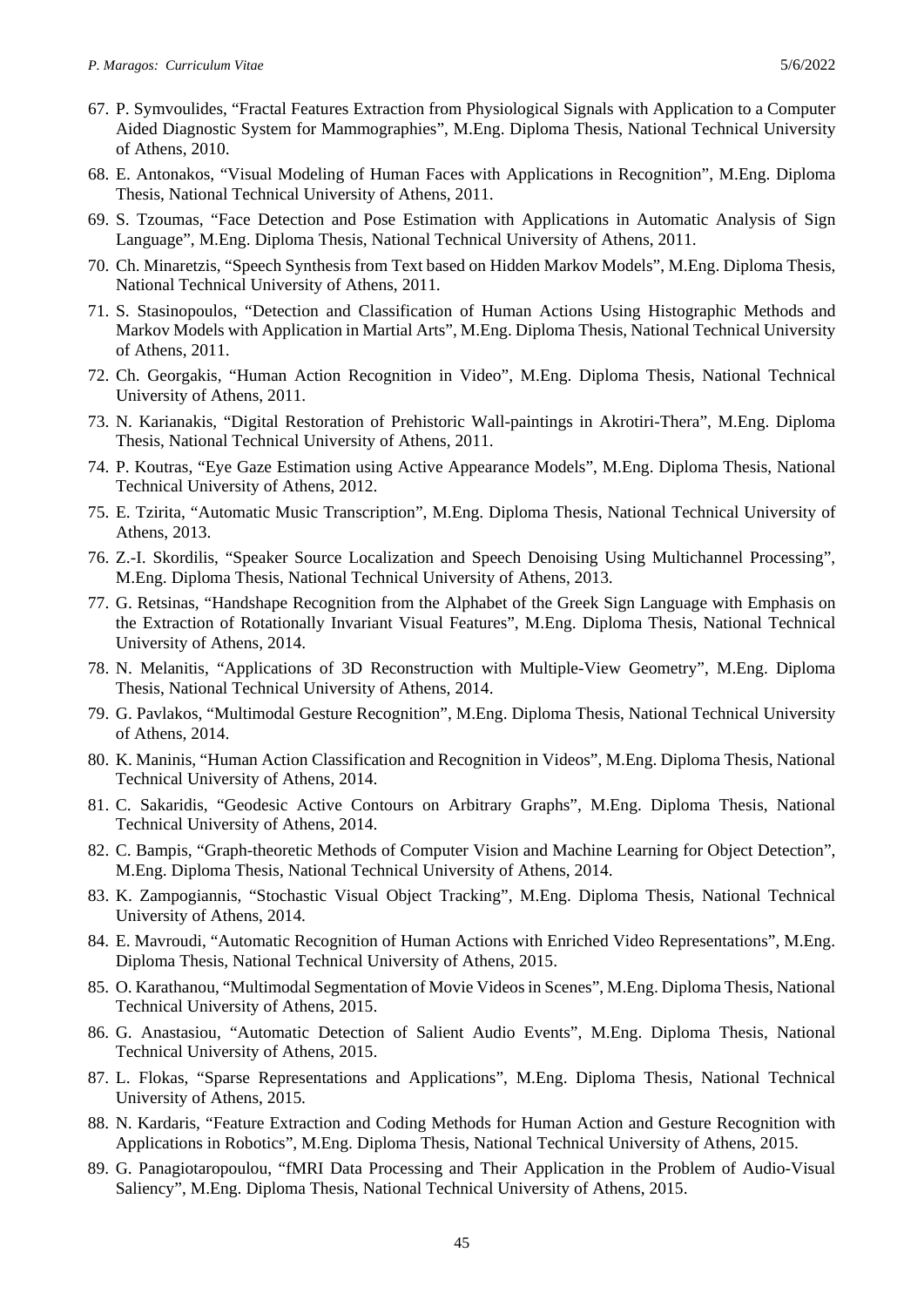- 90. P. Filntisis, "Audio-Visual Speech Synthesis Using Hidden Markov Models", M.Eng. Diploma Thesis, National Technical University of Athens, 2015.
- 91. N. Kolotouros, "Geodesic Active Contours and Finite Elements Method for Segmentation on Graphs", M.Eng. Diploma Thesis, National Technical University of Athens, 2015.
- 92. N. Flemotomos, "Robust Acoustic Features for Automatic Distant Speech Recognition", M.Eng. Diploma Thesis, National Technical University of Athens, 2016.
- 93. V. Charisopoulos, "Tropical Geometry and Optimization with Applications to Machine Learning", M.Eng. Diploma Thesis, National Technical University of Athens, 2017.
- 94. E. Nikoloudakis, "Automatic Human Action Recognition Using Deep Convolutional Neural Nets", M.Eng. Diploma Thesis, National Technical University of Athens, 2017.
- 95. V. Lemonidis, "Real-time Dynamic Gesture Recognition in Static Egocentric Environment using Depth Sensor", M.Eng. Diploma Thesis, National Technical University of Athens, 2017.
- 96. J. Hadfield, "Virtual Agent for Object Assembly Assistance", M.Eng. Diploma Thesis, National Technical University of Athens, 2017.
- 97. G. Bouritsas, "Μultimodal Video Understanding with Weakly Supervised Learning Techniques", M.Eng. Diploma Thesis, National Technical University of Athens, 2017.
- 98. T. Pissas, "Recognition of Human Actions and Gestures Using Convolutional and Recurrent Neural Nets", M.Eng. Diploma Thesis, National Technical University of Athens, 2017.
- 99. N. Gkanatsios, "Μultimodal Recognition and Segmentation of Actions in Video", M.Eng. Diploma Thesis, National Technical University of Athens, 2017.
- 100. C. Garoufis, "Implementation of a Gesture Motion-based System for Music Synthesis", M.Eng. Diploma Thesis, National Technical University of Athens, 2018.
- 101. S. Pertikiozoglou, "Detection of Adversarial Image Examples in Convolutional Neural Nets", M.Eng. Diploma Thesis, National Technical University of Athens, 2018.
- 102. E. Theodosis, "Tropical Analysis of Algorithms on Graphs", M.Eng. Diploma Thesis, National Technical University of Athens, 2018.
- 103. E. Chatzipantazis, "Semantic Object Segmentation with Spectral Graph Theory Techniques", M.Eng. Diploma Thesis, National Technical University of Athens, 2018.
- 104. S. Galanakis, "Recognition and Localization of Human Activity in Video", M.Eng. Diploma Thesis, National Technical University of Athens, 2019.
- 105. V. Tassopoulou, "An Exploration of Deep Learning Architectures for Handwritten Text Recognition", M.Eng. Diploma Thesis, National Technical University of Athens, 2019.
- 106. G. Smyrnis, "Maxpolynomial Tropical Division and Neural network Simplification", M.Eng. Diploma Thesis, National Technical University of Athens, 2020.
- 107. N. Dimitriadis, "Tropical Geometry and Applications in Machine Learning and Optimization", M.Eng. Diploma Thesis, National Technical University of Athens, 2020.
- 108. M. Diomataris, "Analysis of Semantic Bias for Visual Relations Detection with Semi-Supervised Learning", M.Eng. Diploma Thesis, National Technical University of Athens, 2020.
- 109. D. Anagnostopoulou, "Automatic Engagement Estimation During Child-Robot Interaction by Using Pose Information", M.Eng. Diploma Thesis, National Technical University of Athens, 2020.
- 110. I. Marougkas, "A Study of a Hierarchical Multi-Attentive Framework for Real-Time Single Object 6- D Pose Tracking", M.Eng. Diploma Thesis, National Technical University of Athens, 2021.
- 111. V. Vasileiou, "Deep Neural Network Architectures for Recognition and Temporal Localization of Actions in Videos", M.Eng. Diploma Thesis, National Technical University of Athens, 2021.
- 112. I. Asmanis, "Combining Semantics With Unified Geometric Representations For Indoor SLAM", M.Eng. Diploma Thesis, National Technical University of Athens, 2021.
- 113. M. Parelli, "Deep Learning Based Sign Language Recognition", M.Eng. Diploma Thesis, National Technical University of Athens, 2021.
- 114. I. Pikoulis, "Visual Semantic Emotion Recognition Using Deep Neural Networks", M.Eng. Diploma Thesis, National Technical University of Athens, 2021.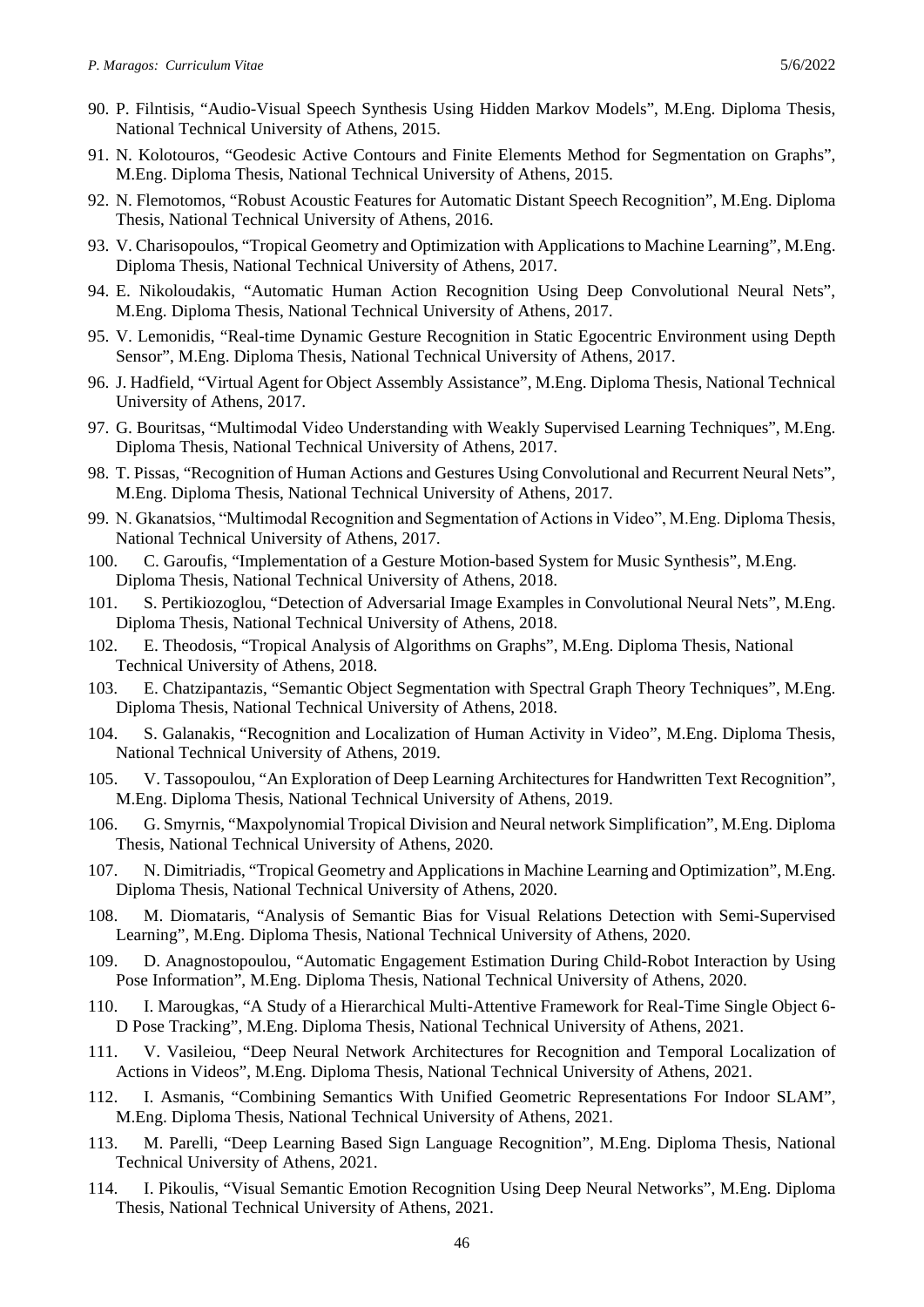- 115. A. Kratimenos, "3D Body, Face and Hands Reconstruction with application on Sign Language Recognition", M.Eng. Diploma Thesis, National Technical University of Athens, 2021.
- 116. N. Tsilivis, "Sparse Representations in Tropical Mathematics", M.Eng. Diploma Thesis, National Technical University of Athens, 2021.
- 117. S. Koutoupis, "Techniques for Automatic Transcription of Acoustic Guitar Signal to Symbolic Representations Using Digital Signal Processing and Machine Learing Methods", M.Eng. Diploma Thesis, National Technical University of Athens, 2021.
- 118. K. Avramidis, "Affective Analysis and Interpretation of Brain Responses to Music Stimuli", M.Eng. Diploma Thesis, National Technical University of Athens, 2021.
- 119. I. Diamanti, "Modeling Visual Attention in Video Data with Incorporation of Depth", M.Eng. Diploma Thesis, National Technical University of Athens, 2021.
- 120. P. Misiakos, "Tropical Geometric Approximation of Zonotopes With Applications to Neural Network Compression", M.Eng. Diploma Thesis, National Technical University of Athens, 2021.
- 121. P. Antoniadis, "Deep Facial Expression Recognition Exploiting Categorical and Continuous Emotional Dependencies", M.Eng. Diploma Thesis, National Technical University of Athens, 2021.
- 122. P. Papantonakis, "Singing Voice Separation using Waveform-Level Deep Neural Networks", M.Eng. Diploma Thesis, National Technical University of Athens, 2021.
- 123. F. Paraperas-Papantoniou, "Photo-realistic Neural Rendering for Emotion-related Semantic Manipulation of Unconstrained Facial Videos", M.Eng. Diploma Thesis, National Technical University of Athens, 2022.
- 124. M. Panagiotou, "Recording and Analysis of Biometric Indicators to Support Patients in Mental Health Issues", M.Eng. Diploma Thesis, National Technical University of Athens, 2022.

#### **M.Eng./M.Sc. Students: Thesis in Progress**

- 125. C. Tze, "Automatic Sign Language Video Synthesis", M.Eng. Diploma Thesis, National Technical University of Athens,
- 126. A. Benetatos, "Vision and Language", M.Eng. Diploma Thesis, National Technical University of Athens,
- 127. D. Makropoulos, "Deep Learning Techniques for Detection and Classification of Whale and Dolphin Bioakoustic Patterns", M.Sc. Thesis, National Technical University of Athens,
- 128. P. Tzathas, "Shape and Learning", M.Eng. Diploma Thesis, National Technical University of Athens,
- 129. D. Bralios, "Speech Separation using Deep Learning", M.Eng. Diploma Thesis, National Technical University of Athens,
- 130. A. Georgis, "Visual SLAM", M.Eng. Diploma Thesis, National Technical University of Athens,
- 131. C. Aggekalokopoulos, "Greek Speech Synthesis", M.Sc. Thesis, National Technical University of Athens,
- 132. D. Charitou, "Automatic Music Synthesis", M.Eng. Diploma Thesis, National Technical University of Athens,
- 133. S. Alexandropoulos, "Semantic Segmentation using Deep Learning", M.Eng. Diploma Thesis, National Technical University of Athens,
- 134. K. Spathis, "Action Recognition and HRI", M.Eng. Diploma Thesis, National Technical University of Athens,

#### **Batchelor of Science Students**

135. N. Weir, "Analysis of the Maximum Entropy Method of Image Restoration Applied to Infrared and Optical Astronomy'', A.B. Thesis, Harvard University, 1987.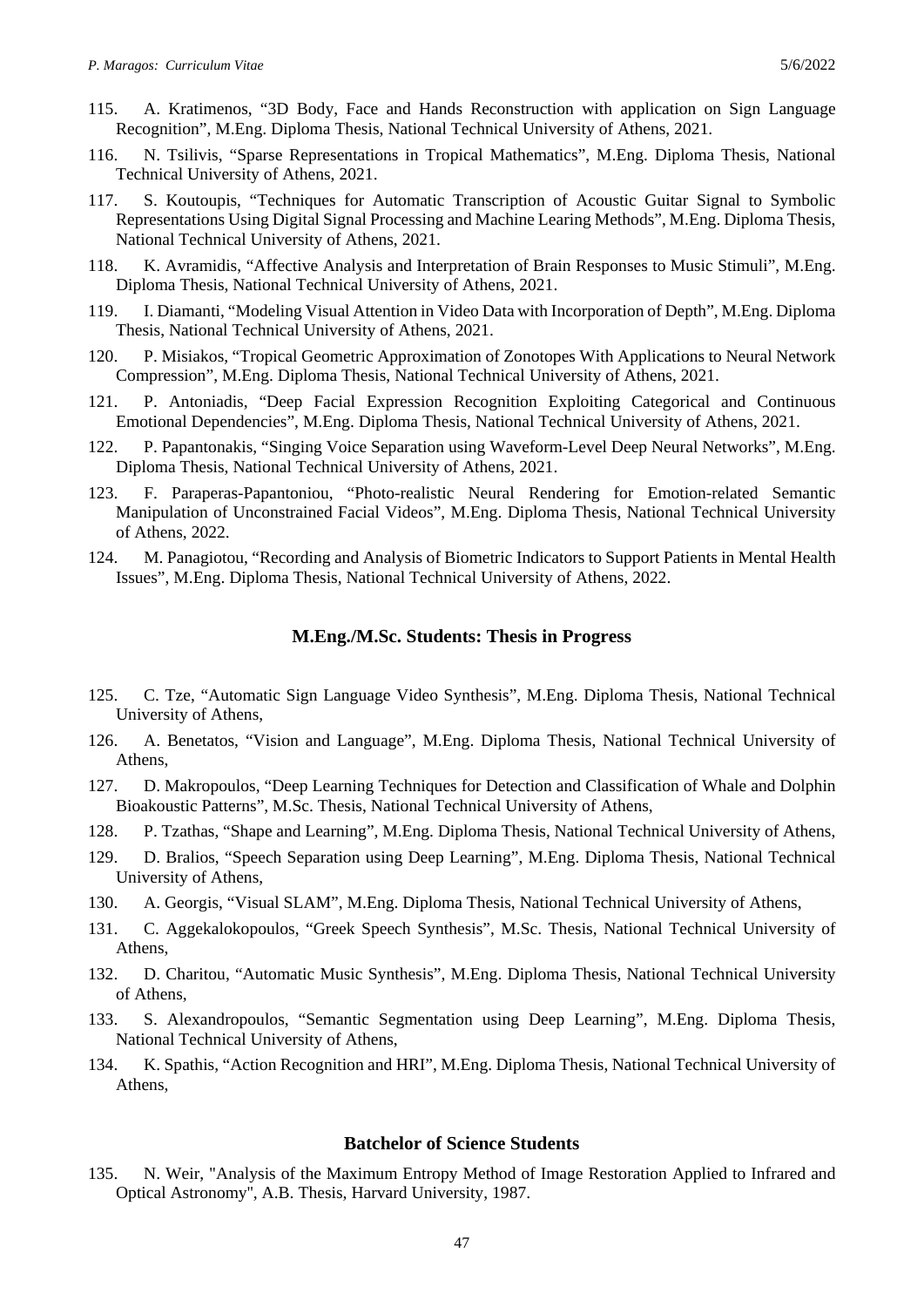- 136. R. Liebeskind-Hadas, "An Application of Iterated Function Systems and Skeletonization to the Modeling of Fractal Images'', A.B. Thesis, Harvard University, 1987.
- 137. R. D. Ziff, "Data Structures and Algorithms for Mathematical Morphology'', Senior Thesis, Harvard University, 1988.
- 138. H. Hu, "Forehead Feature Extraction by Deformable Templates'', A.B. Thesis, Harvard University, 1989.
- 139. K. L. Young, "The Analysis-by-Synthesis Method of CELP: Pitch Predictor Enhancements and Fractal Codebook Extensions'', A.B. Thesis, Harvard University, 1991.

# **VIII. UNIVERSITY ADMINISTRATIVE EXPERIENCE**

## *UNIVERSITY FACULTY COMMITTEES*

## **Harvard University**

- *Head Tutor for Engineering Sciences*, 1988 1991:
- *Head Coordinator of Undergraduate Program of Harvard University in Engineering Sciences*. Supervised the organization and changes of the undergraduate program of Harvard University in Engineering and headed the preparation of the program for a successful accreditation by the ABET committee.
- Member of the Board of Tutors for Applied Mathematics, 1985 1987.
- Member of the Board of Tutors for Engineering Sciences, 1985 1993.
- Member of the Committee on Higher Degrees, 1986-1988. Member of the University Committee of Graduate Studies.
- Member of the Faculty Committee of Electrical, Computer, and Systems Engineering, 1985-1993.

## **Georgia Institute of Technology**

- Member of Faculty Committees of Signal Processing and Communications, 1993 98.
- Member of the Research Committee, 1993 95.
- Member of Computer Resources Committee, 1996.

## **National Technical University of Athens**

- *Chairman of ECE Committee of Graduate Studies and Director of Graduate Program*, 2000 2004.
- Member of the University Senate Committee of Graduate Studies, 2000 2004.
- Member of General Faculty Assembly of ECE School, 2000 2011.
- Member of Faculty Assembly of Division of Signals, Control & Robotics, 2001 present.
- Member of ECE School Committee on university building planning, 2004 05.
- *Director of ECE Intelligent Robotics & Automation Lab*, [https://robotics.ntua.gr/,](https://robotics.ntua.gr/) 2008 present.
- *Director of ECE Division of Signals, Control & Robotics*, 2009 2011, 2013 present.

## *ORGANIZATION OF NEW LABS*

- Laboratory for research in Speech Processing, Harvard University, 1987.
- Laboratory for research in digital audio and sound processing, Georgia Inst. Technology, 1993.
- Laboratory for research in Computer Vision, Speech Communication and Signal Processing, Nat'l. Tech. Univ. Athens, 1999 - present. URL: [http://cvsp.cs.ntua.gr](http://cvsp.cs.ntua.gr/)
- Robotic Perception and Interaction Unit (former Information Analysis and Modeling Unit), Athena Research & Innovation Center, 2009 – present.

URL: [https://www.athena-innovation.gr/en/robotics\\_perception\\_interaction\\_unit\\_dm](https://www.athena-innovation.gr/en/robotics_perception_interaction_unit_dm)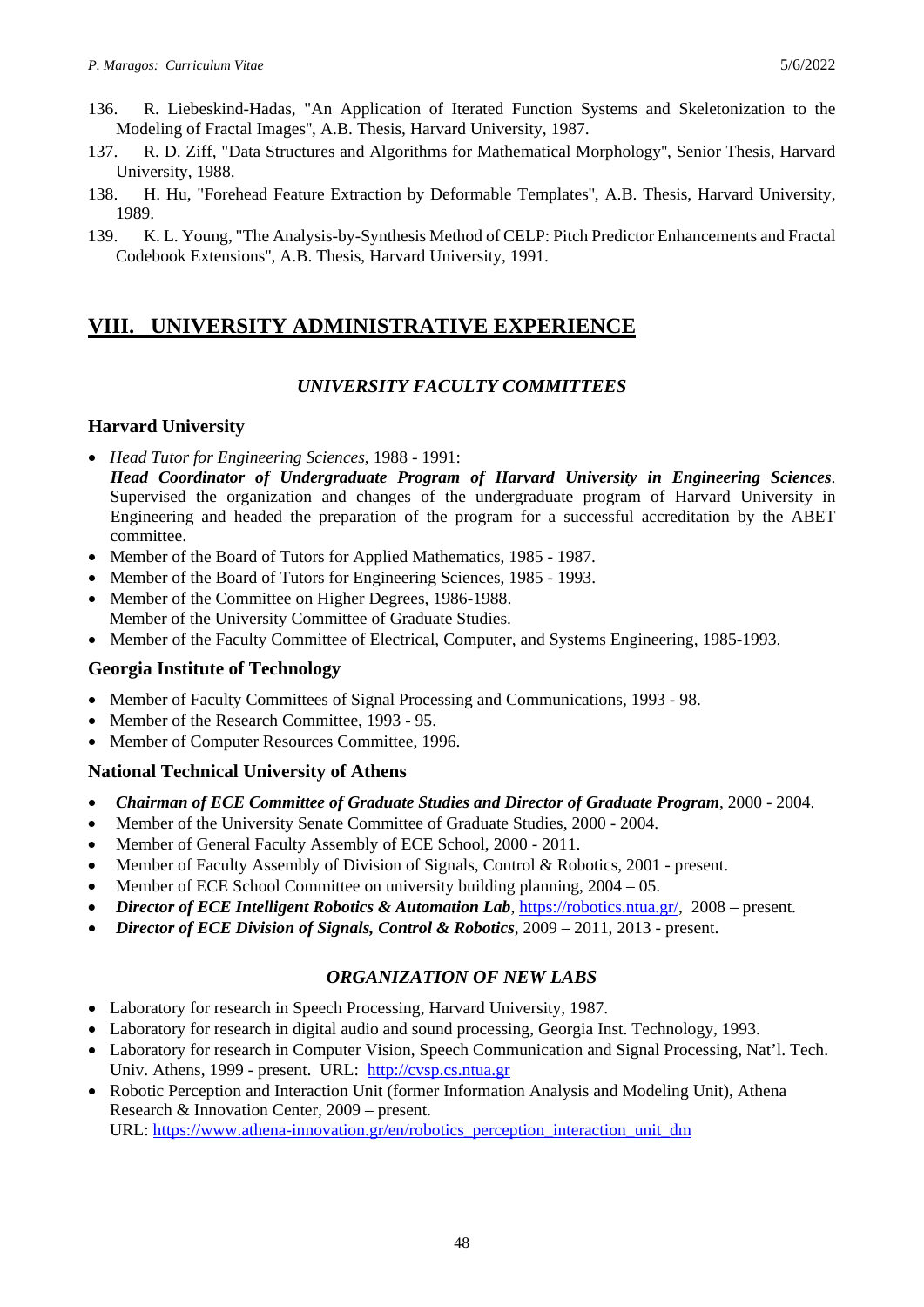# **VI. INVITED PUBLIC TALKS**

- 1. "Applications of Morphological Filtering to Image Analysis and Processing'', *The Analytic Sciences Corporation*, Reading, Massachusetts, December 1985.
- 2. "Morphological Signal and Image Analysis'', *Massachusetts Institute of Technology*, Cambridge, Massachusetts, February 1986.
- 3. "Advances in Morphological Image Processing and Analysis'', Invited Talk, *SPIE Conference on Visual Communications and Image Processing*, Cambridge, Sep. 1986
- 4. "A Geometrical Approach to Nonlinear Signal and Image Processing'', *Bell Communications Research*, Morristown, New Jersey, March 1987.
- 5. "Some Issues in Nonlinear Signal Processing, Symbolic Signal Description, and Fractals''*, Georgia Institute of Technology*, Atlanta, April 1987.
- 6. "Morphological Image Processing'', Invited Sigma Xi Lecture, *GTE Laboratories*, Waltham, Massachusetts, June 1987.
- 7. "Morphology-based Image and Signal Analysis'', *The Johns Hopkins University*, Baltimore, Maryland, Oct. 1987.
- 8. "Morphological and Median Filtering in Image Processing'', *Canadian Center for Remote Sensing*, Ottawa, Ontario, July 1988.
- 9. ``Mathematical Morphology Applied to Multi-Scale Image Representation and Shape Description'', *Morphology Workshop*, Univ. of Alabama, Huntsville, July 1988.
- 10. "Morphological Image Processing'', *Worcester Polytechnic Institute*, Worcester, MA, Feb. 1989.
- 11. "Nonlinear Image Matching and Region-based Motion Analysis'', *Bellcore*, Morristown, New Jersey, March 1989.
- 12. "Image Processing and Shape Analysis using Mathematical Morphology'', *AT&T Bell Labs*, March 1989.
- 13. "Morphological Image and Signal Processing'', *IEEE Invited Talk, Boston Chapter of Signal Processing Society*, April 1989.
- 14. "Topics in Morphological Image Analysis'', *Xerox, PARC*, Palo Alto, CA, June 1989.
- 15. "Some Topics in Image and Speech Analysis'', *Georgia Inst. Technology*, Atlanta, Sep. 1989.
- 16. "Fractal Aspects of Speech Signals'', *M.I.T. Lincoln Labs*, Lexington, MA, Oct. 1989.
- 17. "Morphological Signal Processing'', *University of Connecticut*, Storrs, CT, March 1990.
- 18. "Fractals in Speech and Image Processing'', *Massachusetts Institute of Technology*, Cambridge, MA, May 1990.
- 19. ``Introduction to Fractals'', *ARO Workshop on Fractals and Chaos in Science and Engineering*, Research Triangle Parc, NC, May 1991.
- 20. "Fractal and Modulation Structures in Speech Signals'', *University of Connecticut*, Storrs, CT, Nov. 1991.
- 21. "Energy Modulations and Fractal Structures in Speech Signals'', *B.B.N*., Cambridge, MA, Jan. 1992.
- 22. "Multiscale Morphological Filtering and Fractals'', *Georgia Institute of Technology*, Atlanta, May 1992.
- 23. "Nonlinear Systems for Speech Signal Processing'', *Georgia Inst. Technology*, Atlanta, May 1992.
- 24. "Mathematical Morphology for Image Analysis", *National Technical University of Athens*, Oct. 1992.
- 25. "Nonlinear Systems for Speech Signal Processing'', *Norwegian Institute of Technology*, Trondheim, Norway, Nov. 1992.
- 26. "Nonlinear Systems for Processing of Speech Signals ", *National Technical University of Athens*, Dec. 1992.
- 27. "Nonlinear Phenomena in Speech Signals: Energy Modulations and Fractals'', *University of Athens*, Jan. 1993.
- 28. "Energy Modulations in Speech Signals'', *M. I. T*., Cambridge, MA, Mar. 1993.
- 29. "Morphological Image Analysis'', *Center for Imaging & Pharmaceutical Research*, Massachusetts General Hospital, Boston, April 1993.
- 30. "Some Advances in Speech Analysis using AM-FM Models and Energy Operators'', *M.I.T. Lincoln Laboratory*, Lexington, Massachusetts, Oct. 1993.
- 31. "Nonlinear Speech Processing using AM-FM Models and Energy Demodulation'', *IEEE Invited Talk, Boston Chapter of Signal Processing Society*, Jan. 1994.
- 32. "Nonlinear Systems with Applications to Image and Speech Processing'', *Louisiana State University*, Baton Rouge, LA, April 1994.
- 33. "Differential Morphology, Optics, and Image Processing'', *Georgia Institute of Technology*, 1995.
- 34. "Nonlinear Multiscale Image Analysis and Vision via Partial Differential Equations'', *University of Athens*, March 1997.
- 35. "Multicomponent AM-FM Demodulation via Periodic Algebraic Separation and Energy Demodulation", *M.I.T. Lincoln Labs*, Boston, June 1997.
- 36. "Modulation and Fractal Models for Speech Analysis and Recognition'', COST249 European Meeting, *University of Porto*, Portugal, Feb. 1998.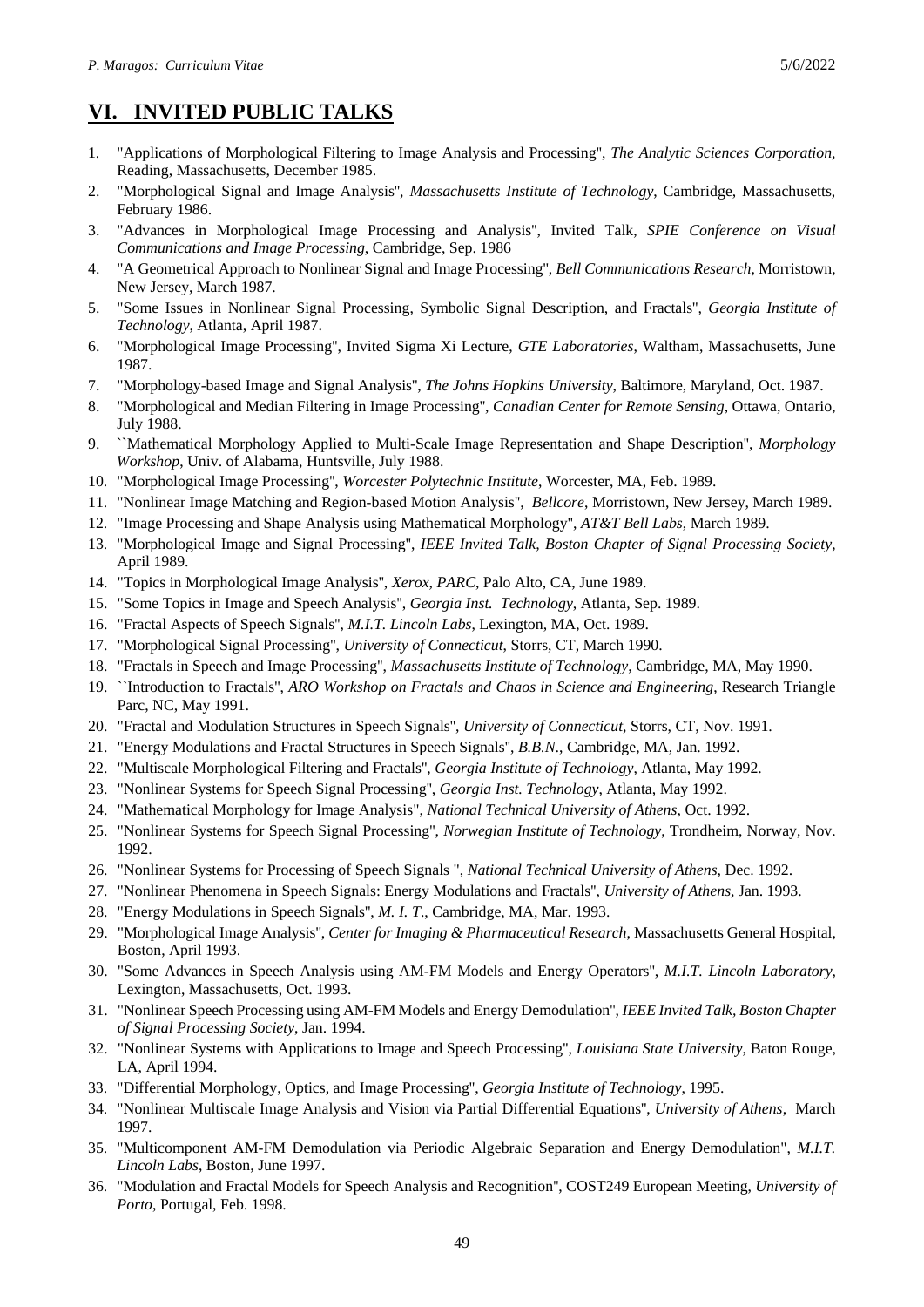- 37. "Image Segmentation using Partial Differential Equations'', TMR European Meeting, *University Claude Bernard Lyon I*, France, March 1998.
- 38. "Nonlinear Partial Differential Equations in Computer Vision", *11th SummerSchool -- National Conference for Nonlinear Dynamics: Complexity and Chaos*, Livadia, July 1998.
- 39. "Partial Differential Equations in Image Analysis: Continuous Modeling, Discrete Processing'', **Plenary Talk**, *European Signal Processing Conference (EUSIPCO-1998)*, Rhodes, Greece, Sep. 1998.
- 40. "Two Frontiers in Morphological Image Analysis: Differential Evolution Models and Hybrid Morphological/Linear Neural Networks'', **Plenary Talk**, *International Symposium on Computer Graphics, Image Processing and Vision (SIBGRAPI-98)*, Rio de Janeiro, Brazil, Oct. 1998.
- 41. "Morphological Processing of Images and Nonlinear Systems", *University of Patras*, May 2000.
- 42. «Speech Processing with Chaotic Features», Seminar *KTISIVIOS*, Human Network for Knowledge Difusion R&T in control, GSRT, Athens, Nov. 2000.
- 43. «Computer Vision in Control Systems: Geometrical Techniques», Seminar *KTISIVIOS*, Human Network for Knowledge Diffusion R&T in control, GSRT, Athens, Nov. 2000.
- 44. "Hybrid Neural Nets with Non-linear Processing Nodes: Theory and Application", *Robotics Workshop*, Human Network for Artificial Intelligence, GSRT, Athens, Mar. 2001.
- 45. "Topics in Image Analysis and Computer Vision", Int'l Workshop on Very Low Bit Rate Video Coding, Athens, Greece, Oct. 2001.
- 46. "Lattice and PDE Approaches for Global Multiscale and Connectivity Problems'", *Workshop on Mathematics and Image Analysis (MIA-2002),* Paris, Sep. 2002.
- 47. "Lattice and PDE Approaches for Multiscale Analysis and Segmentation Problems In Computer Vision", **Keynote Talk**, *International Conference on Computing*, Mexico City, Nov. 2002.
- 48. "Nonlinear Speech Processing: Motivations, Goals, Applications", EUROMAP Meeting on Language Technology, Athens, March 2003.
- 49. "Topics in Computer Vision'', *University of Athens*, Dept. of Informatics, May 2004.
- 50. "Some Advances in Multiscale Multiple-Cue Image Segmentation", MUSCLE European Scientific Meeting, Malaga, Spain, Nov. 2004.
- 51. "Geometric PDEs and Curve Evolution with Level Sets: Applications in Computer Vision", School of Applied Math. and Physical Sciences, NTUA, Jan. 2005.
- 52. "Perspectives on Basic Research in Informatics and Telecommunications", *Workshop on the Development of Basic Research in Greece: National Strategy and European Perspectives*, NTUA, Mar. 2006.
- 53. "Multimodal Signal Processing: Audio-Visual Fusion", Workshop: "*Greek Signal Processing Jam*", Univ. Athens, 17 Oct. 2009.
- 54. "Multimodal Signal Fusion and Saliency-based Movie Summarization", Institute of Mathematics and Statistics, University of Sao Paulo, Brazil, Nov. 2009.
- 55. "Multimodal Signal Processing: Audio-Visual Fusion", *1st Signal Processing Jam* (Workshop), Athens, 17 Oct. 2009.
- 56. "Overview of NTUA Computer Vision Research and Recent Activities related to Akrotiri", Summer School-Seminar, *Center of Study of Prehistoric Thera - Akrotiri Excavation*, Santorini, Greece, July 2010.
- 57. "Multimodal Signal Processing and Multidimensional Integration", **Plenary Talk**, *European Signal Processing Conference (EUSIPCO-2010)*, Aalborg, Denmark, Aug. 2010.
- 58. "Audio-Visual Event Detection, Multimodal Saliency and Movie Summarization", *COST European Meeting: 1st TIMELY Workshop*, Athens, Oct. 2010.
- 59. *"*Segmentation and Skeletonization on Arbitrary Graphs Using Multiscale Morphology and Active Contours*", Dagstuhl Seminar 11142 - ["Innovations for Shape Analysis: Models and Algorithms"](https://www.dagstuhl.de/en/program/calendar/semhp/?semnr=11142)*, Dagstuhl Schloss, Germany, 06 Apr. 2011.
- 60. "Multimodal Information Processing and Fusion", **Keynote Talk**, *International Gesture Workshop (GW 2011),*  Athens, May 2011.
- 61. "Sign Language Recognition: Visual Processing and Multimodal Visemes/Subunits", *FIRST: Workshop on Image Processing and Reaction-Diffusion*, Jerusalem, Israel, 13 Sep. 2012.
- 62. "Morphological and Variational Methods in Image Analysis and Vision", *University of Pennsylvania*, GRASP Lab, Philadelphia, 05 Oct. 2012.
- 63. "Morphological Signal/Image Processing in the Time/Space and Slope Domains", *Massachusetts Institute of Technology*, EECS, DSP Seminar, 24 Oct. 2012.
- 64. "Multimodal Information Processing, Fusion and Recognition, Nonlinear Systems", *Massachusetts Institute of Technology*, EECS, LIDS Seminar, 27 Nov. 2012.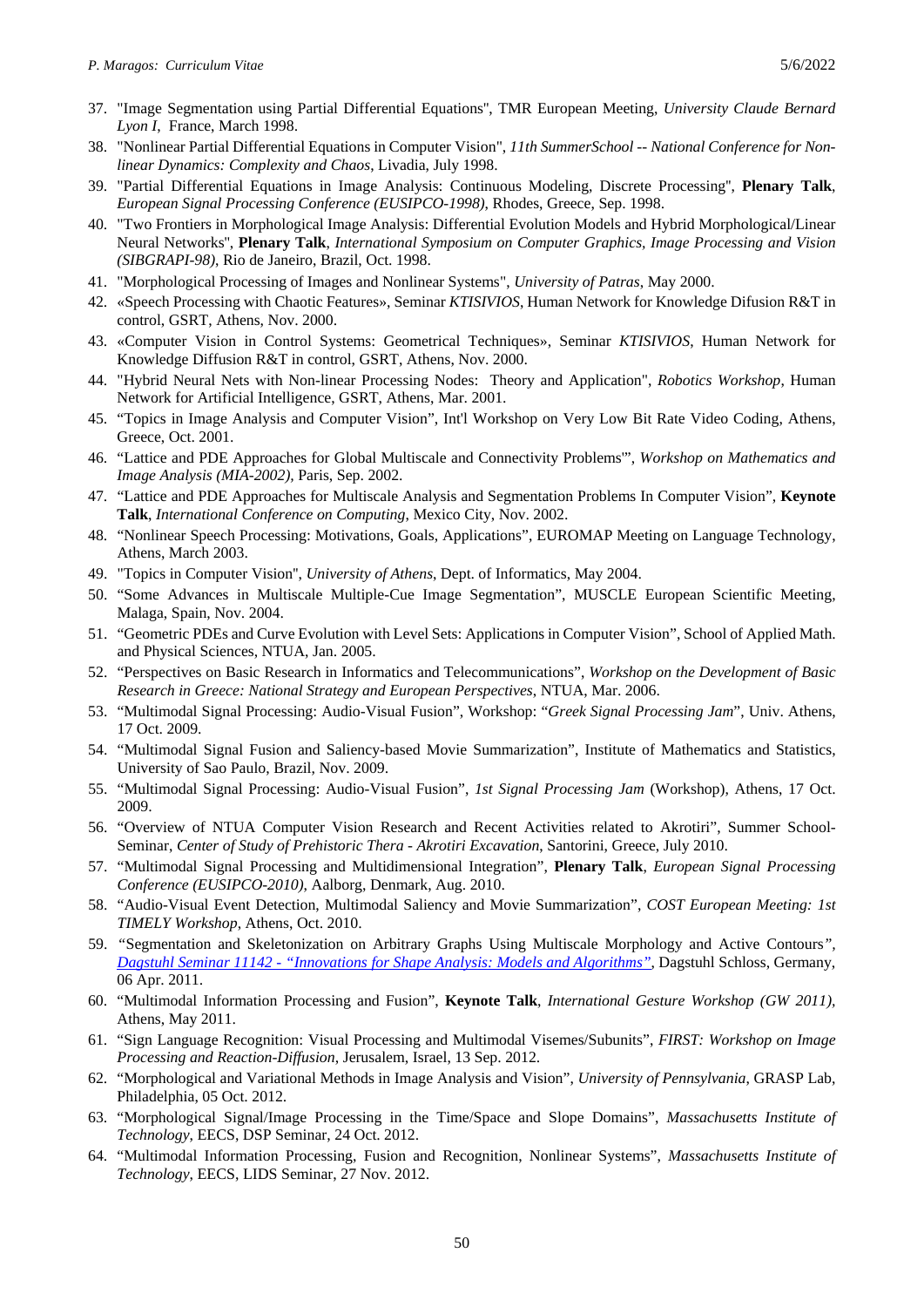- 65. "Audio-Visual Processing: Theory and Applications to Speech Inversion and Recognition", *M.I.T. Lincoln Laboratory*, Lexington, Massachusetts, 13 Dec. 2012.
- 66. "Advances in Sign Language Recognition and Morphological Systems", *University of Southern California*, Signal and Image Processing Institute, Los Angeles, 17 Dec. 2012.
- 67. "Modulation Models in Speech and Video Processing", *University of Washington*, Dept. of Electrical Engineering, Seattle, WA, 19 Dec. 2012.
- 68. "Advances in Sign Language Recognition and Variational Methods in Vision", *Foundation for Research and Technology (FORTH)*, Hraklion, Crete, 18 Jan. 2013.
- 69. "On Shape Recognition and Language", *Dagstuhl Seminar 14072 - ["New Perspectives in Shape Analysis"](https://www.dagstuhl.de/en/program/calendar/semhp/?semnr=14072)*, Dagstuhl Schloss, Germany, 13 Feb. 2014.
- 70. "Lattice and Variational Methods in Image Analysis and Vision", *School of Applied Math. and Physical Sciences*, NTUA, 26 Feb. 2014.
- 71. "Audio-Visual Attention and Lattice Dynamical Systems", *Research Workshop on Shape and Image Modeling and Analysis (SIMA 2014),* Ein-Gedi, The Dead Sea, Israel, 29 May 2014.
- 72. "Audio-Visual Information Processing: Modeling and Applications", *University of Crete*, Hraklion, Crete, 25 July 2014.
- 73. "Audio-Visual Attention and Lattice Dynamical Systems", *Ecole Centrale Paris*, 24 Oct. 2014.
- 74. "Signal Processing and Dynamical Systems on Weighted Lattices", Workshop: *3rd Signal Processing Jam*, Athens, 20 Jan. 2015.
- 75. "Modern Trends and Perspectives in Signal Processing", **Keynote Talk**, *8th Panhellenic Conference of University Students in Electrical and Computer Engineering,* Patras, Greece, 03 Apr. 2015.
- 76. "Audio-Visual Attention, Computational Saliency, and Movie Summarization", *University of Southern California*, Los Angeles, 16 Feb. 2016.
- 77. "Action and Gesture Recognition in Human-Robot Interaction", *University of Southern California*, Los Angeles, 17 Feb. 2016.
- 78. "Signal Processing and Dynamical Systems on Weighted Lattices", *University of Southern California*, Los Angeles, 18 Feb. 2016.
- 79. "Action, Gesture and Spoken Command Recognition in Human-Robot Interaction", *Oregon State University*, Corvallis, OR, 22 Feb. 2016.
- 80. "Action, Gesture and Spoken Command Recognition in Human-Robot Interaction", *School of Applied Mathematics and Physical Sciences*, NTUA, 30 Mar. 2016.
- 81. "Graph-theoretic Approaches to Segmentation based on Active Contours and Random Walk Schemes on Arbitrary Graphs"**,** *University of Pennsylvania*, GRASP Lab, Philadelphia, 02 Dec. 2016.
- 82. *"*Multimodal Spatio-Temporal Signal Processing and Audio-Visual Perception*",* **IEEE SPS DL Talk,** *GTTI Thematic Meeting on Multimedia Signal Processing 2017, IEEE SPS Italy Chapter,* Courmayeur, Italy, 30 Jan. 2017.
- 83. "Graph-theoretic Approaches to Segmentation based on Active Contours and Random Walk Schemes on Arbitrary Graphs", **IEEE SPS DL Talk,** *Sapienza University of Rome*, 17 May 2017.
- 84. "Signal Processing and Dynamical Systems on Weighted Lattices", *Thomas Kailath Honorary Degree Ceremony, Symposium in Athens*, Museum of the Akropolis, 13 June 2017.
- 85. "Multimodal Processing and Learning with Applications in Audio-Visual Perception and Understanding", **IEEE SPS DL Talk,** *Tencent, IEEE Beijing Chapter*, Beijing, China, 21 Sep. 2017.
- 86. "Action, Gesture and Spoken Command Recognition in Human-Robot Interaction", **IEEE SPS DL Talk,** *Tsinghua University,* Beijing, China, 22 Sep. 2017.
- 87. "Graph-theoretic Approaches to Segmentation based on Active Contours and Random Walk Schemes on Arbitrary Graphs", **IEEE SPS DL Talk,** *Foundation for Research & Technology – Inst. Comp. Science*, Hraklion, Crete, 13 Nov. 2017.
- 88. "Action, Gesture and Spoken Command Recognition in Human-Robot Interaction", **IEEE SPS DL Talk,** *Università di Pisa, Dipartimento di Ingegneria dell' Informazione,* Italy, 20 Dec. 2017.
- 89. "Multimodal Processing and Learning with Applications in Audio-Visual Perception and Understanding", **IEEE SPS DL Talk,** *Stanford University*, Dept. Computer Science, Stanford, California, 6 Feb. 2018.
- 90. "Dynamical Systems on Weighted Lattices: Nonlinear Processing and Optimization", **IEEE SPS DL Talk,** *Stanford University*, Dept. Electrical Engineering, Stanford, California, 8 Feb. 2018.
- 91. "Multimodal Data Processing and Learning with Applications in Audio-Visual Perception and Human-Robot Interaction", *VMWare*, Palo Alto, California, 12 Feb. 2018.
- 92. "Dynamical Systems on Weighted Lattices: Nonlinear Processing and Optimization", **IEEE SPS DL Talk,** *University of Southern California*, Los Angeles, 14 Feb. 2018.
- 93. "Multimodal Processing and Learning with Applications in Audio-Visual Perception and Understanding", **IEEE SPS DL Talk,** *Google Research*, Los Angeles Campus, Venice, California, 15 Feb. 2018.